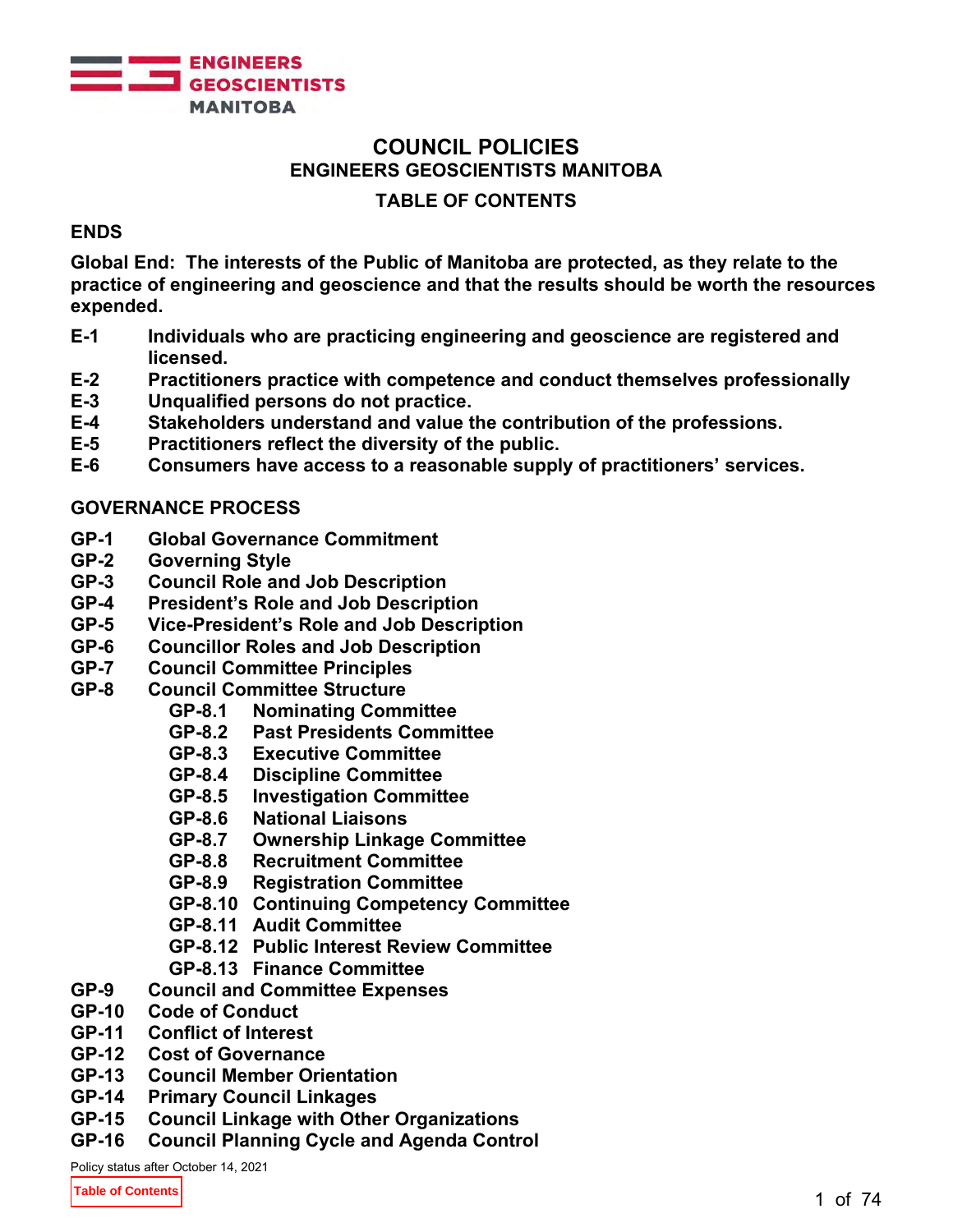

# **EXECUTIVE LIMITATIONS**

- **EL-1 Global Executive Constraint**
- **EL-2 Treatment of Staff**
- **EL-3 Financial Condition**
- **EL-4 Asset Protection & Risk Management**
- **Interactions with Members**
- **EL-6 Application of The Engineering and Geoscientific Professions Act**
- **Compensation and Benefits**
- **EL-8 Communication and Support to Council**
- **Emergency Executive Succession**

#### **COUNCIL-CEO RELATIONSHIP**

- **CE-1 Global Council-CEO Relationship**
- **CE-2 Unity of Control**
- **Accountability of the CEO**
- **CE-4 Delegation to the CEO**
- **CE-5 Monitoring Executive Performance**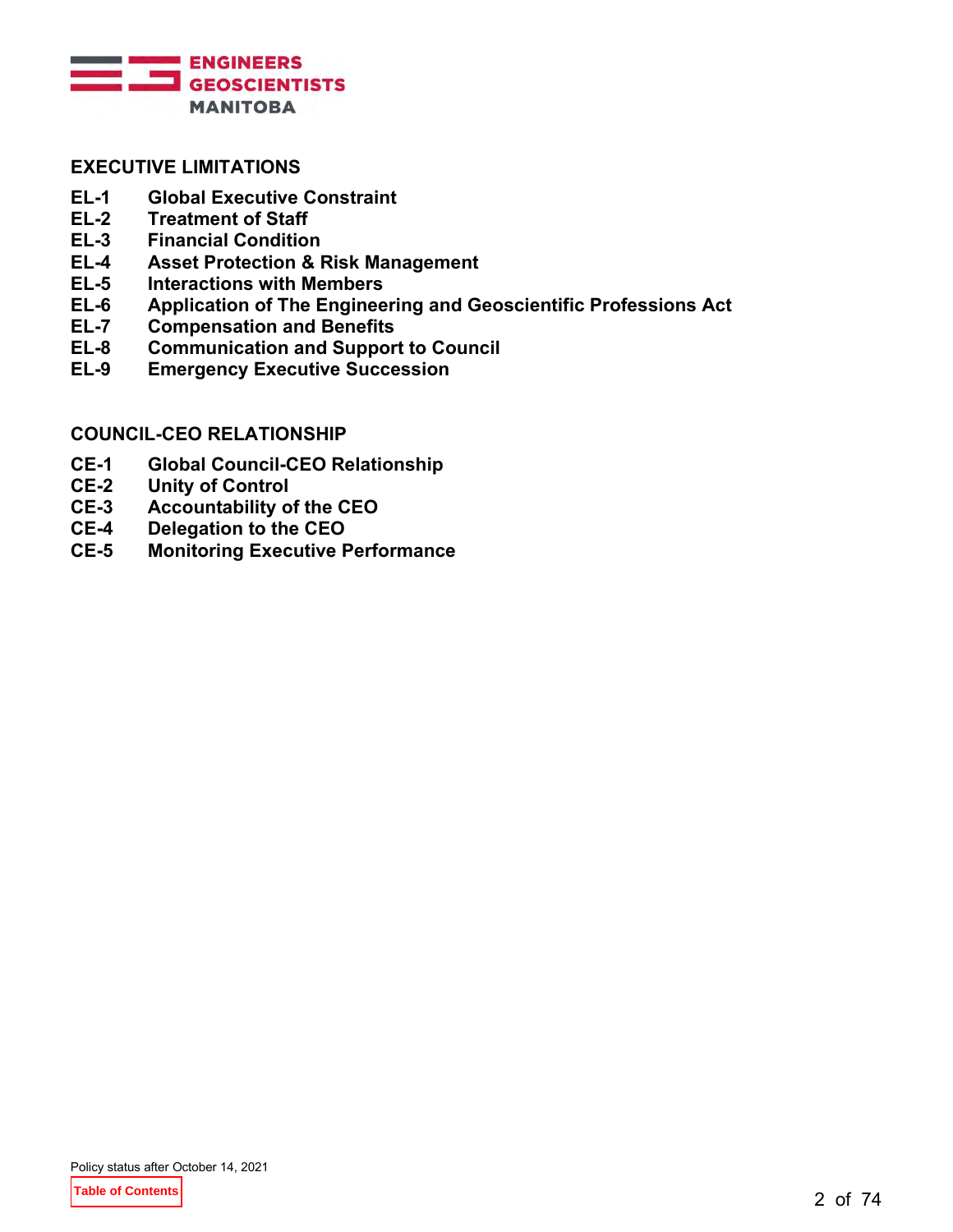

# **DEFINITIONS**

# **OWNERS<sup>1</sup>**

Those Persons from whom the Council derives its legal and/or moral authority and to whom the council owes its ultimate allegiance; specifically, Engineers Geoscientists Manitoba owners are the people of Manitoba. Other stakeholders – such as staff, clients, vendors, and funders are only owners if they independently qualify as such. The Council has a duty to connect directly with owners in order to be accountable to them and to inform its policy development. The organizations' duty to other stakeholders is governed by applicable council policy.

# **OWNERSHIP LINKAGE<sup>1</sup>**

A deliberately created program of council dialogue and deliberation with owners to inform council policy development – with particular emphasis on Ends policies.

#### **REASONABLE INTERPRETATION<sup>2</sup>**

The latitude given to the President and CEO, to act in accordance with Council Policy. Council gives this latitude subject to being satisfied that its delegate's interpretation of each policy is reasonable. The delegate must explain his or her interpretation of each policy in the form of an "operational definition" that provides:

- One or more measures or compliance standards which, taken together, the delegate believes can demonstrate the policies fulfilment
- The rational for choosing those measures
- Credible data demonstrating that the measures have been met.

A reasonable interpretation is one that Council agrees would be likely to be considered reasonable by a prudent person in a similar situation.

<sup>1</sup> Definitions from the International Policy Governance Association Glossary.

<sup>2</sup> Definition from Policy Governance Workbook from Richard Stringham.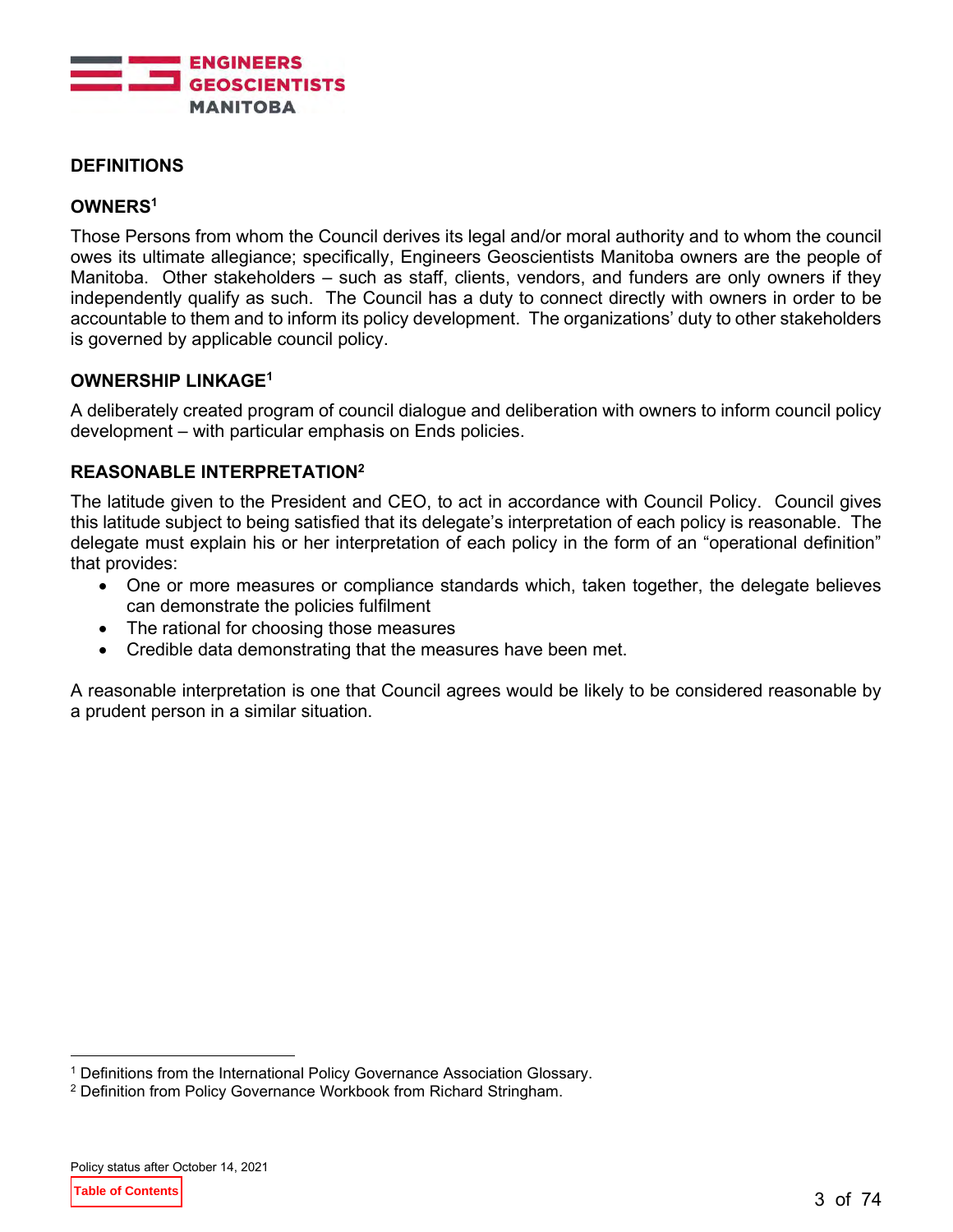

| <b>ENGINEERS GEOSCIENTISTS MANITOBA COUNCIL POLICY</b> |  |                                                             |
|--------------------------------------------------------|--|-------------------------------------------------------------|
| <b>Policy Name:</b> Global End                         |  | Number: E-0                                                 |
| <b>Policy Type:</b> Ends                               |  | Date Approved: 18 May 2017<br>Date Amended: 7 December 2017 |
|                                                        |  |                                                             |

**The interests of the Public of Manitoba are protected, as they relate to the practice of engineering and geoscience and that the results should be worth the resources expended.**

Policy status after October 14, 2021

**Table of Contents**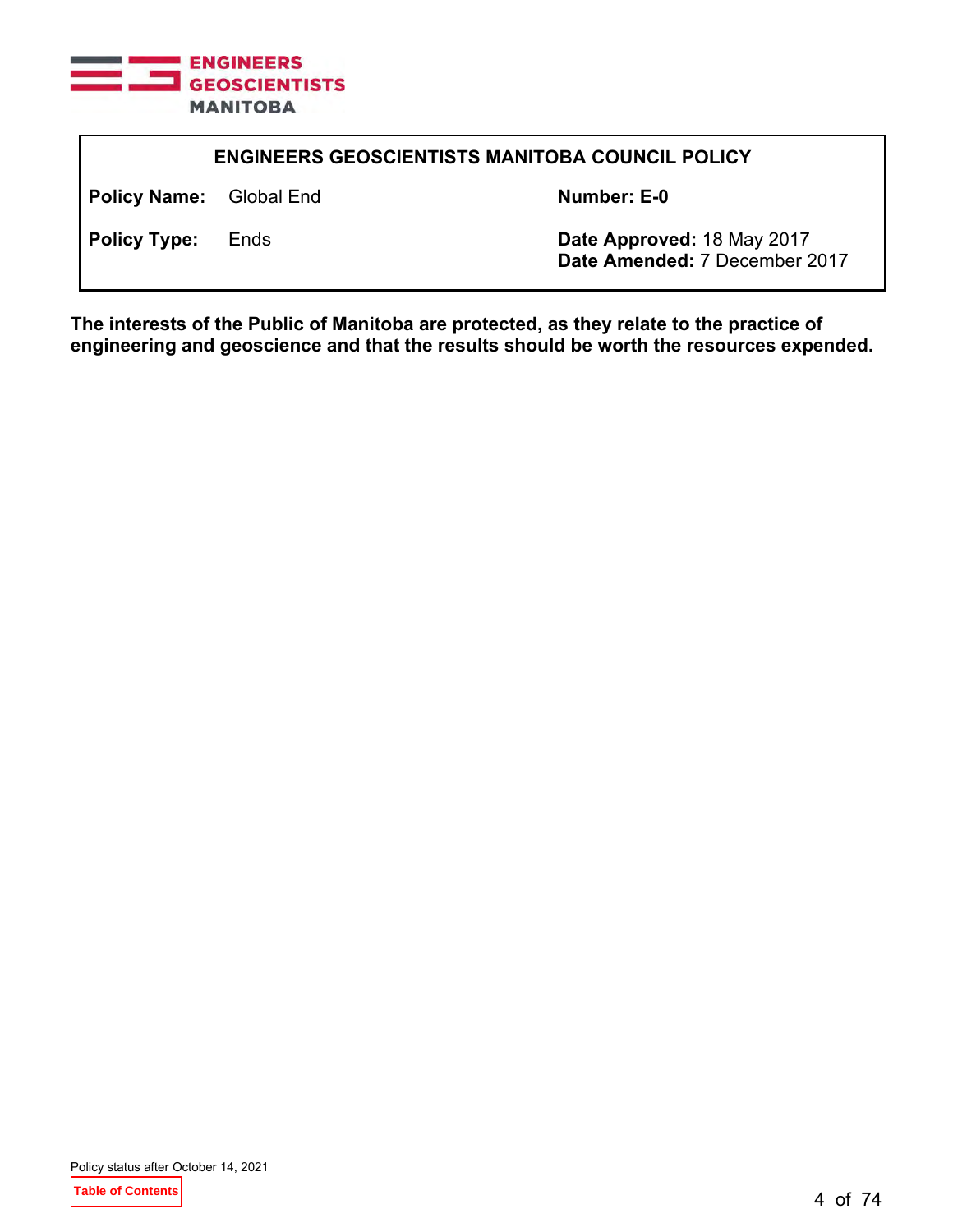

| <b>ENGINEERS GEOSCIENTISTS MANITOBA COUNCIL POLICY</b> |                                                                                             |                                                                                                |
|--------------------------------------------------------|---------------------------------------------------------------------------------------------|------------------------------------------------------------------------------------------------|
| <b>Policy Name:</b>                                    | Individuals who are practicing<br>engineering and geoscience are<br>registered and licensed | Number: E-1                                                                                    |
| <b>Policy Type:</b>                                    | Ends                                                                                        | Date Approved: 11 April 2001<br>Date Replaced: 15 September 2004<br>Date Replaced: 18 May 2017 |

The End "**Individuals who are practicing engineering and geoscience are registered and licenced**" is further interpreted to include or require, but is not limited to:

- 1.1 Potential members experience efficient registration or licensure.
- 1.2 Qualified professionals experience a seamless registration process across Canada and internationally.
- 1.3 Individuals practicing emerging technologies are integrated into the profession.
- 1.4 Individuals practicing in academia are recognized as qualified for registration.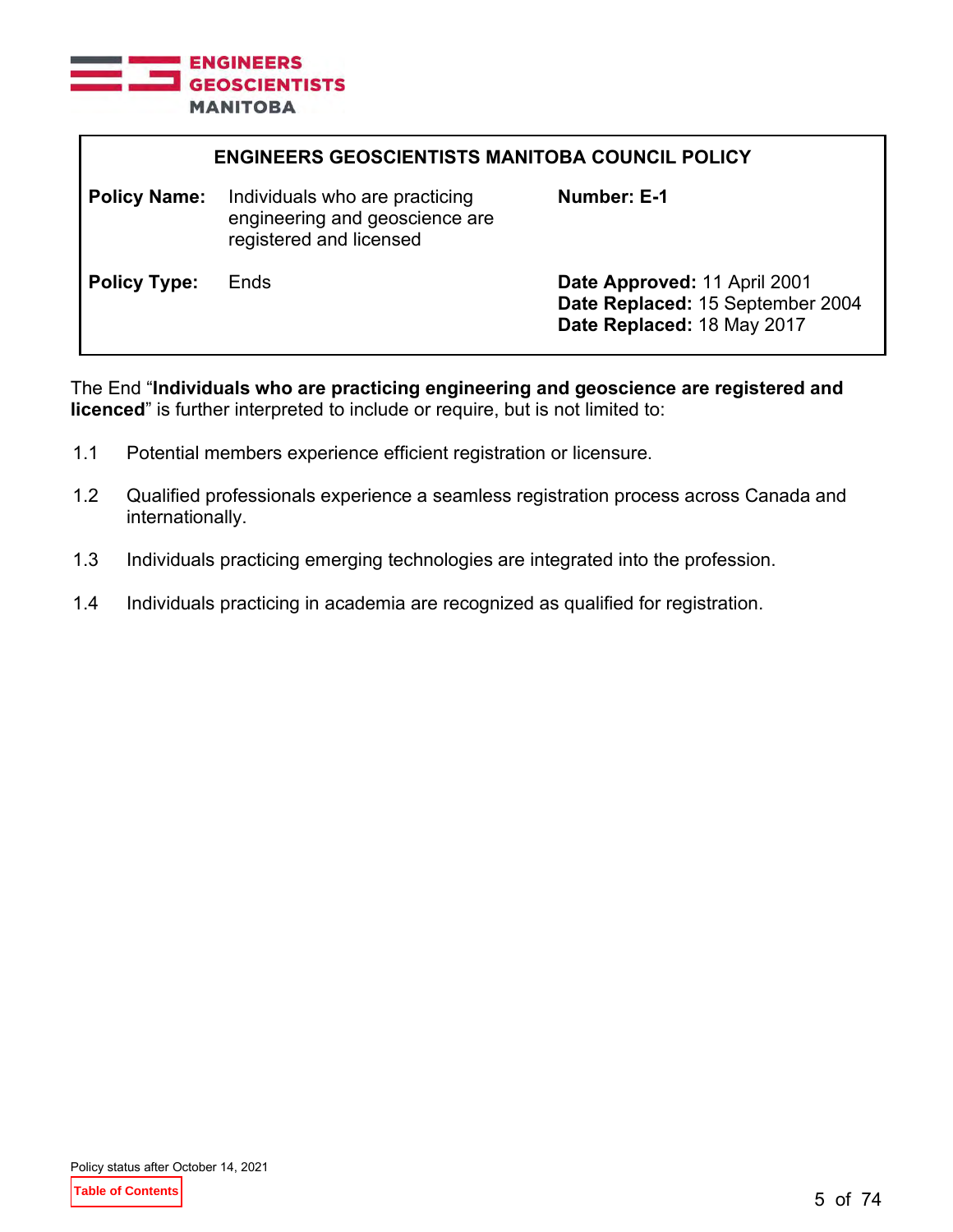

| <b>ENGINEERS GEOSCIENTISTS MANITOBA COUNCIL POLICY</b> |                                                                                    |                                                                                                                              |
|--------------------------------------------------------|------------------------------------------------------------------------------------|------------------------------------------------------------------------------------------------------------------------------|
| <b>Policy Name:</b>                                    | Practitioners practice with<br>competence and conduct themselves<br>professionally | Number: E-2                                                                                                                  |
| <b>Policy Type:</b>                                    | Ends                                                                               | Date Approved: 11 April 2001<br>Date Amended: 10 April 2002<br>Date Amended: 15 September 2004<br>Date Replaced: 18 May 2017 |

The End "**Practitioners practice with competence and conduct themselves professionally**" is further interpreted to include or require, but is not limited to:

- 2.1 Practitioners demonstrate a high current level of knowledge and experience with the application of that knowledge.
- 2.2 Practitioners and students develop as professionals throughout their careers.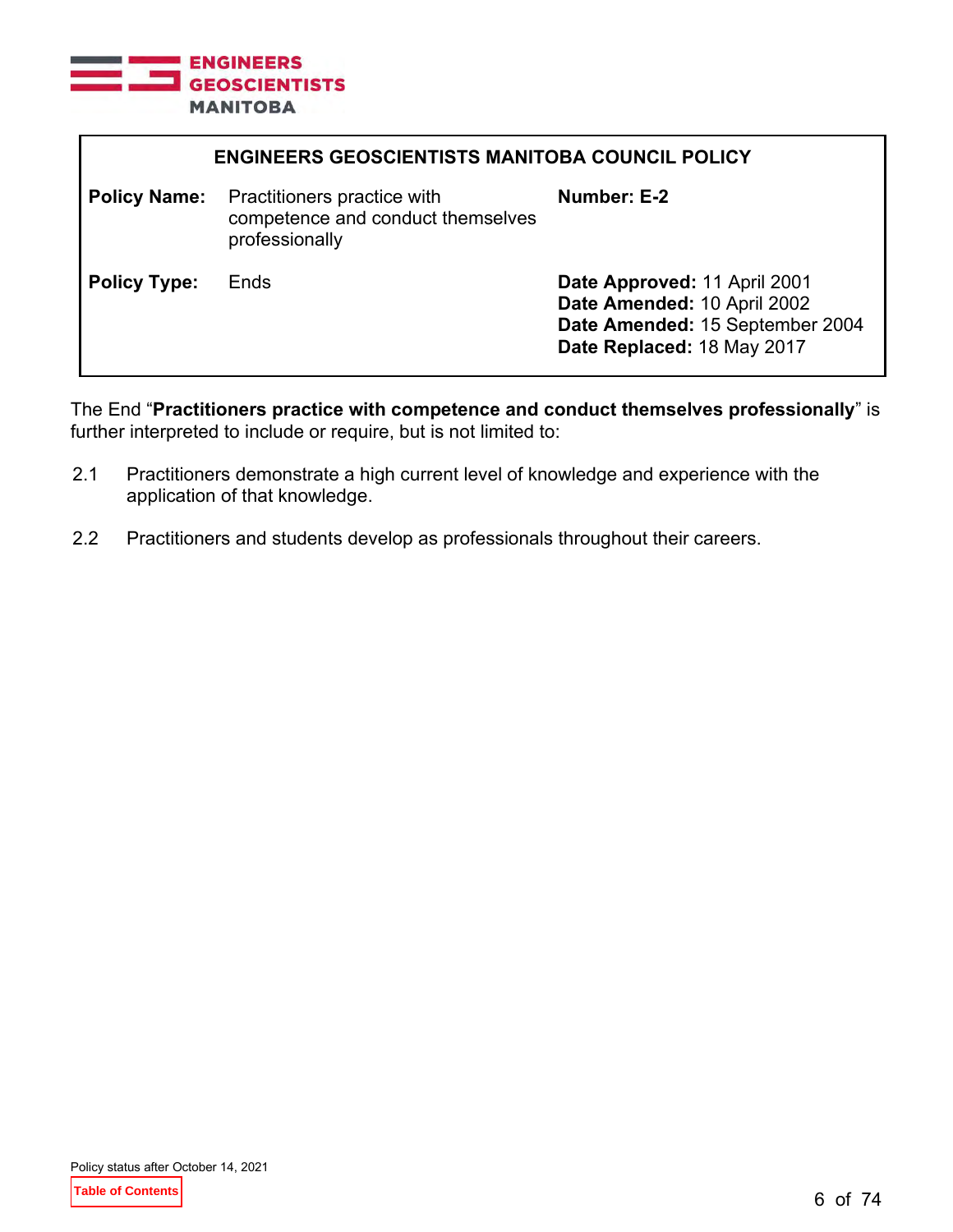

| <b>ENGINEERS GEOSCIENTISTS MANITOBA COUNCIL POLICY</b> |                                                         |                                                                                                                                                                |
|--------------------------------------------------------|---------------------------------------------------------|----------------------------------------------------------------------------------------------------------------------------------------------------------------|
|                                                        | <b>Policy Name:</b> Unqualified persons do not practice | Number: E-3                                                                                                                                                    |
| <b>Policy Type:</b>                                    | Ends                                                    | Date Approved: 11 April 2001<br>Date Amended: 10 April 2002<br>Date Replaced: 15 September 2004<br>Date Amended: 10 January 2005<br>Date Replaced: 18 May 2017 |

The End "**Unqualified persons do not practice**" does not require any further interpretation.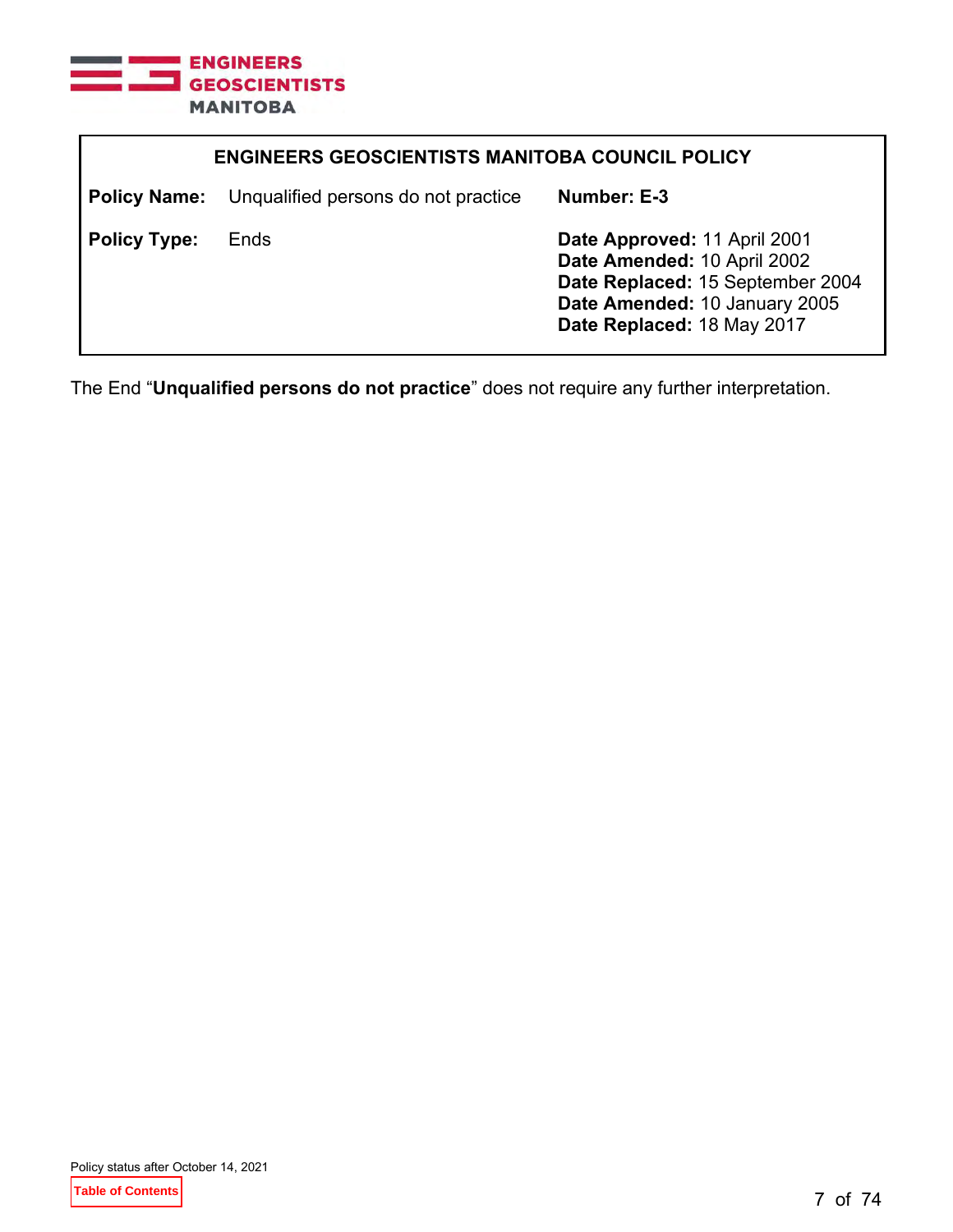

| <b>ENGINEERS GEOSCIENTISTS MANITOBA COUNCIL POLICY</b> |                                                                          |                                                                                                                                                                                             |
|--------------------------------------------------------|--------------------------------------------------------------------------|---------------------------------------------------------------------------------------------------------------------------------------------------------------------------------------------|
| <b>Policy Name:</b>                                    | Stakeholders understand and value<br>the contribution of the professions | Number: E-4                                                                                                                                                                                 |
| <b>Policy Type:</b>                                    | Ends                                                                     | Date Approved: 11 April 2001<br>Date Amended: 10 April 2002<br>Date Replaced: 15 September 2004<br>Date Replaced: 18 May 2017<br>Date Amended: 7 December 2017<br>Date Amended: 16 May 2019 |

The End **"Stakeholders understand and value the contribution of the professions"** is further interpreted to include or require, but is not limited to:

- 4.1 Practitioners value and engage in a self-regulating profession.
	- 4.1.1 The employers of practitioners value and encourage participation in a selfregulating profession.
- 4.2 The public understands and values the contribution of the professions and this is a priority.
	- 4.2.1 The public understands the competency and ethics of practitioners.
	- 4.2.2 The public perceives the professions as having a leading role in protecting public interest.
- 4.3 Government and regulators understand and support self-regulation.
	- 4.3.1 The provincial government will provide clearly defined regulatory authority.
- 4.4 Government understands the issues impacting the public interest as they relate to the professions and this is a priority.
	- 4.4.1 Government seeks out the professions as stakeholders.
	- 4.4.2 Governments dialogue with the professions in developing legislation, regulation, public policy and codes and standards.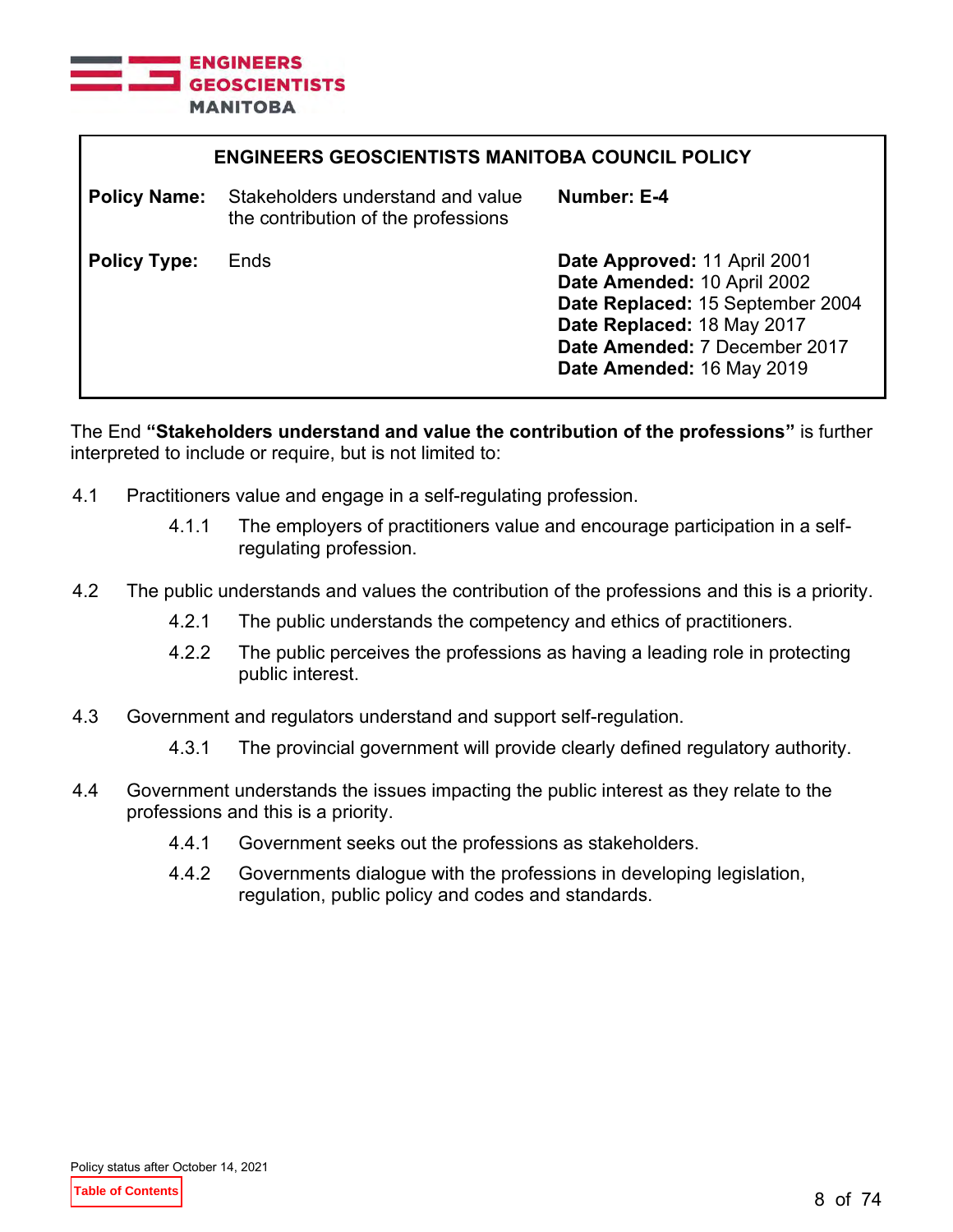

| <b>ENGINEERS GEOSCIENTISTS MANITOBA COUNCIL POLICY</b> |                                                                          |                                                                                                                                                                |
|--------------------------------------------------------|--------------------------------------------------------------------------|----------------------------------------------------------------------------------------------------------------------------------------------------------------|
|                                                        | <b>Policy Name:</b> Practitioners reflect the diversity of<br>the public | Number: E-5                                                                                                                                                    |
| <b>Policy Type:</b>                                    | Ends                                                                     | Date Approved: 11 April 2001<br>Date Amended: 10 April 2002<br>Date Replaced: 15 September 2004<br>Date Replaced: 18 May 2017<br>Date Amended: 7 December 2017 |

The End "**Practitioners reflect the diversity of the public**" is further interpreted to include or require, but is not limited to:

- 5.1 Increasing indigenous membership.
- 5.2 By 2030, 30% of newly licensed engineers will be women and this is a priority.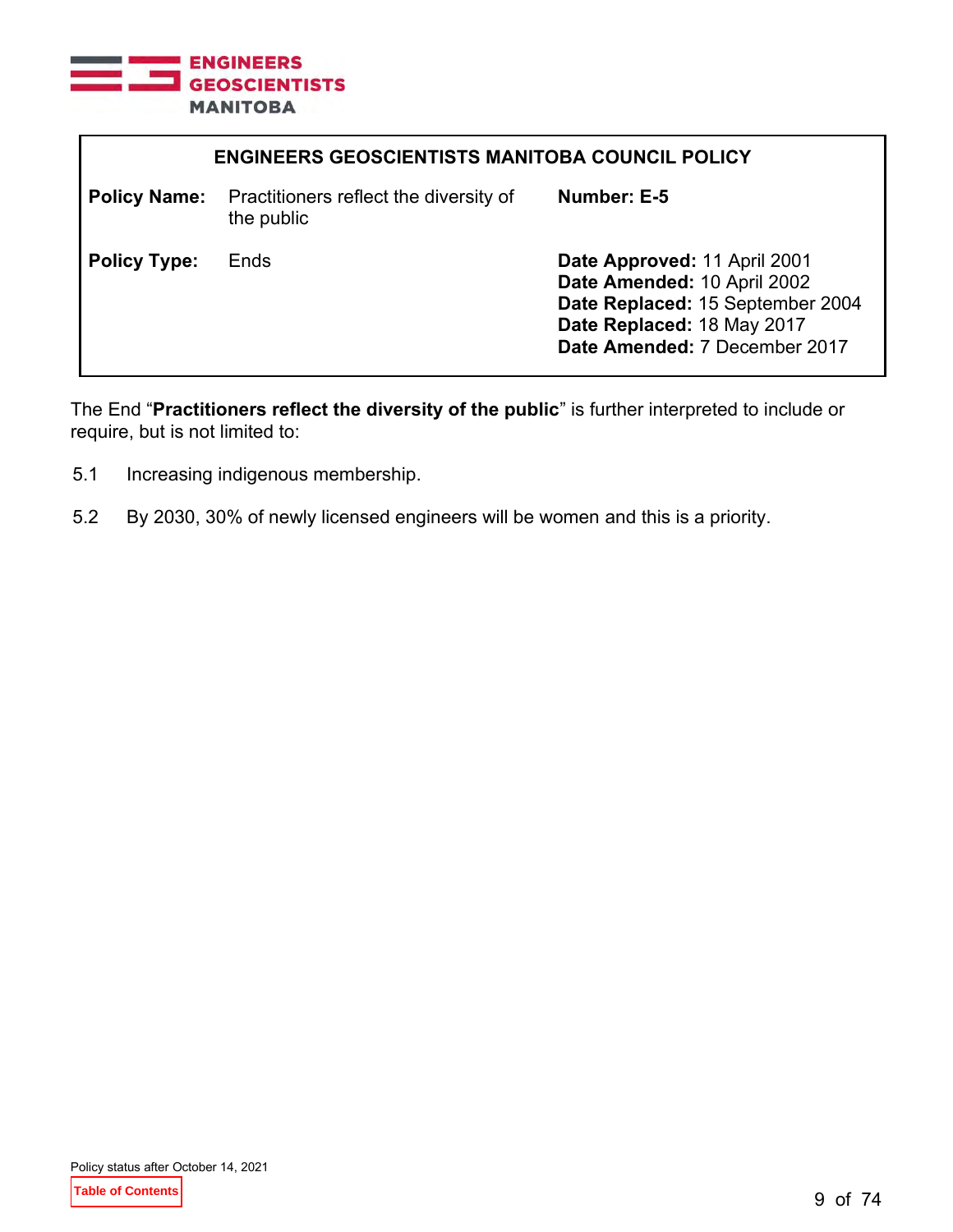

| <b>ENGINEERS GEOSCIENTISTS MANITOBA COUNCIL POLICY</b> |                                                                               |                                                                                                                                                            |
|--------------------------------------------------------|-------------------------------------------------------------------------------|------------------------------------------------------------------------------------------------------------------------------------------------------------|
| <b>Policy Name:</b>                                    | Consumers have access to a<br>reasonable supply of practitioners'<br>services | Number: E-6                                                                                                                                                |
| <b>Policy Type:</b>                                    | Ends                                                                          | Date Approved: 11 April 2001<br>Date Amended: 10 April 2002<br>Date Replaced: 15 September 2004<br>Date Amended: 20 Jan 2005<br>Date Replaced: 18 May 2017 |

The End "**Consumers have access to a reasonable supply of practitioners' services**" is further interpreted to include or require, but is not limited to:

- 6.1 Engineering and geoscience students enroll as interns.
- 6.2 Students in K to 12 view the professions as rewarding careers.
- 6.3 Post-secondary institutions and government are aware of the future needs of the professions.

#### **Ends Monitoring**

| ID    | <b>Descriptor</b>                                                                                                      | Responsibility | <b>Schedule</b> |
|-------|------------------------------------------------------------------------------------------------------------------------|----------------|-----------------|
| $E-0$ | The interests of the Public of Manitoba are protected, as they<br>relate to the practice of engineering and geoscience |                |                 |
| $E-1$ | Individuals who are practicing engineering and geoscience are<br>registered and licensed                               | <b>CEO</b>     | June            |
| $E-2$ | Practitioners practice with competence and conduct themselves<br>professionally                                        | CEO            | March           |
| $E-3$ | Unqualified persons do not practice                                                                                    | CEO            | May             |
| $E-4$ | Stakeholders understand and value the contribution of the<br>professions                                               | <b>CEO</b>     | January         |
| $E-5$ | Practitioners reflect the diversity of the public                                                                      | <b>CEO</b>     | March           |
| $E-6$ | Consumers have access to a reasonable supply of practitioners'<br>services                                             | CEO            | September       |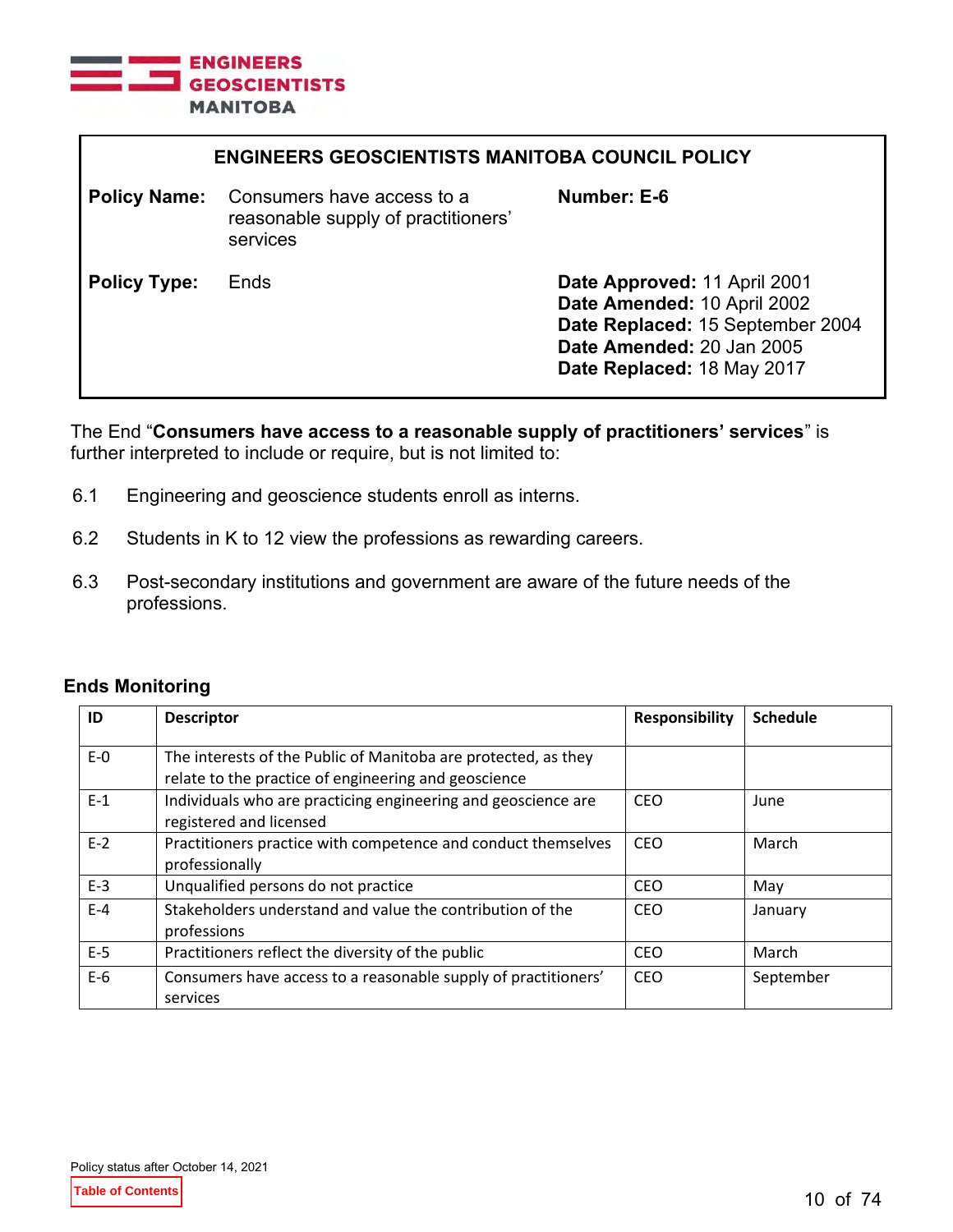

| <b>ENGINEERS GEOSCIENTISTS MANITOBA COUNCIL POLICY</b> |                                                  |                                                              |
|--------------------------------------------------------|--------------------------------------------------|--------------------------------------------------------------|
|                                                        | <b>Policy Name:</b> Global Governance Commitment | Number: GP-1                                                 |
| <b>Policy Type:</b>                                    | <b>Governance Process</b>                        | Date Approved: 9 May 2000<br>Date Amended: 16 September 2010 |

The Council will, on behalf of the public of Manitoba, ensure that the Association achieves the appropriate results for the appropriate recipients/persons for the appropriate relative worth (as defined in the Council's Ends policies) and avoids unacceptable actions and situations (as prohibited in Council's Executive Limitations policies).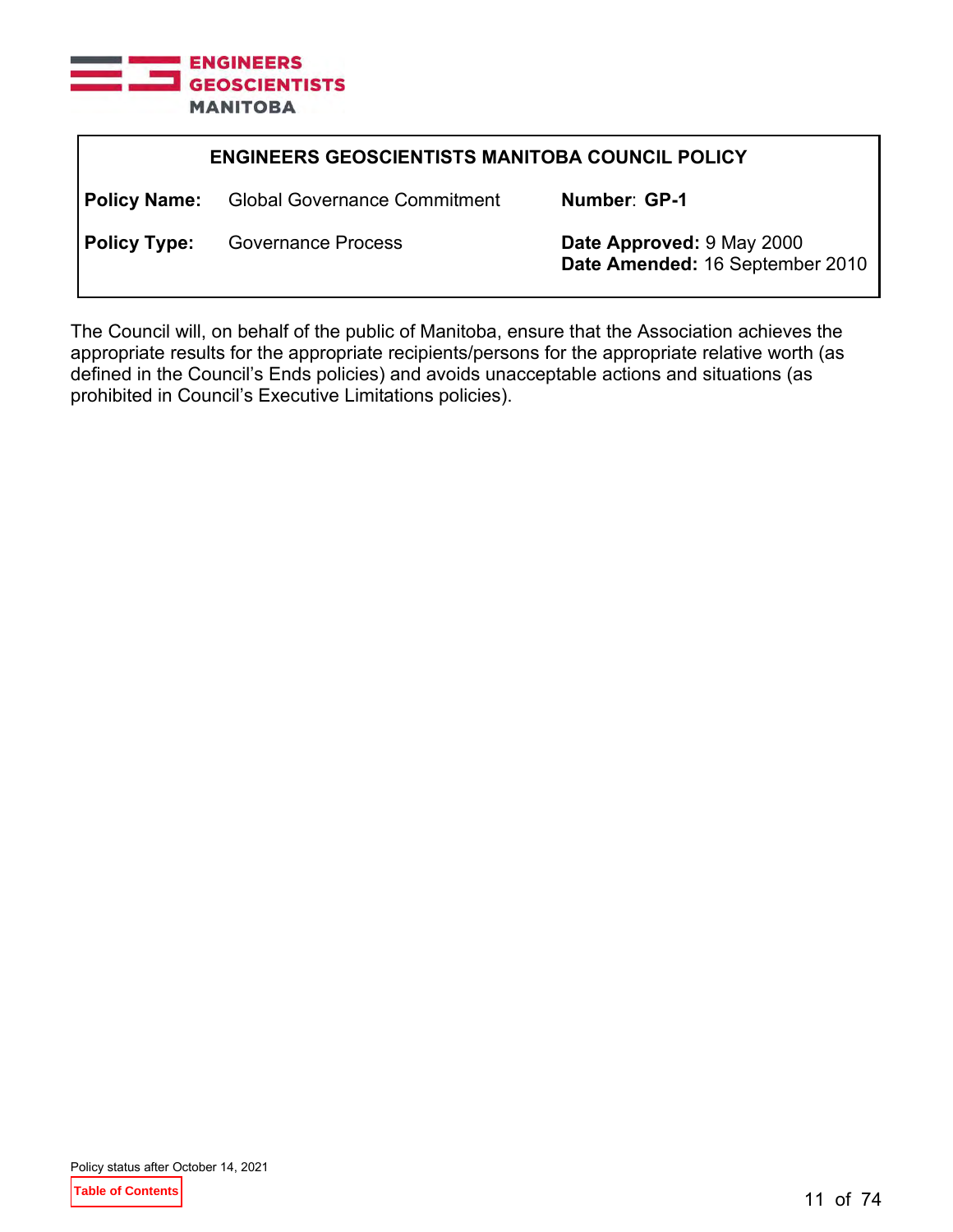

| <b>ENGINEERS GEOSCIENTISTS MANITOBA COUNCIL POLICY</b> |                                     |                                                              |
|--------------------------------------------------------|-------------------------------------|--------------------------------------------------------------|
|                                                        | <b>Policy Name:</b> Governing Style | Number: GP-2                                                 |
| <b>Policy Type:</b>                                    | <b>Governance Process</b>           | Date Approved: 9 May 2000<br>Date Amended: 16 September 2010 |

The Council will govern lawfully with an emphasis on outward vision rather than an internal preoccupation, commitment to obtaining ownership input, encouragement of diversity in viewpoints, strategic leadership more than administrative detail, clear distinction of Council and the CEO's roles, collective rather than individual decisions, future rather than past or present, and proactivity rather than reactivity.

More specifically, the Council will:

- 1. **Cultivate a sense of group responsibility.** The Council, not the CEO, will be responsible for excellence in governing. The Council will be an initiator of policy, not merely a reactor to staff initiatives. The Council will use the expertise of individual members to enhance the ability of the Council as a body to govern.
- 2. **Direct, control and inspire the organization through the careful establishment of broad written policies reflecting the Council's values and perspectives.** The Council's major policy focus will be on the intended long-term impacts outside the operating organization, not on the administrative or programmatic means of attaining those effects. Although the Council can change its policies at any time, it will observe them scrupulously while in force.
- 3. **Enforce upon itself whatever discipline is needed to govern with excellence.** Discipline will apply to matters such as attendance, preparation for meetings, policy making principles, respect of roles, and ensuring the continuity of governance capability. Continual Council development will include orientation of new members in the Council's governance process and periodic Council discussion of process improvement.
- 4. **Allow no officer, individual or committee of the Council to hinder or be an excuse for not fulfilling its commitments.**
- 5. **Monitor and regularly discuss the Council's process and performance at each meeting.** Self-monitoring will include comparison of Council activity and discipline to policies in the Governance Process and Council-CEO Relationship categories.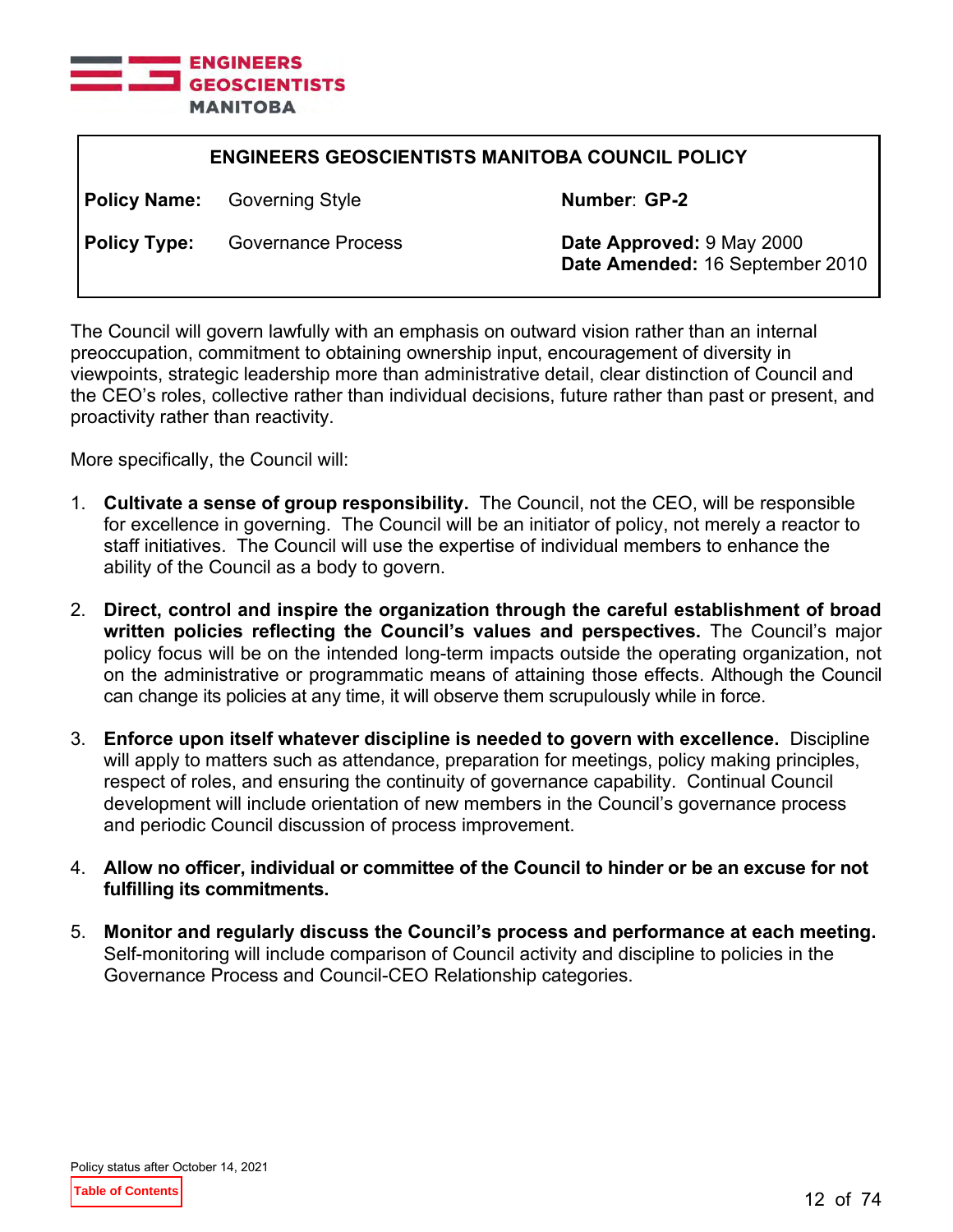

| <b>ENGINEERS GEOSCIENTISTS MANITOBA COUNCIL POLICY</b> |                                         |                                                                                                                                                       |
|--------------------------------------------------------|-----------------------------------------|-------------------------------------------------------------------------------------------------------------------------------------------------------|
| <b>Policy Name:</b>                                    | <b>Council Role and Job Description</b> | Number: GP-3                                                                                                                                          |
| <b>Policy Type:</b>                                    | <b>Governance Process</b>               | Date Approved: 9 May 2000<br>Date Amended: 11 April 2001<br>Date Amended: 9 May 2001<br>Date Amended: 16 September 2010<br>Date Amended: 15 June 2011 |

Specific job outputs of the Council, as an informed agent of the ownership, are those that ensure appropriate organizational performance.

Accordingly, the Council has direct responsibility to create:

- 1. The link between the ownership and the operational organization.
- 2. Written governing policies which, at the broadest levels, address all organizational decisions and situations:
	- 2.1. **Ends**: Organizational results, impacts, benefits, outcomes (what good, for which people, at what relative worth or relative cost).
	- 2.2. **Governance Process**: Specification of how the Council conceives carries out and monitors its own tasks.
	- 2.3. **Executive Limitations**: Constraints on executive authority which establish the boundaries of prudence and ethics within which all executive activity and decisions must take place.
	- 2.4. **Council-CEO Relationship**: How power is delegated, and its proper use monitored; the CEO role, authority, and accountability.
- 3. Assurance of CEO performance in achieving the results defined in the Ends policies and not exceeding the constraints in Executive Limitations policies, through monitoring and evaluation of the CEO as outlined in the Council-CEO Relationship policies.
- 4. Statements of principles and positions related to public policy that represent the interests of the public and which are relevant to the two professions.
- 5. Assurance that decisions related to member conduct, through an Investigations Committee as defined in the Act, are in the public interest.
- 6. Upon investigating appeals, decisions related to whether the Discipline Committee followed appropriate process as defined in the Act.
- 7. Assurance that criteria for registration and licensure, through the Registration Committee as defined in the Act, are in the public interest.

Policy status after October 14, 2021

**Table of Contents**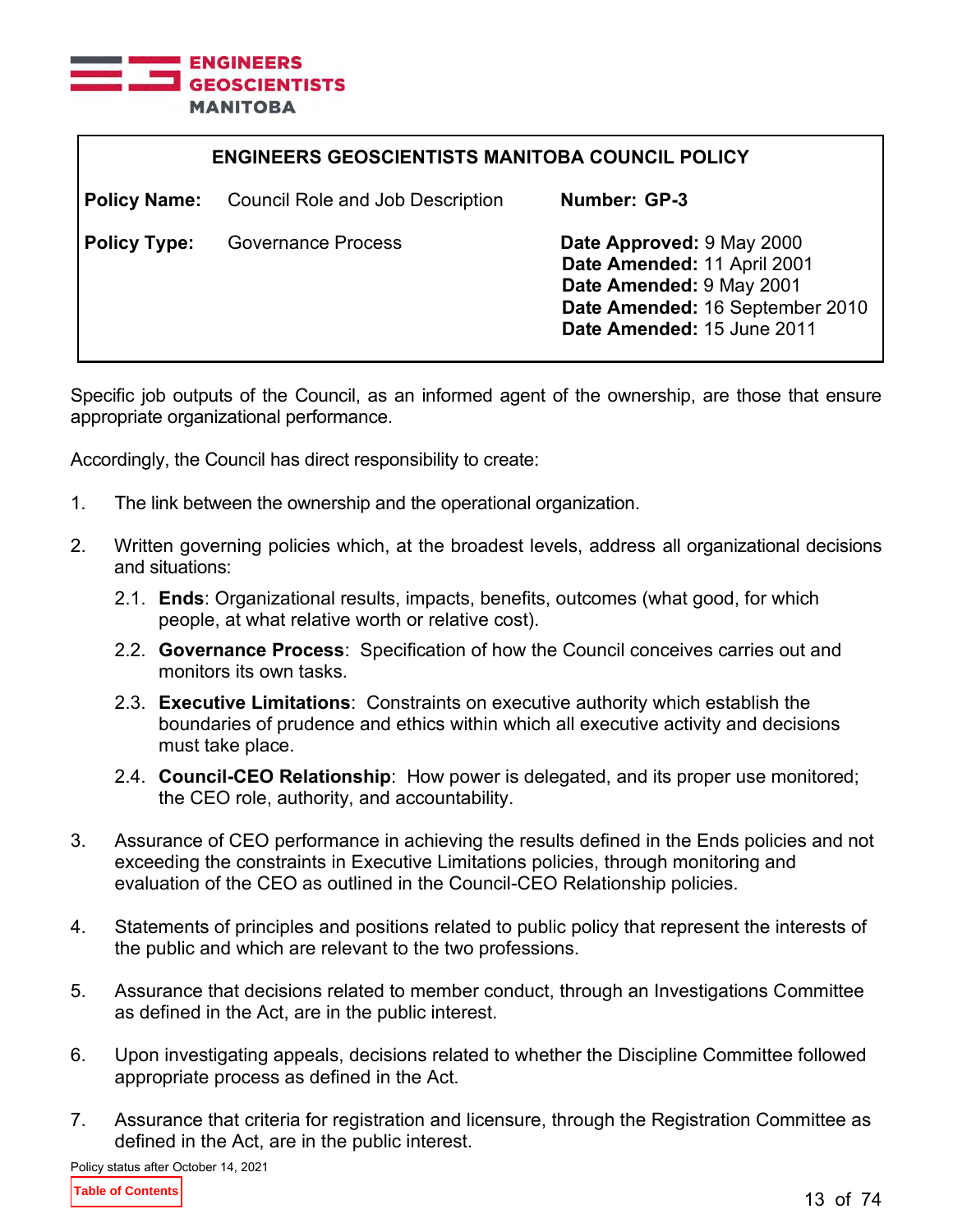

- 8. Assurance that continuing competency requirements are in the public interest.
- 9. Assurance that professional standards of practice are in the public interest.
- 10. Decisions on appeals from members denied registration or licensure.
- 11. Other products required by the By-laws and Act including but not limited to:
	- a. Regular By-law review
	- b. Annual General Meeting
	- c. Appointments to Council committees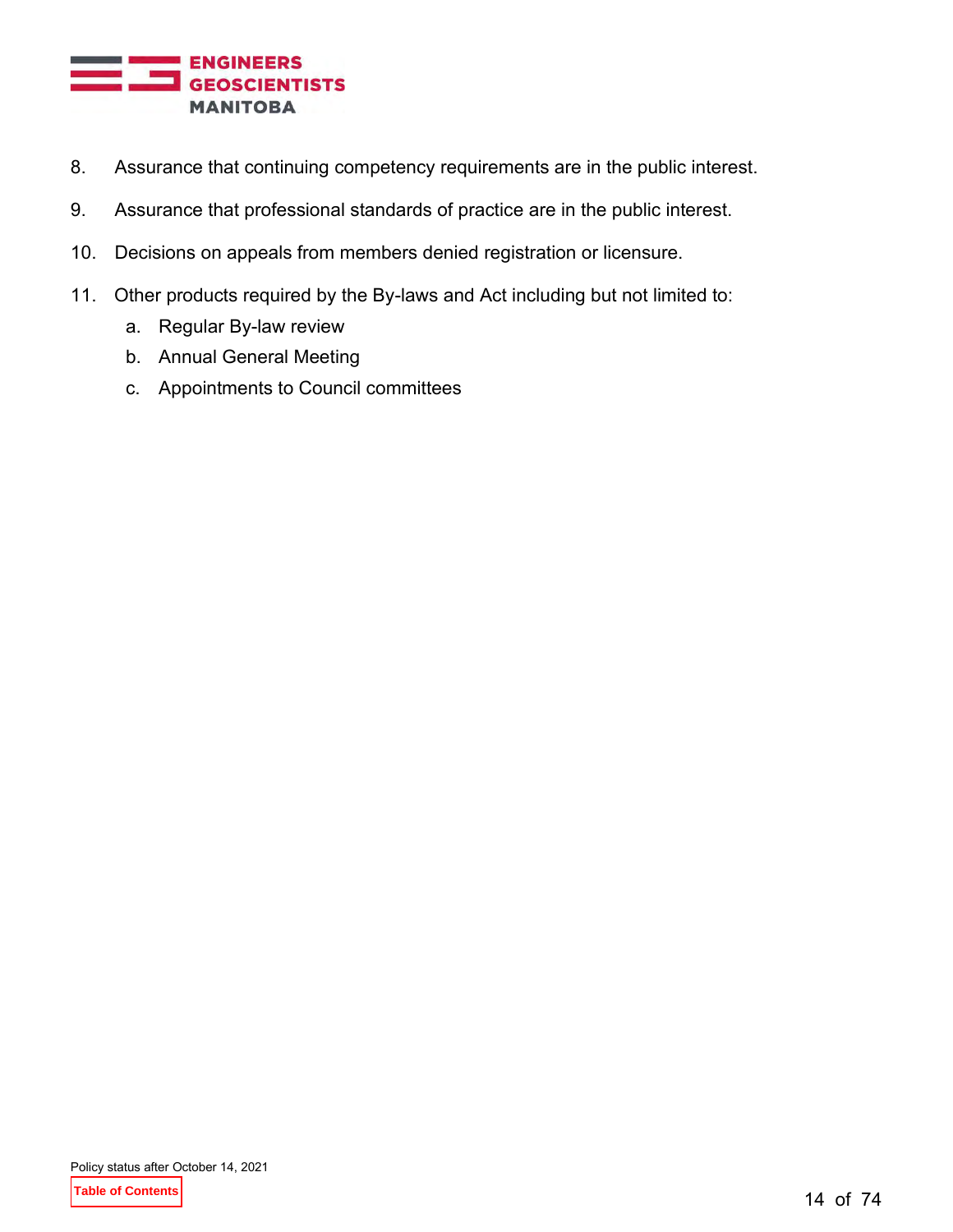

| <b>ENGINEERS GEOSCIENTISTS MANITOBA COUNCIL POLICY</b> |                                      |                                                                                                                                                               |
|--------------------------------------------------------|--------------------------------------|---------------------------------------------------------------------------------------------------------------------------------------------------------------|
| <b>Policy Name:</b>                                    | President's Role and Job Description | Number: GP-4                                                                                                                                                  |
| <b>Policy Type:</b>                                    | <b>Governance Process</b>            | Date Approved: 12 September 2000<br>Date Amended: 11 April 2001<br>Date Amended: 13 May 2010<br>Date Amended: 15 June 2011<br>Date Amended: 21 September 2017 |

The President, as Chair of the Council, assures the integrity of the Council's process, and represents the Council to outside parties. The President is the only Council member authorized to speak for the Council (beyond simply reporting Council decisions), other than in specifically authorized instances.

- 1. The work of the President is to ensure that the Council's behaviour is consistent with the Act, the Association's By-laws, its own policies, and rules legitimately imposed upon it from outside the organization.
	- 1.1. Meeting discussion content will only be those issues which, according to Council policy, clearly belong to the Council to decide or to monitor.
	- 1.2. Information which is neither for monitoring performance nor for Council decisions will be avoided or minimized and always noted as such.
	- 1.3. Deliberation will be timely, fair, orderly and thorough, but also efficient and kept to the point.
	- 1.4. Council meetings will be conducted according to Robert's Rules of Order.
- 2. The authority of the President consists in making decisions that fall within the topics covered by Council policies on Governance Process and Council-CEO Relationship, except (a) employment or termination of a CEO and (b) instances where the Council specifically delegates portions of this authority to others. The President is authorized to use any reasonable interpretation of the provisions in these policies.
	- 2.1. The President is empowered to chair Council meetings with all the commonly accepted power of that position (e.g. ruling, recognizing).
	- 2.2. The President has no authority to make decisions about policies created by the Council within *Ends* and *Executive Limitations* policy areas. Therefore, the President has no authority to supervise or direct the CEO.
	- 2.3. The President may represent the Council to outside parties in announcing Councilstated positions and in stating Chairperson's decisions and interpretations within the area delegated to the President (consistent with policies in *Governance Process* and *Council-CEO Relationship* areas).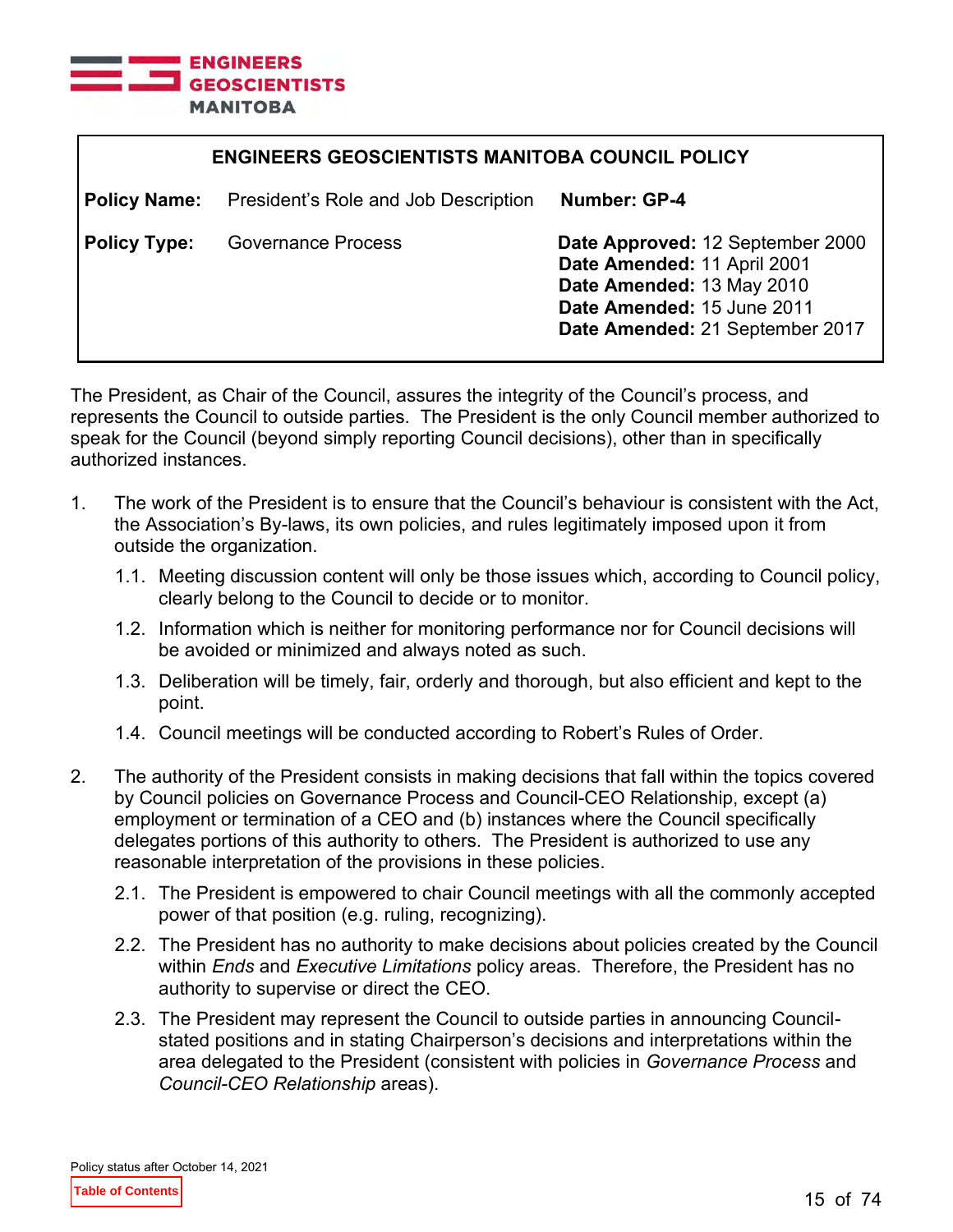

- 3. The President shall be entitled to receive reimbursement for clothing required to perform the duties of representing Council. Reimbursement up to a maximum of \$1000 will be made, contingent upon receipts being submitted for costs incurred while serving as Vice-President or President. Receipts must be submitted prior to the end of the term of President.
- 4. The President shall:
	- 4.1 Collaborate with the CEO in the fulfilment of the Presidential responsibilities.
	- 4.2 Assist in the development of the President-Elect for the President's role.
	- 4.3 Inform the President-Elect of key governance activities, processes, and events.
- 5. The President may delegate this authority but remains accountable for its use.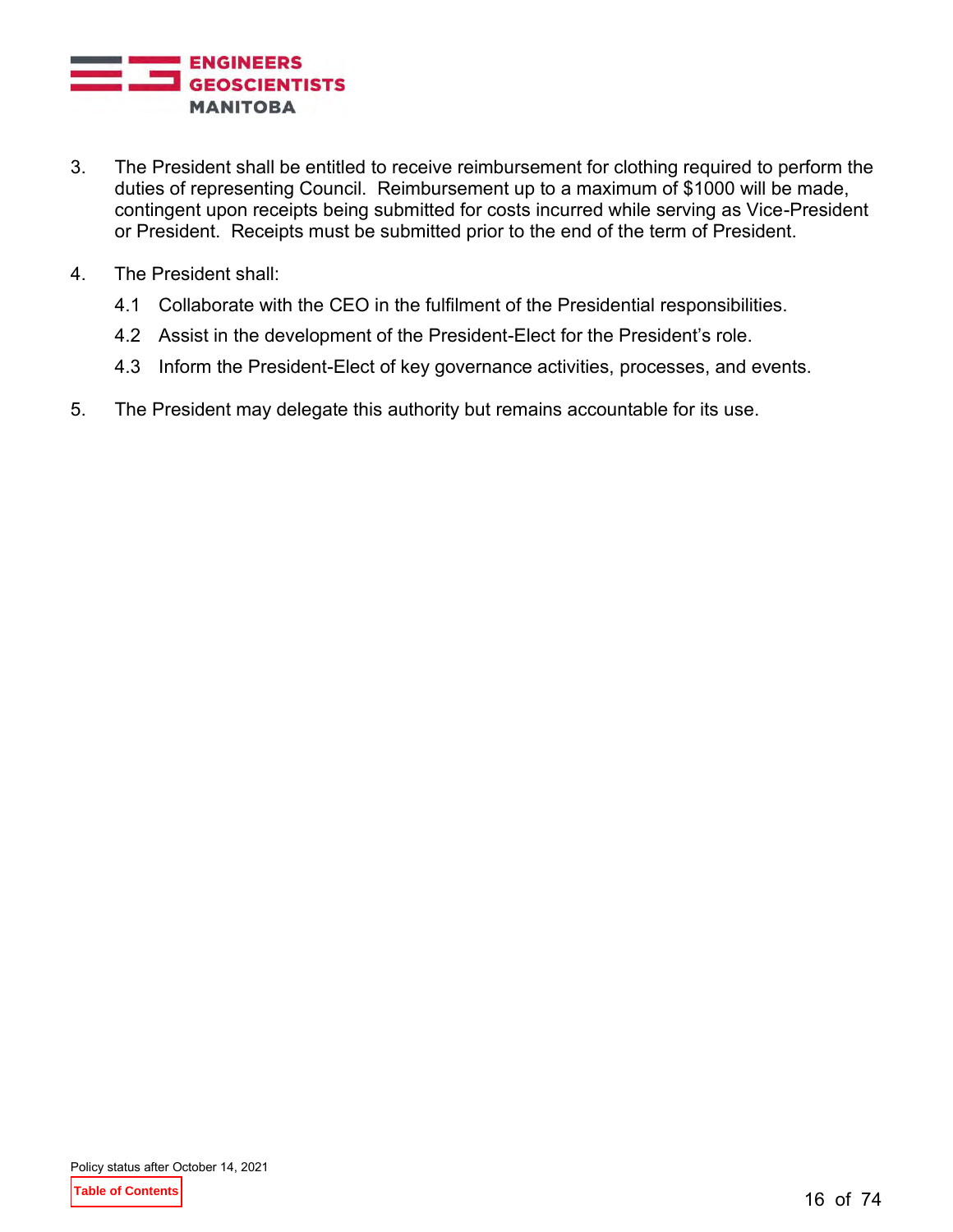

| <b>ENGINEERS GEOSCIENTISTS MANITOBA COUNCIL POLICY</b> |                                                     |                             |
|--------------------------------------------------------|-----------------------------------------------------|-----------------------------|
| <b>Policy Name:</b>                                    | Vice-President's Role and Job<br><b>Description</b> | Number: GP-5                |
| <b>Policy Type:</b>                                    | <b>Governance Process</b>                           | Date Approved: 15 June 2011 |

The Vice President is an officer of the Council whose purpose is to assist the President in ensuring the integrity of the Council's governance.

Accordingly:

- 1. The work of the Vice President is to act in the absence of the President as defined in Governance Process policy GP-4 President's Role and Job Description.
	- 1.1 The Vice President will be familiar with all duties normally exercised by the President.
	- 1.2 The Vice President will be familiar with current and pending President and Council issues and processes.
	- 1.3 The Vice President will preside at meetings of the Council in the absence of the President.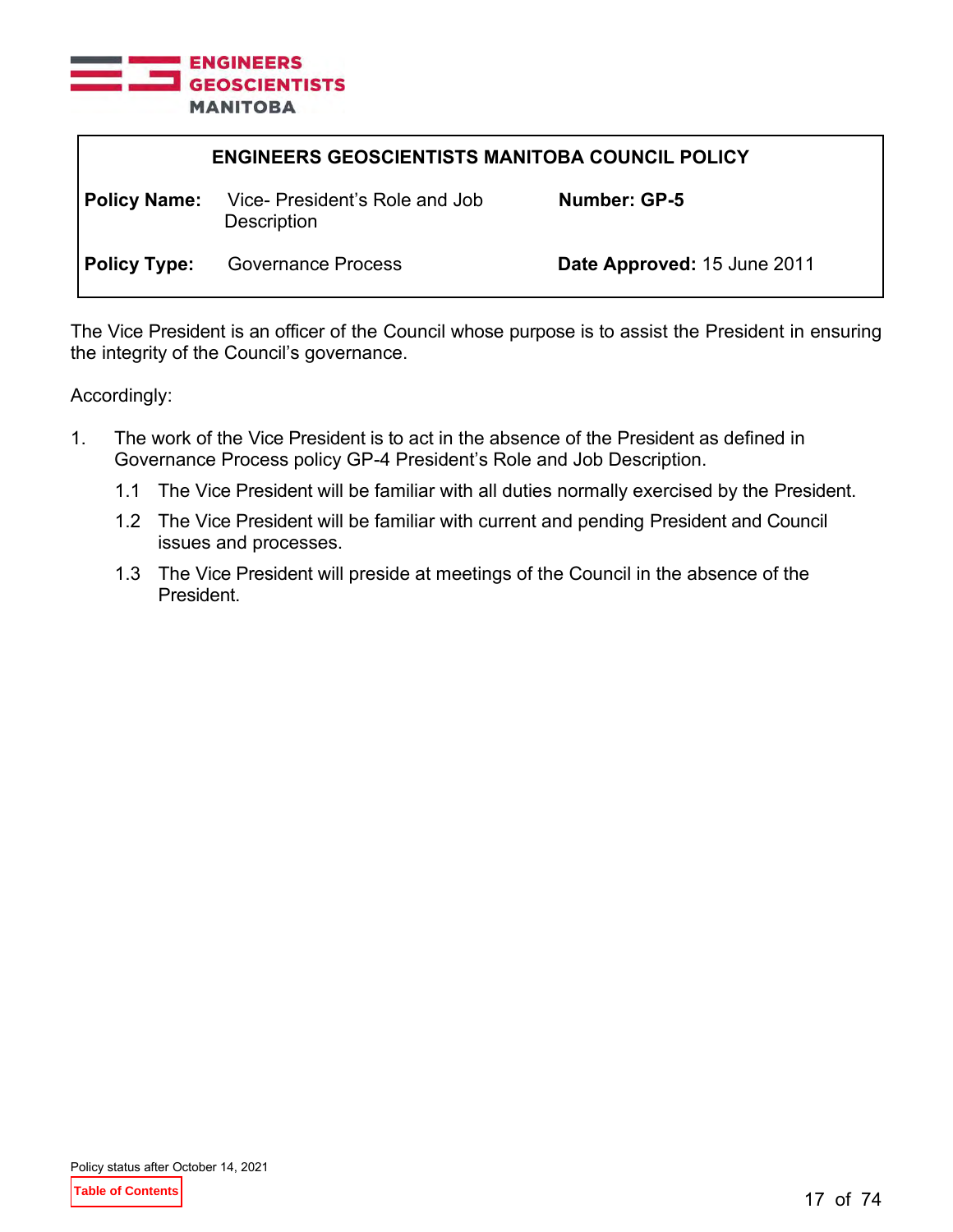

| <b>ENGINEERS GEOSCIENTISTS MANITOBA COUNCIL POLICY</b> |                                             |                                                                                                                                                   |
|--------------------------------------------------------|---------------------------------------------|---------------------------------------------------------------------------------------------------------------------------------------------------|
| <b>Policy Name:</b>                                    | <b>Councillor Roles and Job Description</b> | Number: GP-6                                                                                                                                      |
| <b>Policy Type:</b>                                    | <b>Governance Process</b>                   | Date Approved: 9 May 2001<br>Date Amended: 6 March 2002<br>Date Amended: 15 June 2011<br>Date Amended: 17 May 2018<br>Date Amended: 14 March 2019 |

In keeping with its commitment to governance excellence, the Council shall strive to solicit Council candidates who have characteristics that support the ends and core values of the organization and that will enable Council to govern, not to manage, the organization.

- 1. Core characteristics of all Council candidates will include:
	- 1.1 Commitment to linking with the legal and moral ownership. This includes the understandings that (a) members of the Council, individually and collectively, are stewards for the organization, (b) they represent an ownership comprised of diverse people, (c) they are willing to actively seek to access and understand that diversity and (d) recognize and accept their fiduciary responsibility to the organization.
	- 1.2 Ability to think in terms of systems and context to see the big picture.
	- 1.3 Interest in and capability to discuss the values underlying the actions taken in the organization, and to govern through the broader formulation of those values.
	- 1.4 Moral courage and the willingness to value reasonable risk and innovation that furthers the organization.
	- 1.5 Willingness to delegate the operational detail to others.
	- 1.6 Ability and willingness to deal with the vision and the long term, rather than the day to day details.
	- 1.7 Ability and willingness to participate assertively in deliberation, while respecting the opinions of others.
	- 1.8 Willingness and commitment to honour Council policies and decisions.
	- 1.9 Commitment to withhold judgments in the absence of previously stated criteria.
	- 1.10 Enthusiasm and commitment to serve the Council.
	- 1.11 Influence within their organization and/or on the professions.

Policy status after October 14, 2021

**Table of Contents**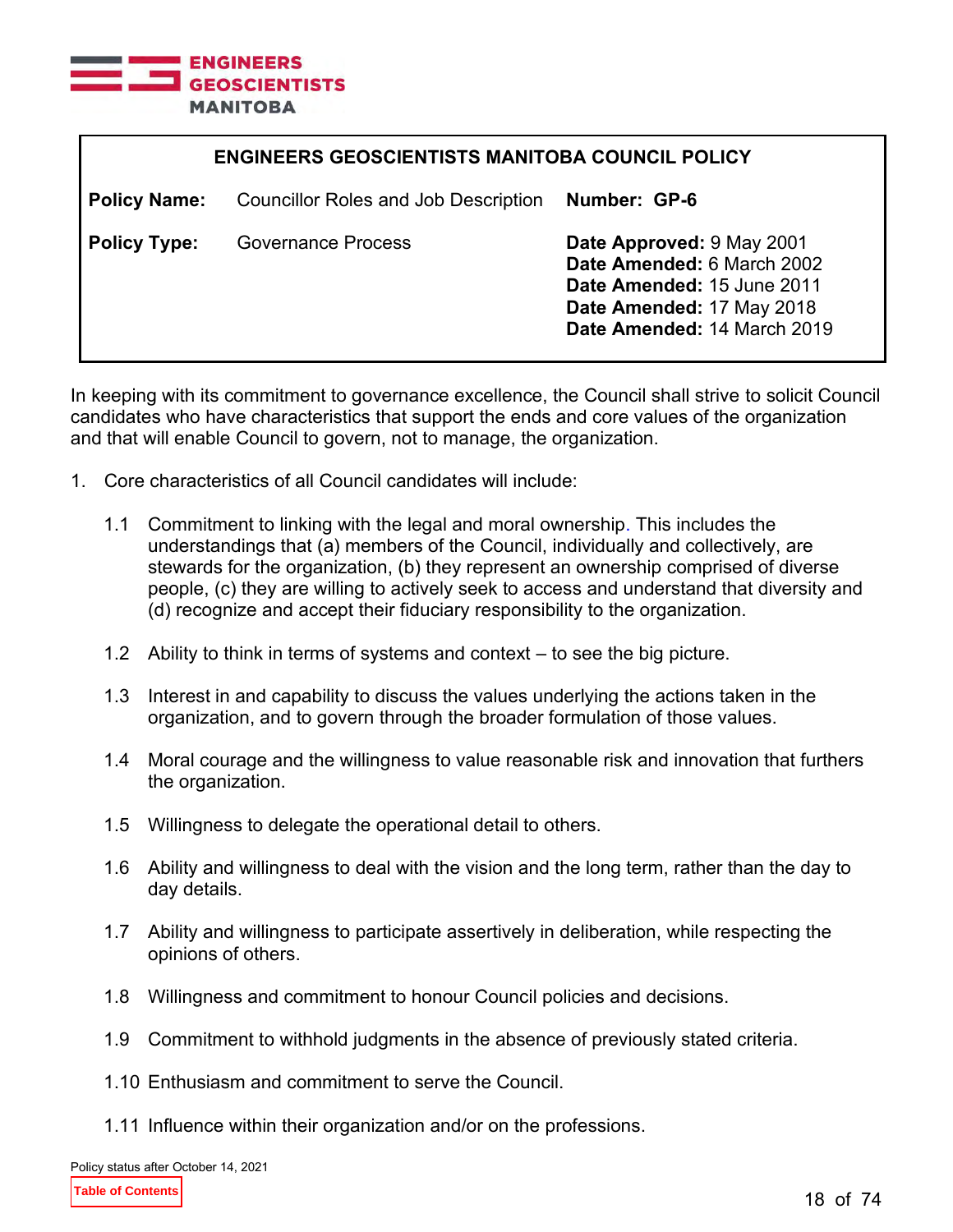

- 1.12 Potential for serving on the Executive.
- 2. Councillors are expected to:
	- 2.1 Attend approximately six half day council meetings per year.
	- 2.2 Attend the Annual General Business Meeting and any Special Meetings of Members.
	- 2.3 Attend an orientation session.
	- 2.4 Participate in an annual Council retreat and governance training workshop, usually in November.
	- 2.5 Attend and participate in any additional governance training scheduled by the Council (usually one-half day per year).
	- 2.6 Review all meeting material prior to a meeting and bring forth questions as soon as they arise.
	- 2.7 Acquire familiarity of the organization's policies, structure, and function.
	- 2.8 Volunteer for and participate in Council task groups and act as Council liaisons with various committees and groups.
	- 2.9 Participate in appeal panels as appointed by the President.
	- 2.10 Recuse themselves of any Association committee roles, participation on a chapter executive or other similar positions to focus on the sole job of governing as a member of Council.
- 3. The Nominating Committee shall strive for the broadest range of candidate characteristics using the Council composition matrix. Preference is for one Council member per organization *(i.e.* no more than two people from one organization).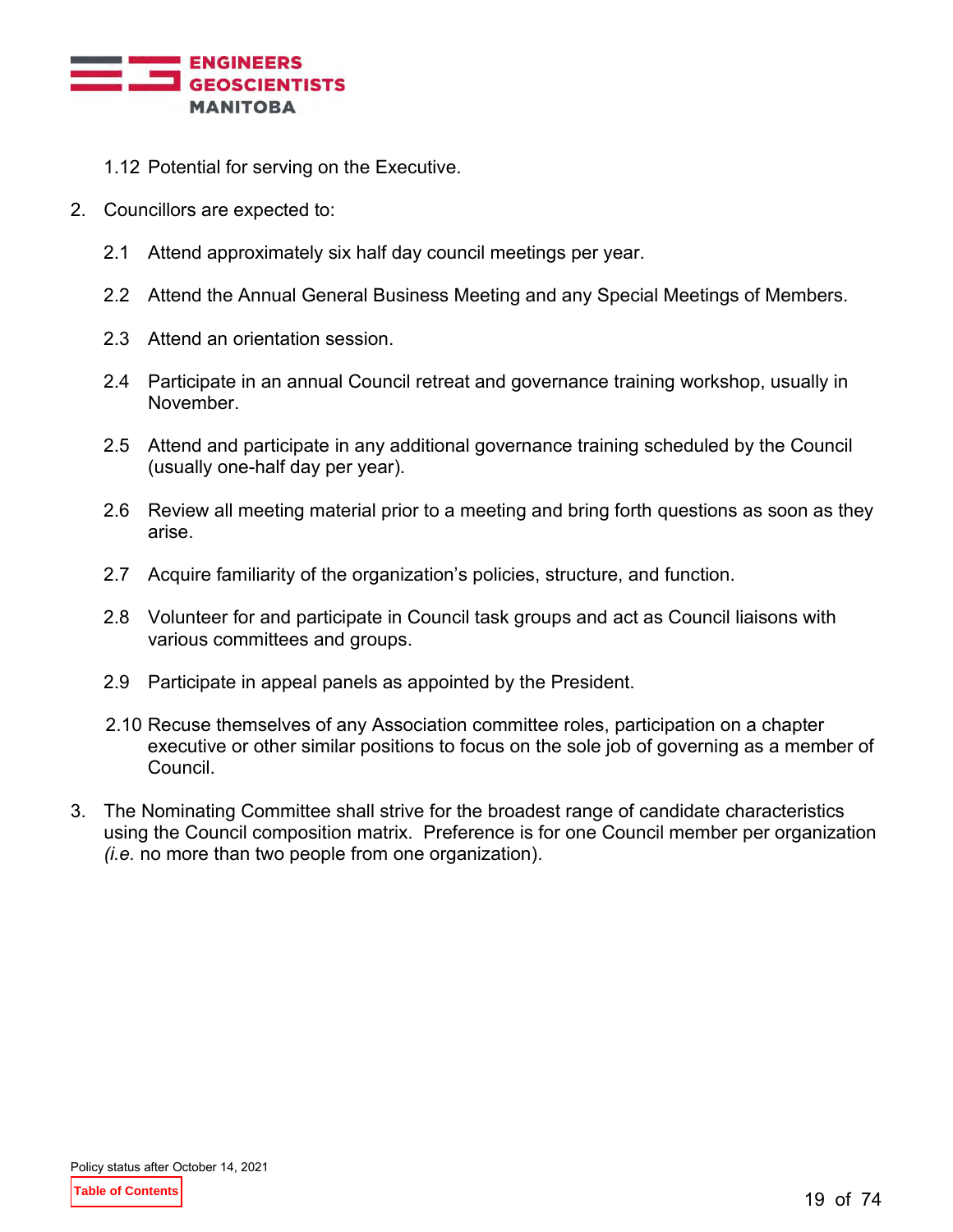

| <b>ENGINEERS GEOSCIENTISTS MANITOBA COUNCIL POLICY</b> |                                                  |                                                            |
|--------------------------------------------------------|--------------------------------------------------|------------------------------------------------------------|
|                                                        | <b>Policy Name:</b> Council Committee Principles | Number: GP-7                                               |
| <b>Policy Type:</b>                                    | <b>Governance Process</b>                        | Date Approved: 11 April 2001<br>Date Amended: 15 June 2011 |

Council committees, when used, will be assigned to reinforce the wholeness of the Council's job and so as never to interfere with delegation from Council to CEO.

- 1. Council committees are to help the Council do its job, never to help or advise the staff. Committees ordinarily will assist the Council by preparing policy alternatives and implications for Council deliberation. In keeping with the Council's broader focus, Council committees will normally not have direct dealings with current staff operations.
- 2. Council committees may not speak or act for the Council except when formally given such authority for specific and/or time-limited purposes. Expectations and authority will be carefully stated in order not to conflict with authority delegated to the CEO.
- 3. Council committees cannot exercise authority over staff. Because the CEO works for the full Council, he or she will not be required to obtain approval of a Council Committee before an executive action, except where the committee has been delegated specific authority to act on behalf of the Council.
- 4. If a Council committee is used to monitor organizational performance in a given area, the same committee must not have helped the Council create policy in that area. This separation of responsibility for policy development and responsibility for monitoring policy compliance is to prevent a committee from identifying with a part of the organization rather than the whole. The Council retains responsibility and authority to monitor organizational performance.
- 5. Council committees will be used sparingly and ordinarily in an ad hoc capacity.
- 6. This policy applies to any group which is formed by Council action, whether or not it is called a committee, and whether or not it includes Council members. It does not apply to committees formed under the authority of the CEO.
- 7. All committee members shall abide by the same Code of Conduct as governs the Council.
- 8. Except as defined in written Terms of Reference policies, no Committee has authority to commit the funds or resources of the Association.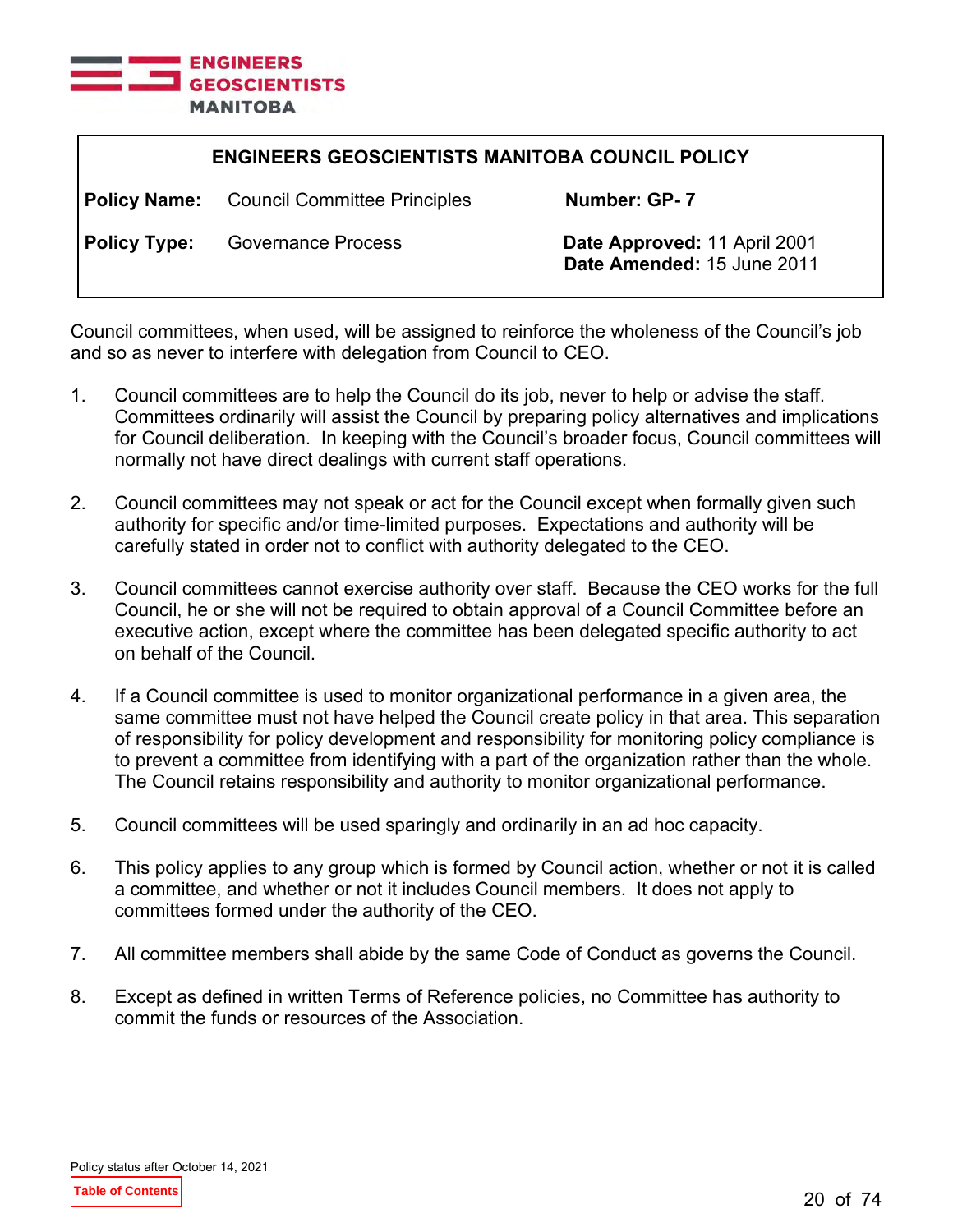

| <b>ENGINEERS GEOSCIENTISTS MANITOBA COUNCIL POLICY</b> |                                                 |                                                            |
|--------------------------------------------------------|-------------------------------------------------|------------------------------------------------------------|
|                                                        | <b>Policy Name:</b> Council Committee Structure | Number: GP-8                                               |
| <b>Policy Type:</b>                                    | <b>Governance Process</b>                       | Date Approved: 11 April 2001<br>Date Amended: 15 June 2011 |

A committee is a Council committee only if its existence and charge come from the Council, regardless of whether Council members sit on the committee. The only Council committees are those which are set forth in this policy. Unless otherwise stated, a committee ceases to exist as soon as its task is complete.

- 1. All Council committees shall be provided with Terms of Reference from Council on their creation, including the product expected from the committee, and the authority of the committee.
- 2. Committee expenses will be reimbursed in accordance with Council policies.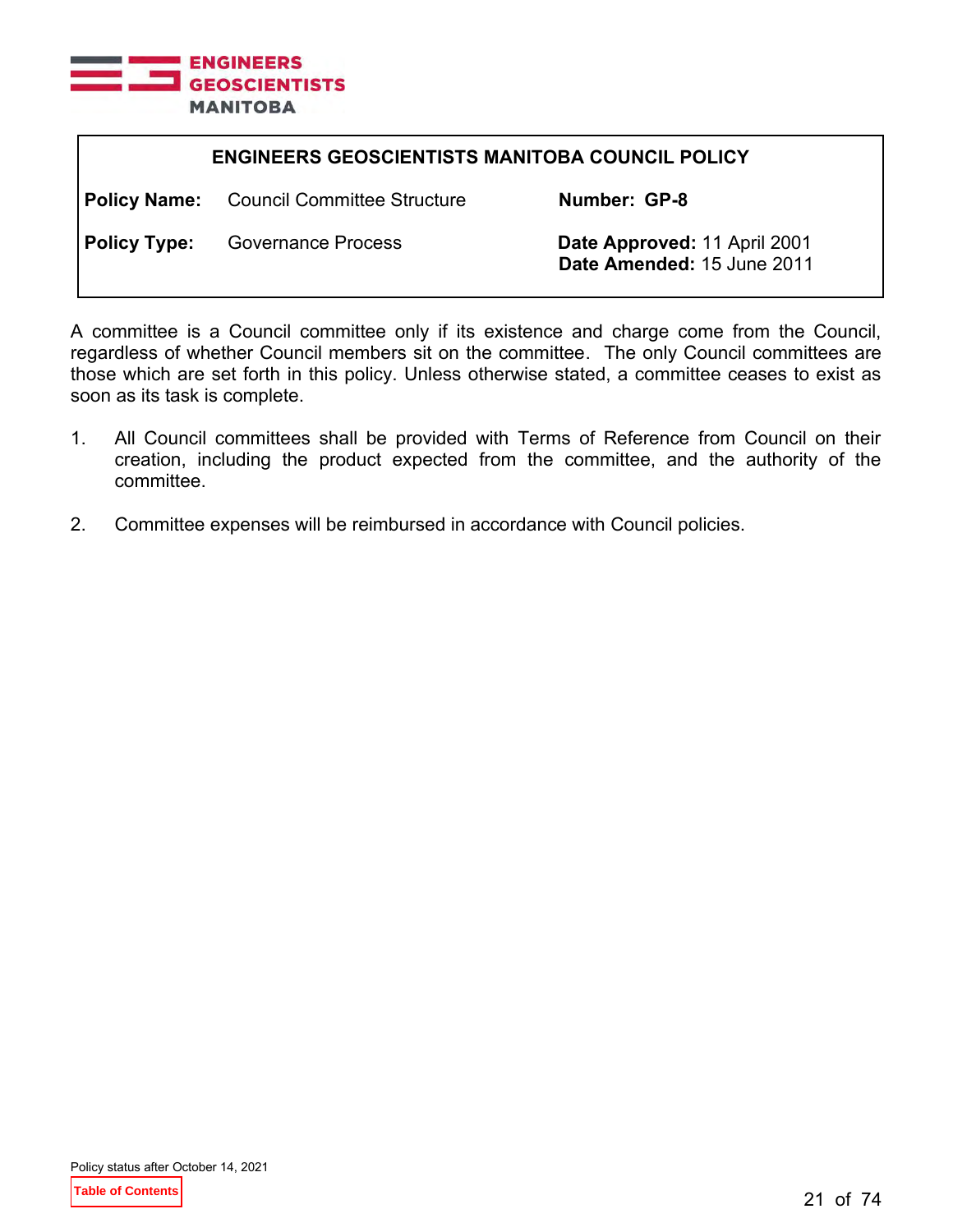

| <b>ENGINEERS GEOSCIENTISTS MANITOBA COUNCIL POLICY</b> |                                                          |                                                                                                                                                                                                                                                                                                                                |
|--------------------------------------------------------|----------------------------------------------------------|--------------------------------------------------------------------------------------------------------------------------------------------------------------------------------------------------------------------------------------------------------------------------------------------------------------------------------|
| <b>Policy Name:</b>                                    | <b>Nominating Committee</b><br><b>Terms of Reference</b> | Number: GP-8.1                                                                                                                                                                                                                                                                                                                 |
| <b>Policy Type:</b>                                    | Governance Process                                       | Date Approved: 11 April 2001<br>Date Amended: 6 March 2002<br>Date Amended: 12 April 2005<br>Date Amended: 14 September 2006<br>Date Amended: 15 June 2011<br>Date Amended: 13 September 2012<br>Date Amended: 14 May 2015<br>Date Amended: 17 March 2016<br>Date Amended: 20 September 2018<br>Date Amended: 9 September 2021 |

1.1 A slate of qualified nominees for Council positions for council consideration by no later than June each year. This slate will be produced in a manner consistent with the Act and By-laws, taking into consideration the broadest possible diversity of the membership, the policy criteria for Councillor Roles and Job Description (GP-6) and comprising a number no less than the number of vacancies.

# **2. Authority**

2.1 The Committee authority to expend or commit Association funds shall be strictly limited to the direct solicitation of candidates for Nomination to Council.

# **3. Composition**

- 3.1 The committee shall be made up of a minimum of eight (8) members.
- 3.2 The committee shall include:
	- 3.2.1 The current President
	- 3.2.2 The immediate Past-President, who will normally also serve as Chair.
	- 3.2.3 An elected Councillor in the first year of their term appointed by Council to this committee.
	- 3.2.4 The Chair or designate of the Investigation Committee.
	- 3.2.5 An Engineering Intern or Geoscience Intern (formerly referred to as a memberin-training).
	- 3.2.6 Members appointed by council.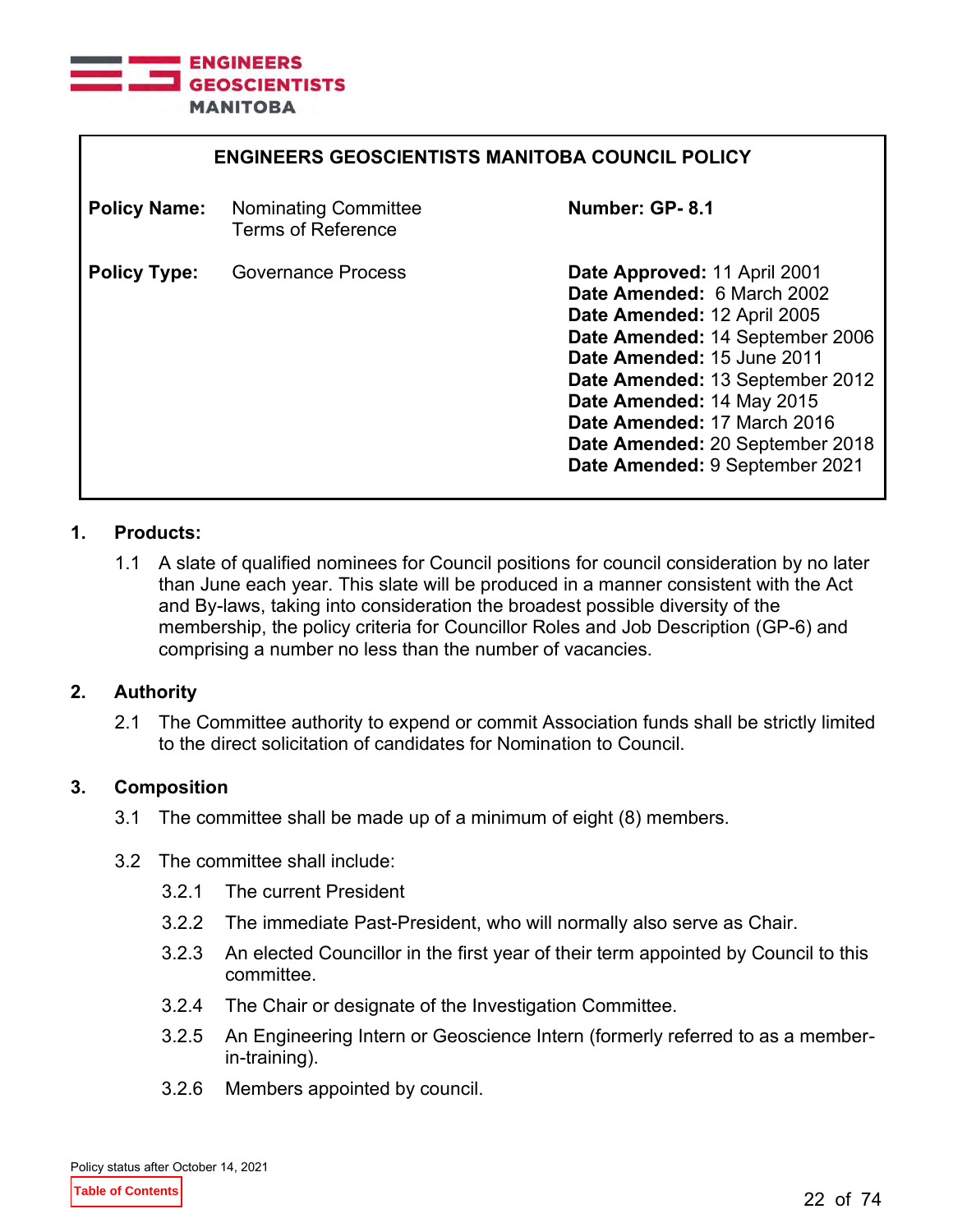

- 3.3 With the exception of the Engineering Intern or Geoscience Intern, the committee shall be made up of professional members and include at least one P.Eng. and one P.Geo. member.
- 3.4 Council will receive a list compiled from a call for volunteers and will appoint committee members.

# **4. Term of Office**

- 4.1 The term of office is one year and is renewable once.
- 4.2 The term of the Chair is one year and not renewable.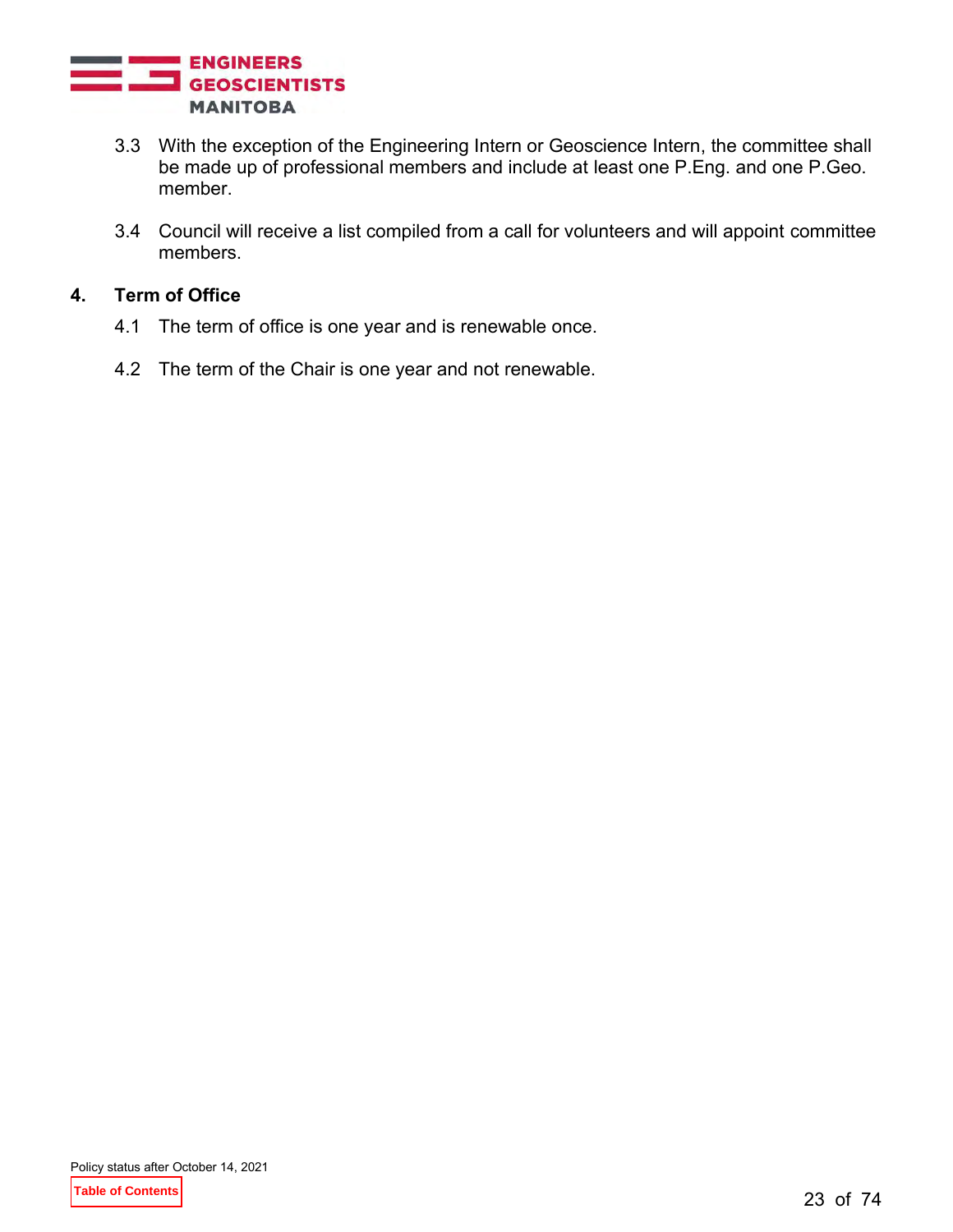

| <b>ENGINEERS GEOSCIENTISTS MANITOBA COUNCIL POLICY</b>                     |                                                                                                                         |
|----------------------------------------------------------------------------|-------------------------------------------------------------------------------------------------------------------------|
| <b>Policy Name:</b> Past Presidents Committee<br><b>Terms of Reference</b> | Number: GP-8.2                                                                                                          |
| <b>Policy Type:</b> Governance Process                                     | Date Approved: 9 May 2001<br>Date Amended: 12 February 2003<br>Date Amended: 15 June 2011<br>Date Amended: 14 June 2018 |

1.1 Advice, based on the wisdom and historical knowledge of the Past Presidents, for Council consideration.

#### **2. Authority**

- 2.1 The Committee has no authority to expend or commit Association funds.
- 2.2 Committee members are not entitled to reimbursement for expense incurred in the attendance at meetings of the committee.

#### **3. Composition**

- 3.1 Past-Presidents who are members in good standing.
- 3.2 The President, who will normally serve as Chair.

# **4. Term of Office**

4.1 A Past-President's term on the Committee ends if he or she ceases to be a member in good standing.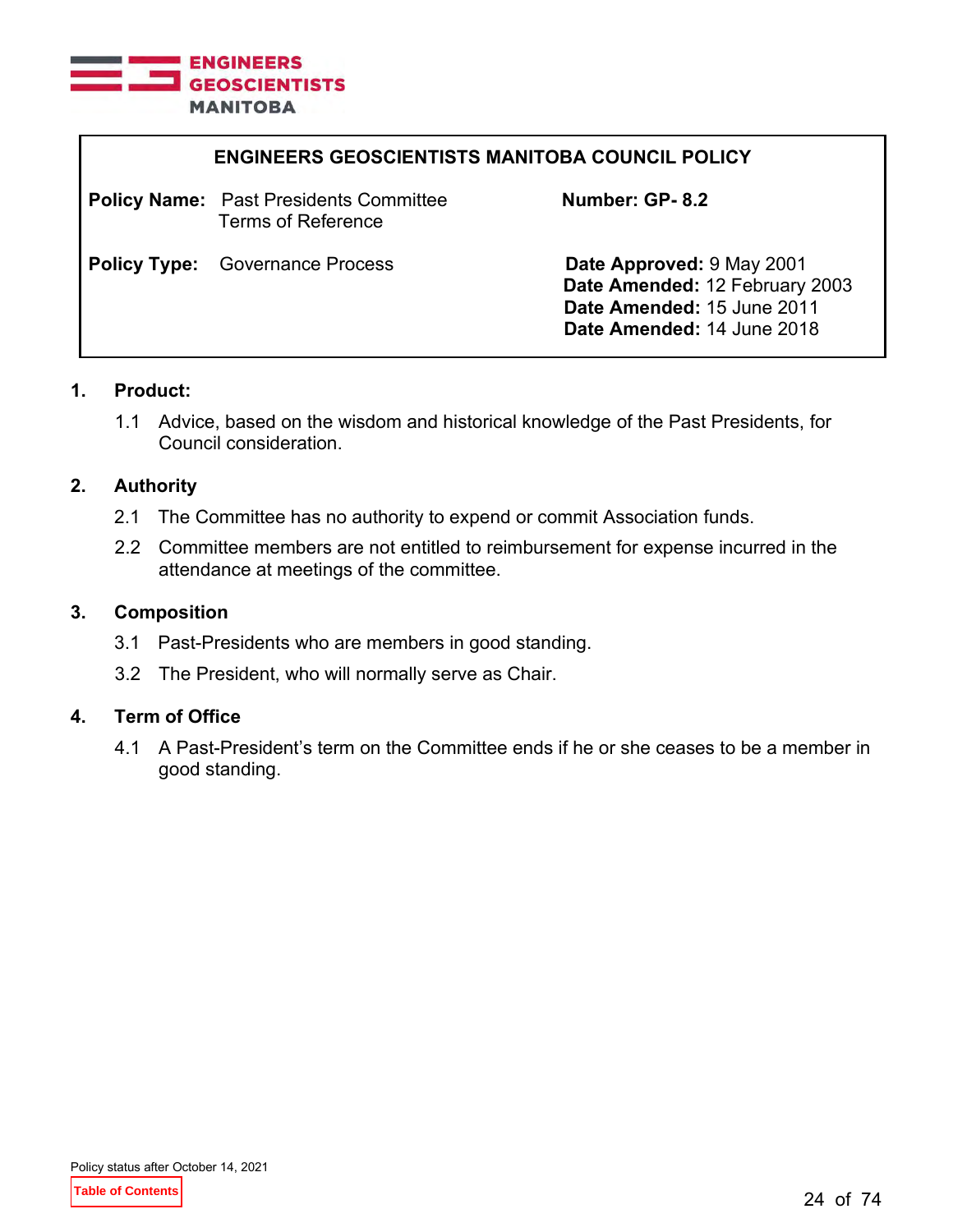

| <b>ENGINEERS GEOSCIENTISTS MANITOBA COUNCIL POLICY</b> |                                                         |                                                                                                                                                                                                                              |
|--------------------------------------------------------|---------------------------------------------------------|------------------------------------------------------------------------------------------------------------------------------------------------------------------------------------------------------------------------------|
| <b>Policy Name:</b>                                    | <b>Executive Committee</b><br><b>Terms of Reference</b> | Number: GP-8.3                                                                                                                                                                                                               |
| <b>Policy Type:</b>                                    | <b>Governance Process</b>                               | Date Approved: 9 May 2001<br>Date Amended: 12 April 2005<br>Date Amended: 17 January 2008<br>Date Amended: 15 June 2011<br>Date Amended: 12 March 2015<br>Date Amended: 21 September 2017<br>Date Amended: 20 September 2018 |

- 1.1 Urgent governance or legislated regulatory decisions on behalf of Council in situations where it is not feasible to call a meeting of the Council.
- 1.2 Specific governance tasks delegated by the Council.

#### **2. Authority**

2.1 The Committee has authority to act on behalf of Council only as specified under part 1 above and as per By-Law 6.2. Further, the Committee must report to Council at or no later than the June meeting any financial decisions taken on its behalf for inclusion in the minutes of the subsequent Council meeting.

#### **3. Composition**

3.1 The composition of the Committee is in accordance with the Association's By-laws.

#### **4. Term of Office**

4.1 The term of office is in accordance with the Association's By-laws.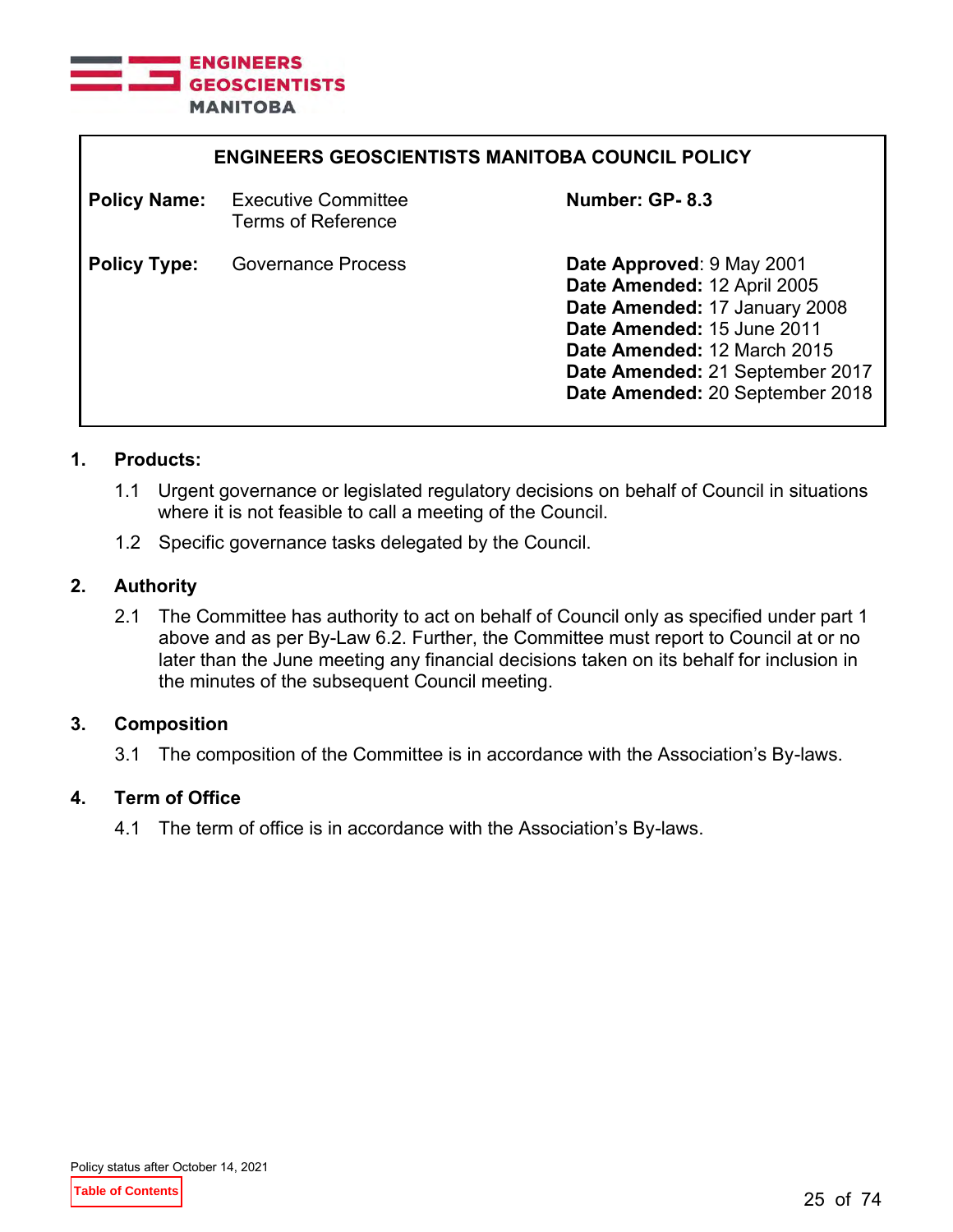

| <b>ENGINEERS GEOSCIENTISTS MANITOBA COUNCIL POLICY</b> |                                                   |                                                                                                                                                                                            |
|--------------------------------------------------------|---------------------------------------------------|--------------------------------------------------------------------------------------------------------------------------------------------------------------------------------------------|
| <b>Policy Name:</b>                                    | Discipline Committee<br><b>Terms of Reference</b> | Number: GP-8.4                                                                                                                                                                             |
| <b>Policy Type:</b>                                    | <b>Governance Process</b>                         | Date Approved: 12 September 2001<br>Date Amended: 12 April 2005<br>Date Amended: 15 June 2011<br>Date Amended: 20 June 2016<br>Date Amended: 14 May 2020<br>Date Amended: 9 September 2021 |

1.1 Decisions and orders in accordance with the Act and By-laws with respect to Charges forwarded by the Investigation Committee.

# **2. Authority**

2.1 The Committee has authority provided by the Act and By-laws.

#### **3. Composition**

3.1 The composition of the Committee is in accordance with the Association's By-laws.

#### **4. Term of Office**

- 4.1 The term of office of committee members is four years.
- 4.2 The term of office for chair shall be two years and may be renewed for consecutive appointments.

#### **5. Honoraria**

- 5.1 Lay members serving on the Discipline Committee may claim an honorarium of \$250 per day (more than 3.5 hours) or \$125 per part day (of less than 3.5 hours). This honorarium will be paid for in person committee meetings and discipline panel hearings.
- 5.2 Vehicle usage allowances shall be paid at the Manitoba Government per kilometer rate for the distance travelled by the normal route, round trip, to attend meetings.

# **6. Witness Fee**

6.1 In accordance with the Act, Section 43(3), witness fees can be paid. The amount of the witness fees shall be that recommended by legal counsel, based on the circumstances.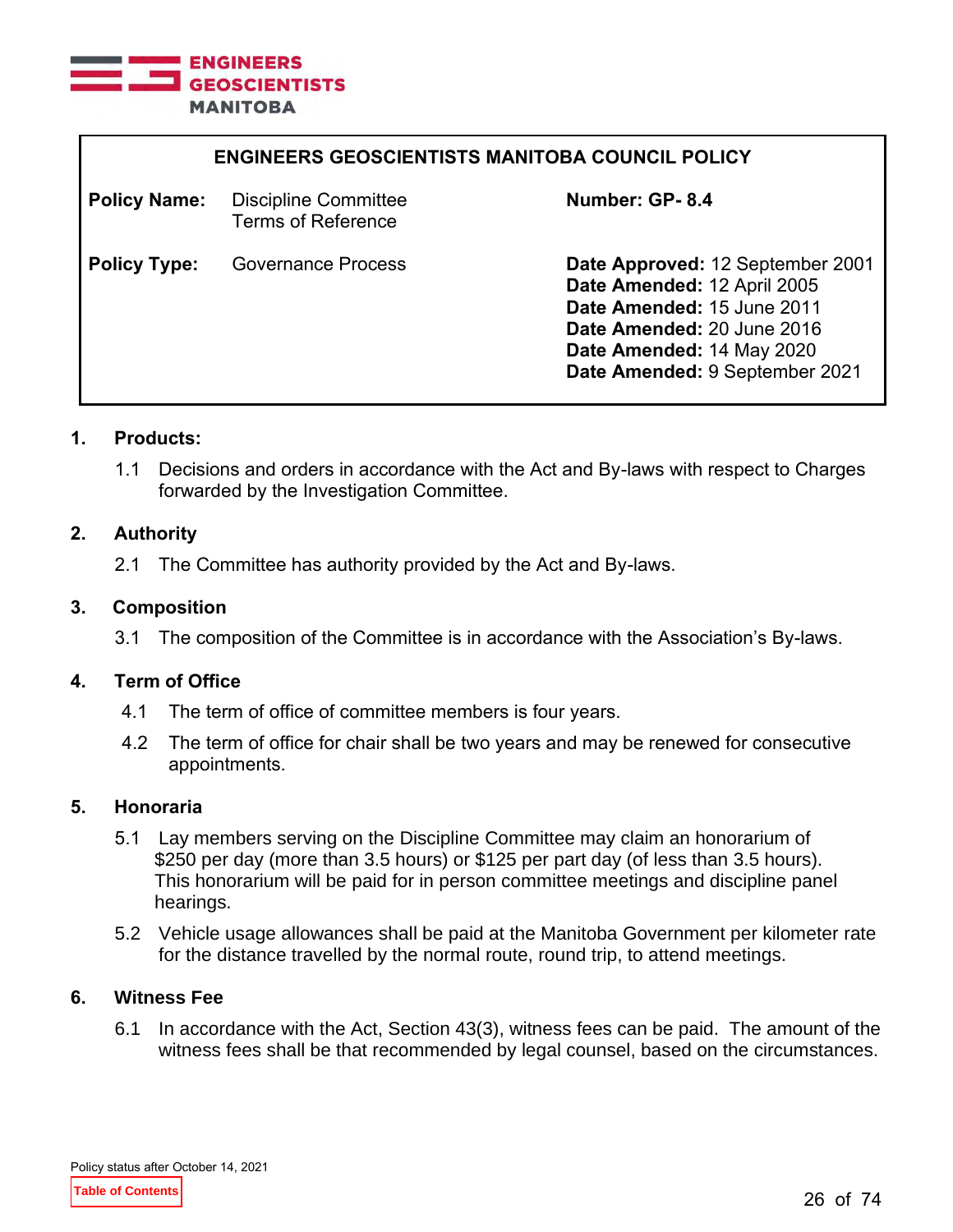

| <b>ENGINEERS GEOSCIENTISTS MANITOBA COUNCIL POLICY</b> |                                                             |                                                                                                                                                                                                                                                                                                                                                             |
|--------------------------------------------------------|-------------------------------------------------------------|-------------------------------------------------------------------------------------------------------------------------------------------------------------------------------------------------------------------------------------------------------------------------------------------------------------------------------------------------------------|
| <b>Policy Name:</b>                                    | <b>Investigation Committee</b><br><b>Terms of Reference</b> | Number: GP-8.5                                                                                                                                                                                                                                                                                                                                              |
| <b>Policy Type:</b>                                    | Governance Process                                          | Date Approved: 8 March 2007<br>Date Amended: 15 June 2011<br>Date Amended: 20 June 2016<br>Date Amended: 14 January 2019<br>Date Amended: 21 February 2019<br>Date Amended: 16 May 2019<br>Date Amended: 12 September 2019<br>Date Amended: 5 December 2019<br>Date Amended: 14 May 2020<br>Date Amended: 9 September 2021<br>Date Amended: 14 October 2021 |

- 1.1 Timely handling of complaints from the public about the conduct of a member [Act Clause 31(1)]
- 1.2 Practice Notes as required to address issues affecting the practice of the profession [By-law 15.3.5]
- 1.3 Timely options for Council consideration on matters that arise at Investigation Committee that may affect the regulation of the profession.
- 1.4 Annual reports to Council on (a) the disposition of all complaints considered, (b) of its activities annually to the CEO for use in other reports and (c) the names of members whose appointments are due to expire as well as their eligibility for re-appointment or removal.
- 1.5 Members of the committee may express opinions to Council in confidence regarding the re-appointment or removal of the Chair.
- 1.6 Reports to Council when new Practice Guidelines are approved for publication and when existing Practice Guidelines are modified.

# **2. Authority**

2.1 The Investigation Committee is a committee of Council, is established by Clause 30 of the Act and By-laws 15.1 through 15.4 and has authority as based in those documents.

# **3. Composition**

- 3.1 Council shall appoint members to the Investigation Committee in accordance with the Act (Clause 30).
- 3.2 Committee members shall be selected to ensure balanced representation and broad expertise utilizing input from the committee as to skill sets required.

Policy status after October 14, 2021

**Table of Contents**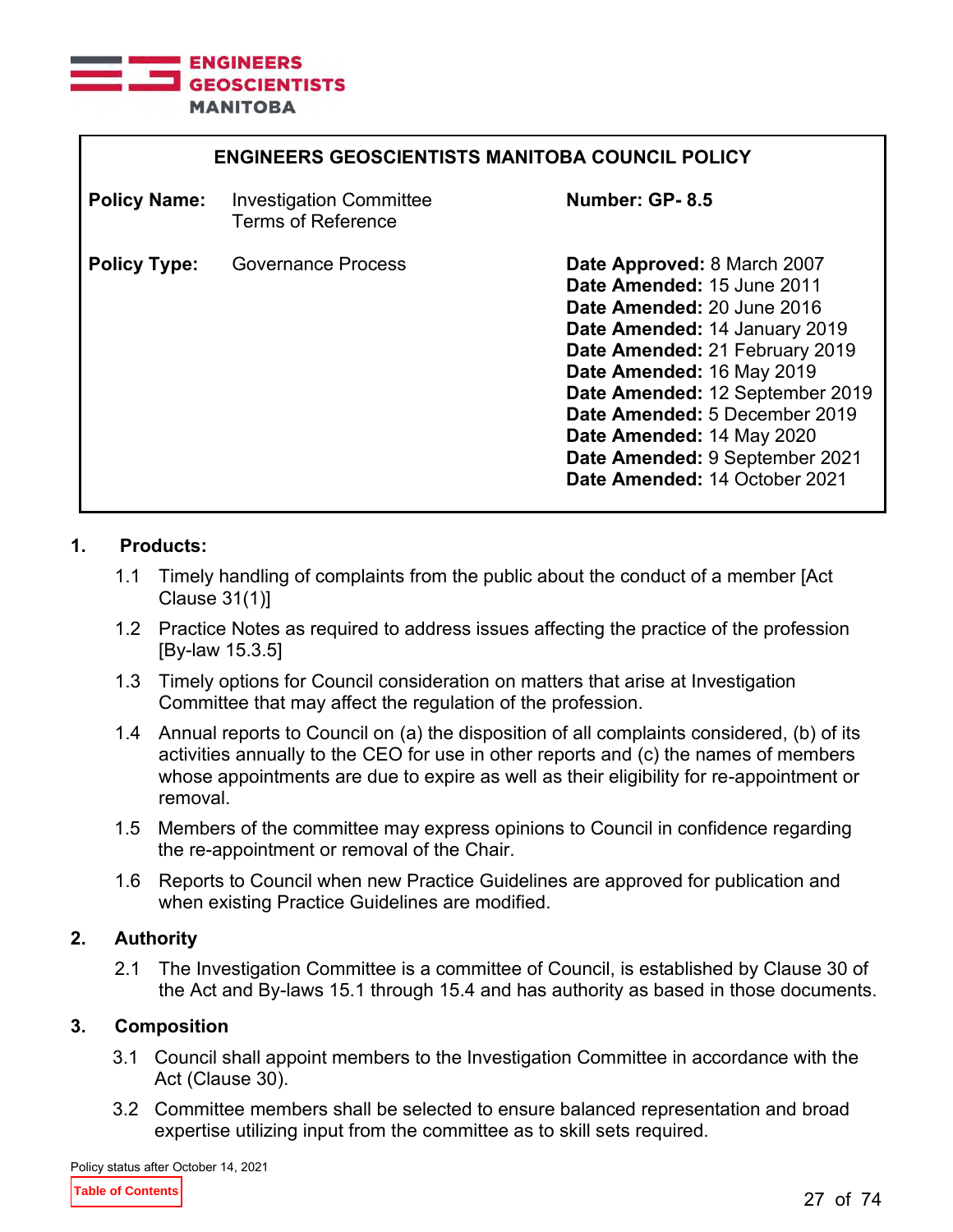

- 3.3 The committee shall be composed of:
	- a) A Chair appointed by Council.
	- b) A Vice-Chair appointed by the committee from the committee, who shall assume the duties of the Chair in the Chair's absence or when requested to do so by the Chair.
	- c) Lay persons appointed in accordance with the Act (Clause 30(b)), who shall provide input on the practices and procedures of the committee.
	- d) At least one geoscientists member.
	- e) At least one engineering member.
- 3.4 The committee may by motion request the assistance of professional or lay experts to assist in the work of the committee. Experts assisting in such away shall answer to the committee and shall not vote on committee decisions.

#### **4. Term of Office**

- 4.1 The term of office shall be 2 years and may be renewed for 4 consecutive appointments.
- 4.2 Individuals may assist the committee beyond their term limits if they are assigned to active files but shall no longer be considered members of the committee and shall not vote on committee decisions.
- 4.3 The term of office for Chair shall be two years and may be renewed for consecutive appointments.

#### **5. Meetings**

- 5.1 The Investigation Committee shall meet at least four times in each fiscal year of the Association. The times and locations of the meetings are at the call of the Chair.
- 5.2 The Chair shall establish the agenda for each meeting and cause it to be distributed to the Investigation Committee at least three days prior to the meeting along with the minutes of the previous meeting and any other information required by the Investigation Committee. The agenda, minutes and other information used by the Investigation Committee as well as its deliberations are confidential and shall not be disclosed to other parties except as provided for in the Act and By-laws.

# **6. Staff Support**

- 6.1 The CEO shall provide the committee:
	- a) A recording secretary for meetings.
	- b) One or more designated staff members who report to the chair of the committee.
- 6.2 Designated staff members shall:
	- a) Gather information regarding complaints upon notification of receipt by the Registrar.
	- b) Bring complaints and associated information to the committee at their next meeting.
	- c) Further review or investigate complaints as directed by the committee.
	- d) Draft decision letters reflective of the decision of the committee, if requested to do so.
- 6.3 Staff members shall not be considered members of the committee and therefore shall not vote on committee decisions.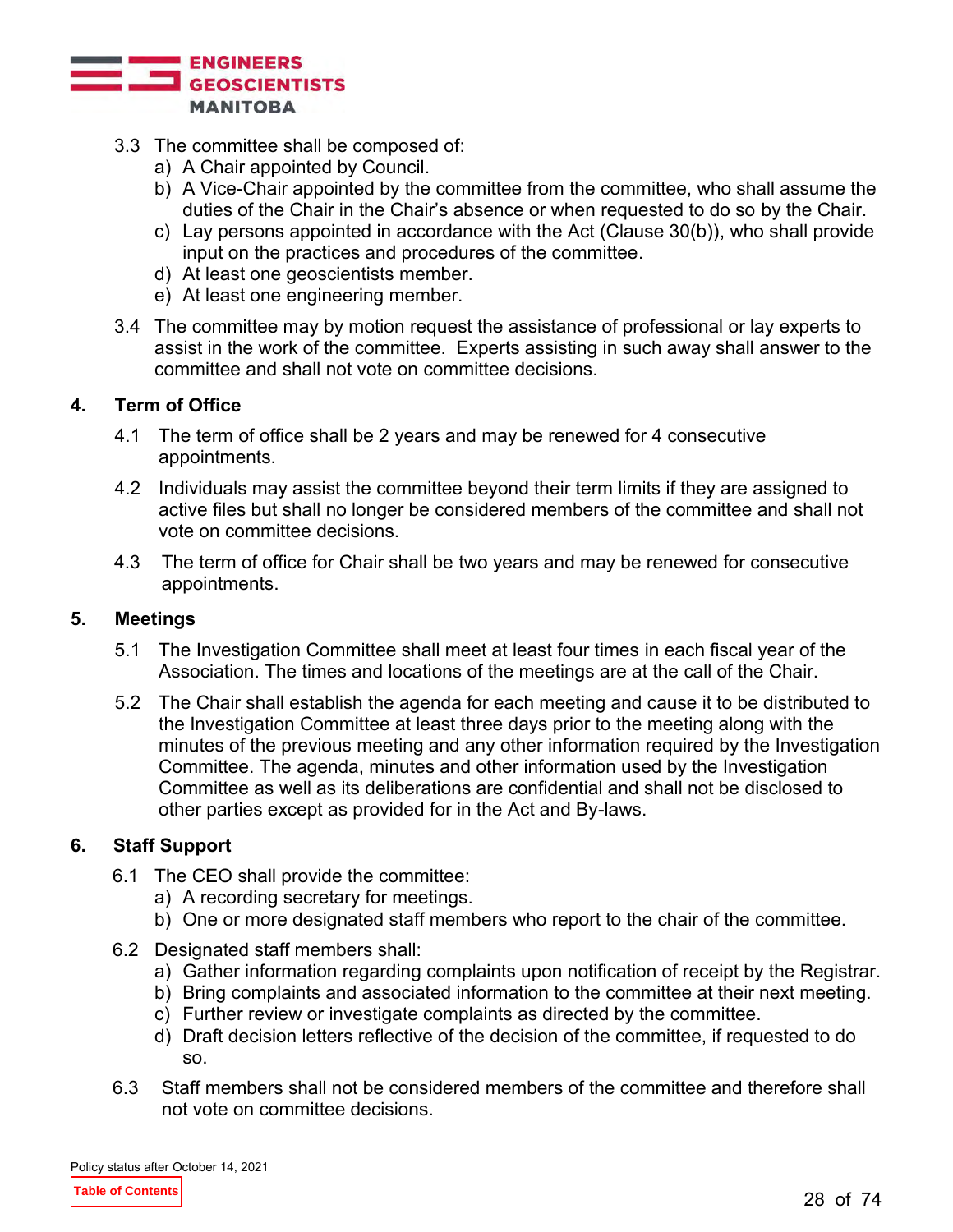

| <b>ENGINEERS GEOSCIENTISTS MANITOBA COUNCIL POLICY</b> |                                                |                                                                                                                                                                                            |
|--------------------------------------------------------|------------------------------------------------|--------------------------------------------------------------------------------------------------------------------------------------------------------------------------------------------|
| <b>Policy Name:</b>                                    | <b>National Liaisons</b><br>Terms of Reference | Number: GP-8.6                                                                                                                                                                             |
| <b>Policy Type:</b>                                    | <b>Governance Process</b>                      | Date Approved: 18 June 2003<br>Date Amended: 20 January 2004<br>Date Amended: 18 March 2004<br>Date Amended: 15 June 2011<br>Date Amended: 15 March 2018<br>Date Amended: 9 September 2021 |

# **1. Objectives:**

- 1.1 Liaisons representing the Association on national boards or committees, such as the Board of Directors of Engineers Canada and Geoscientists Canada, will request and receive advice and information reflective of Council decisions as required.
- 1.2 Liaisons will inform Council regarding initiatives of nationally based organizations' initiatives whose objectives and activities are germane to the governance and regulation of the practices of professional engineering and professional geoscience.
- 1.3 As required, liaisons will provide policy options for Council's consideration on nationally based initiatives.

#### **2. Liaison Appointments**

- 2.1 Council will appoint the Manitoba Director on the Board of Directors of Engineers Canada.
	- i. The length of term will be three years.
	- ii. The appointee may be reappointed at the end of the first term for a maximum of one additional term.
	- iii. The length of term may be extended to complete the appointee's service on the Executive of Engineers Canada.
- 2.2 Council will appoint the Manitoba Director on the Board of Directors of Geoscientists Canada.
	- i. The length of term will be three years.
	- ii. The appointee may be reappointed at the end of the first term for a maximum of one additional term.
	- iii. The length of term may be extended to complete the appointee's service on the Executive of Geoscientists Canada.
- 2.3 Additional liaisons will be appointed as required.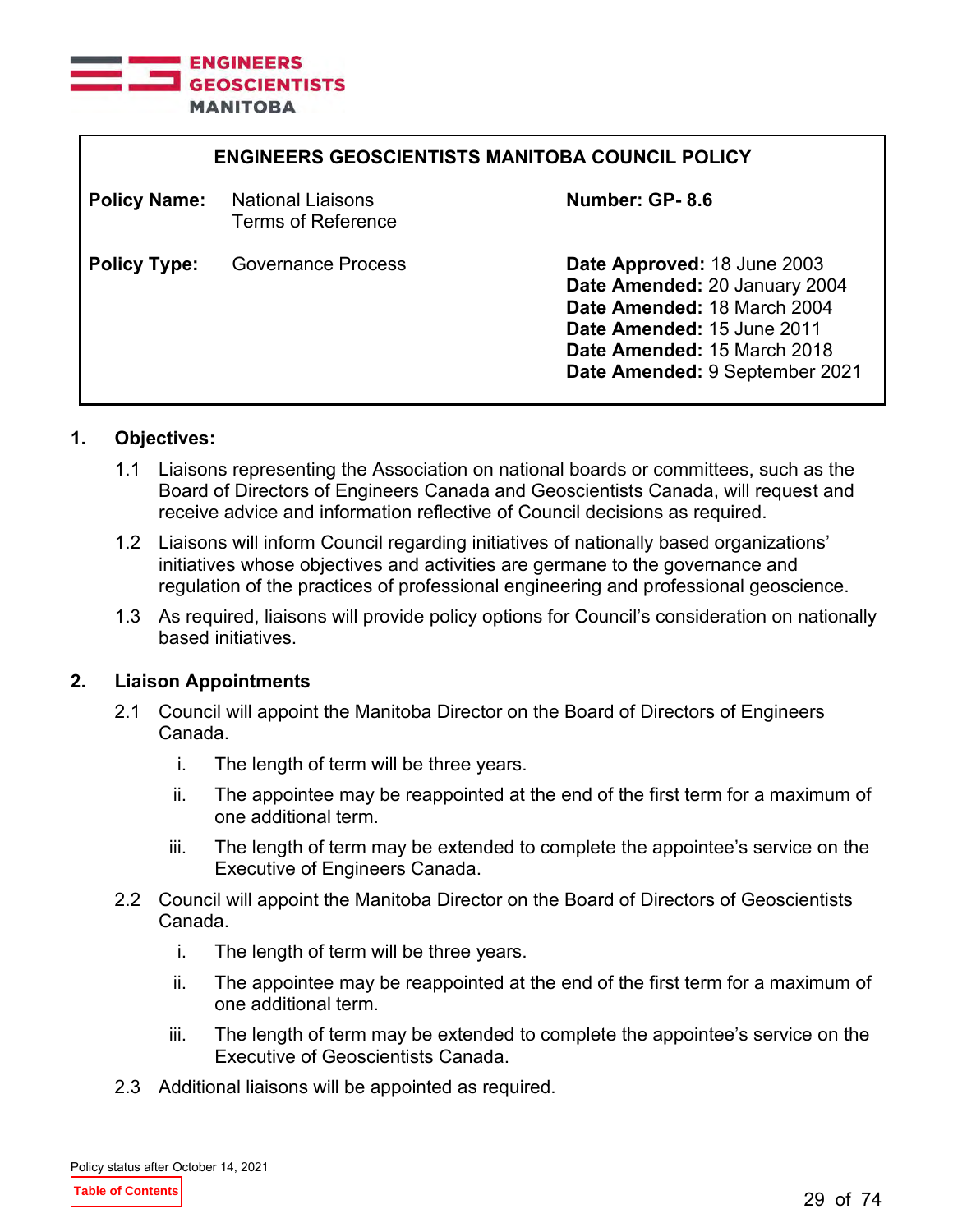

# **3. Authority**

3.1 The Manitoba Directors on the Board of Directors of Engineers Canada and Geoscientists Canada are authorized to vote with fiduciary responsibility for the national organization.

**Table of Contents**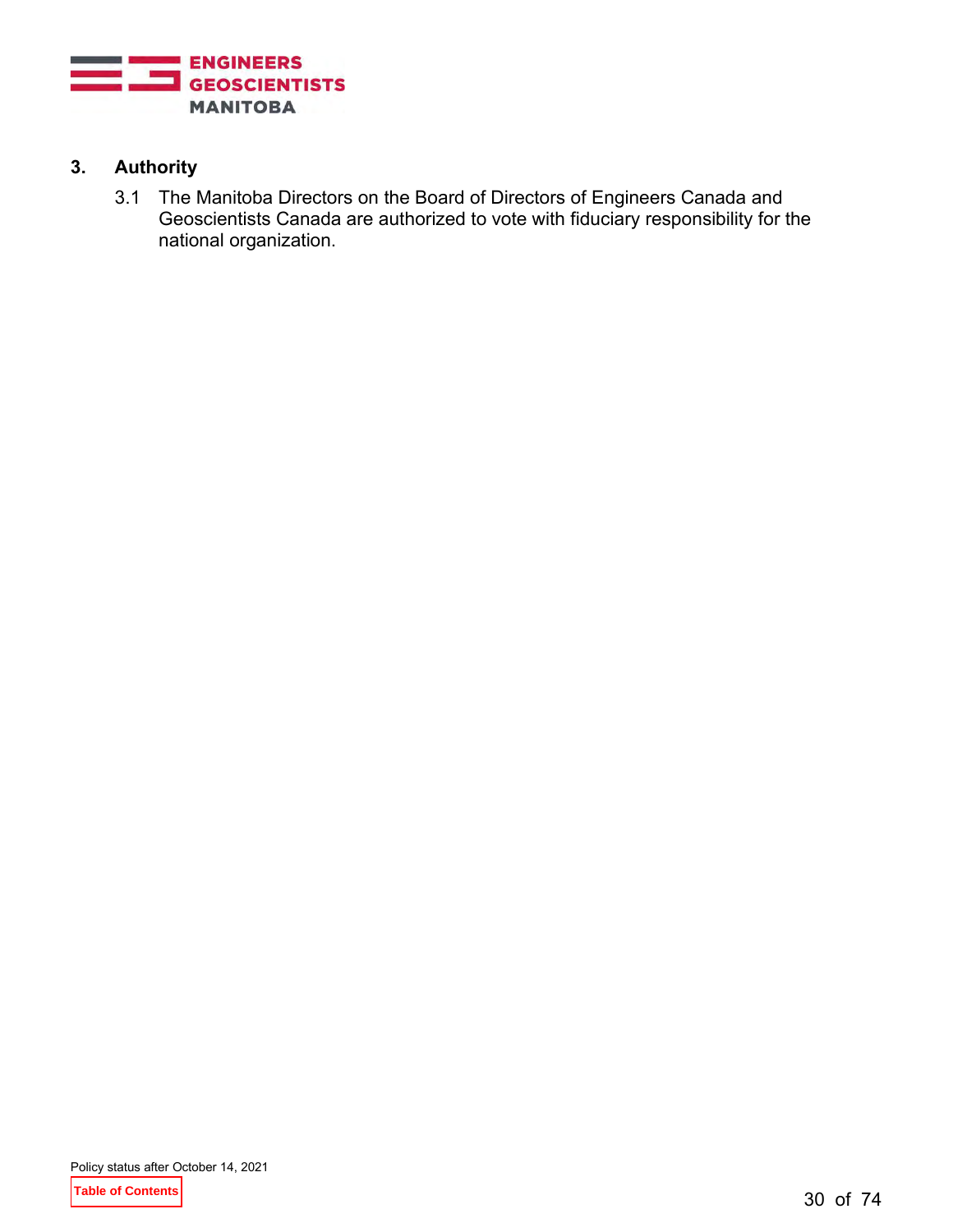

| <b>ENGINEERS GEOSCIENTISTS MANITOBA COUNCIL POLICY</b> |                                                                 |                                                                                                                                                                                       |
|--------------------------------------------------------|-----------------------------------------------------------------|---------------------------------------------------------------------------------------------------------------------------------------------------------------------------------------|
| <b>Policy Name:</b>                                    | <b>Ownership Linkage Committee</b><br><b>Terms of Reference</b> | Number: GP-8.7                                                                                                                                                                        |
| <b>Policy Type:</b>                                    | <b>Governance Process</b>                                       | Date Approved: 15 September 2004<br>Date Amended: 15 June 2011<br>Date Amended: 11 June 2017<br>Date Amended: 17 May 2018<br>Date Amended: 12 March 2020<br>Date Amended: 13 May 2021 |

- 1.1 For council consideration, to plan and prioritize for the council year, ownership linkage opportunities by June 30<sup>th</sup> annually.
- 1.2 List of contacts and methodologies for each target group.
- 1.3 Delivery of the Ownership Linkage content for that particular agenda segment of each Council meeting.

# **2. Authority**

2.1 The Committee has no authority to expend or commit Association funds.

# **3. Composition**

- 3.1 Vice-President, President, New Council member, one each of public/lay Council member and geoscientists member plus invitees and volunteers (to a maximum of 9 members).
- 3.2 The committee shall be chaired by the Vice-President.

# **4. Term of Office**

4.1 The term of office, including the Chair, is one year, with provision for rotation, and is renewable once.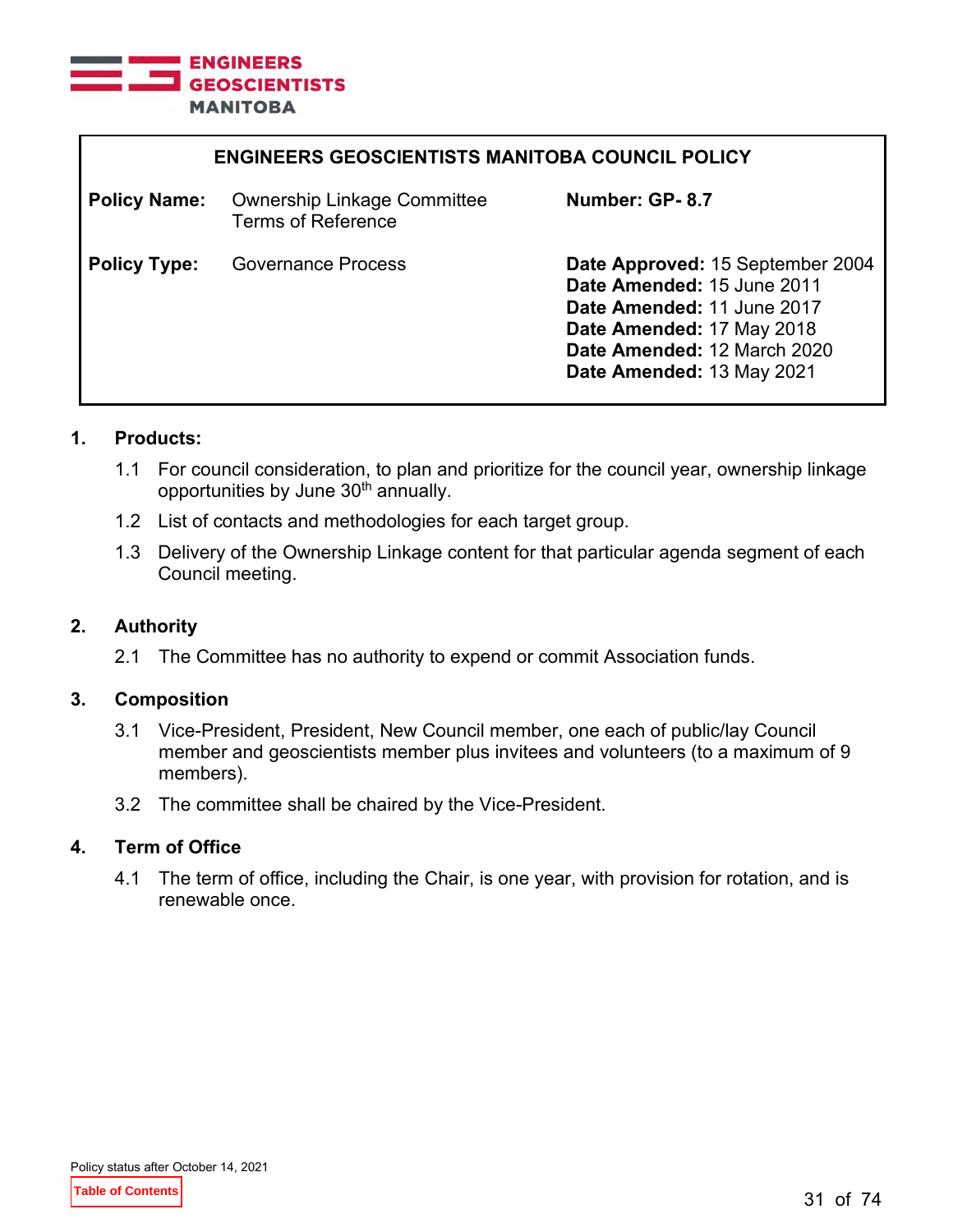

| <b>ENGINEERS GEOSCIENTISTS MANITOBA COUNCIL POLICY</b> |                                             |                                                              |
|--------------------------------------------------------|---------------------------------------------|--------------------------------------------------------------|
| <b>Policy Name:</b>                                    | Recruitment Committee<br>Terms of Reference | Number: GP-8.8                                               |
| <b>Policy Type:</b>                                    | <b>Governance Process</b>                   | Date Approved: 20 January 2004<br>Date Amended: 15 June 2011 |

# **1. Product**

1.1 The appointment of a CEO who, under the direction of Council and in accordance with the Act and By-laws, is well qualified and capable of leading the administrative, member and program operations toward the achievement of the Association's Ends.

#### **2. Authority**

- 2.1 Upon prior consideration and approval by the Council, commitment of funds for the purpose of facilitating the recruitment process and retaining the services of a firm to assist the committee in the recruitment process.
- 2.2 Options for candidate selection for Council consideration.
- 2.3 Upon prior consideration and approval by the Council, an offer of employment to the individual selected for the position of CEO, including committing Association funds for salary, benefits, and other perquisites.

# **3. Composition**

- 3.1 A minimum of five members, one of whom is a current Geoscientists Councillor.
- 3.2 The current President, the immediate Past-President and a Past-President from any prior year.
- 3.3 An appointed Councillor.
- 3.4 The committee shall be chaired by the immediate Past-President.

#### **4. Term of Office**

4.1 The committee shall be disbanded upon completion of its task and the term of office for the committee members will also expire at that time.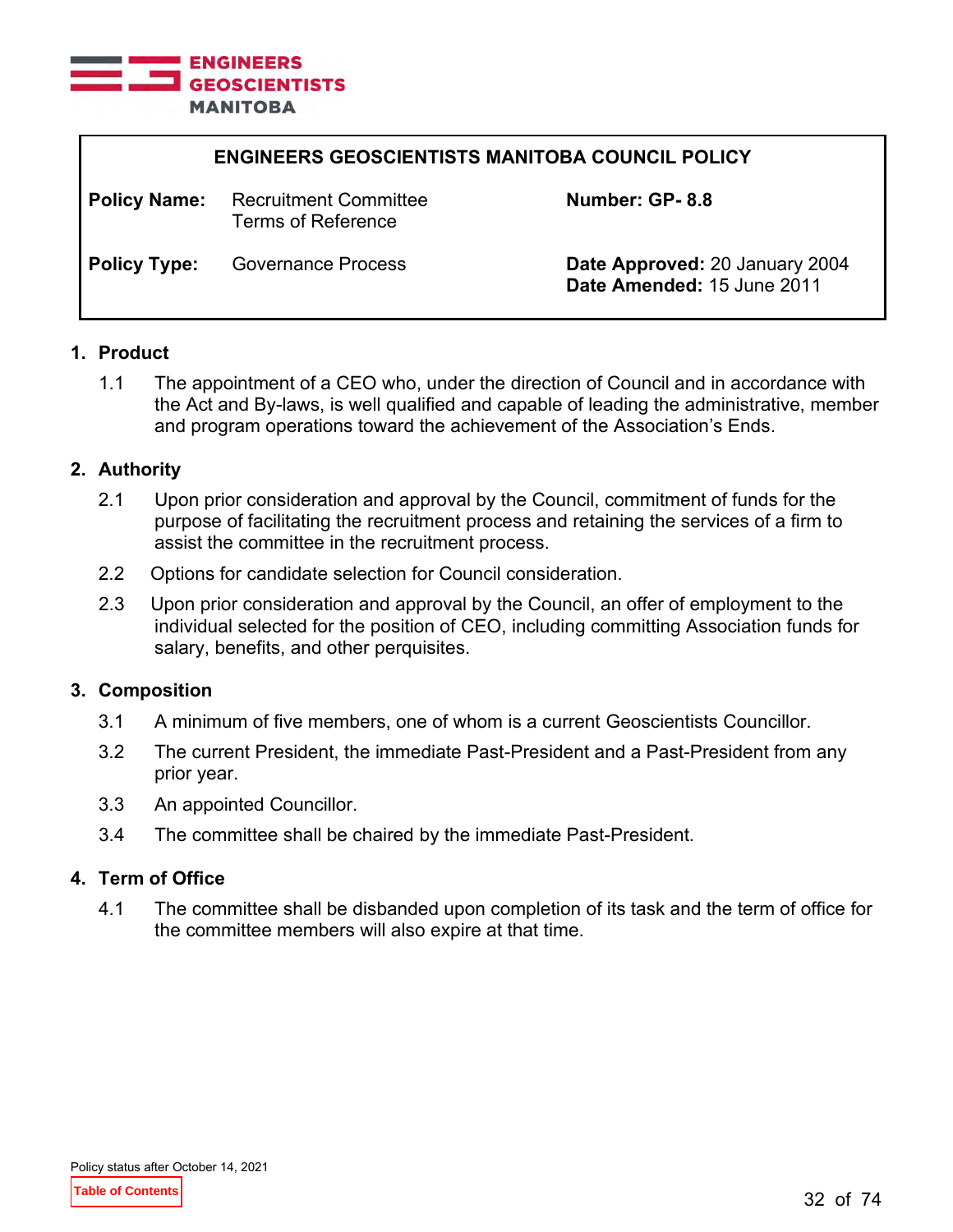

| <b>ENGINEERS GEOSCIENTISTS MANITOBA COUNCIL POLICY</b> |                                                     |                                                                                                |
|--------------------------------------------------------|-----------------------------------------------------|------------------------------------------------------------------------------------------------|
| <b>Policy Name:</b>                                    | <b>Registration Committee</b><br>Terms of Reference | Number: GP-8.9                                                                                 |
| <b>Policy Type:</b>                                    | <b>Governance Process</b>                           | Date Approved: 11 October 2006<br>Date Amended: 15 June 2011<br>Date Amended: 9 September 2021 |

- 1.1 Reports to Council listing those accepted for membership, licensed or enrolled as an Engineering Intern or Geoscience Intern.
- 1.2 An annual summary report of its activities, including the number of applications considered and the number approved, for inclusion in the Association annual report to the membership.

#### **2. Authority**

- 2.1 The Registration Committee is a committee of Council under the Act and shall follow the criteria, policies, and procedures set forth in the Act, the Manual of Admissions, and Council's Governance Policies. The committee shall:
	- 2.1.1 In a timely manner, consider registration or licensure based on information provided by the CEO or his/her delegate or any committee formed by the CEO to aid in the registration process.
	- 2.1.2. Conduct hearings on appeals against decisions taken by the CEO, any of his/her staff, or any committee formed by the CEO to aid in the registration process. The CEO or his/her delegate will be present at all appeals. Results of the appeal will be communicated directly to the CEO.

#### **3. Composition**

- 3.1 Council will appoint at least one lay member.
- 3.2 The CEO or his/her designate is an ex-officio member of the Committee. Other staff members may attend by mutual consent of the Chair of the Committee and the CEO.

# **4. Term of Office**

- 4.1 The term for committee members is 2 years, renewable twice. A member may serve to a maximum of 6 years.
- 4.2 The term of office for the Chair shall be two years, renewable twice, to a maximum of six years.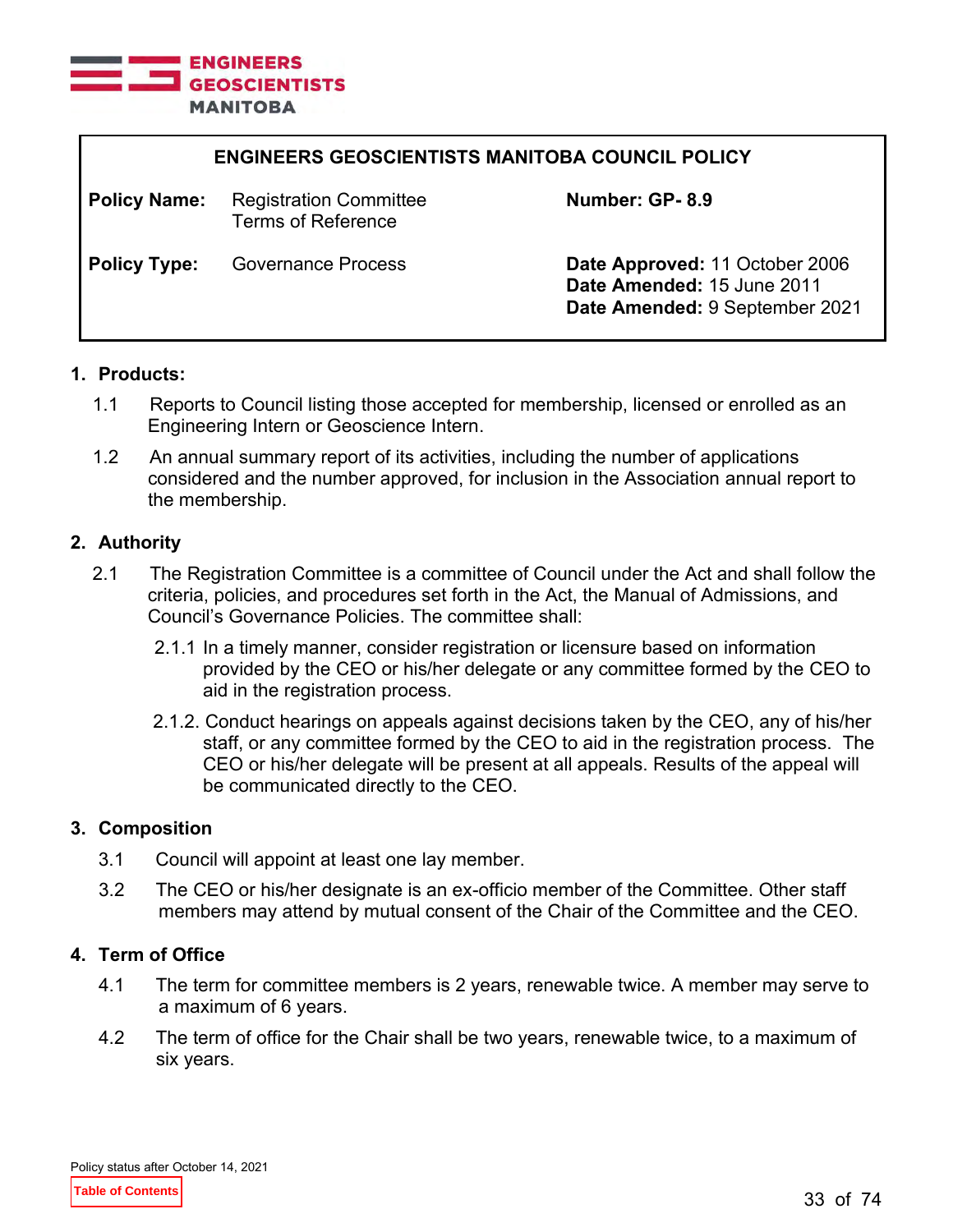

| <b>ENGINEERS GEOSCIENTISTS MANITOBA COUNCIL POLICY</b> |                                                                     |                                                                                                                                 |  |
|--------------------------------------------------------|---------------------------------------------------------------------|---------------------------------------------------------------------------------------------------------------------------------|--|
| <b>Policy Name:</b>                                    | <b>Continuing Competency Committee</b><br><b>Terms of Reference</b> | <b>Number: GP-8.10</b>                                                                                                          |  |
| <b>Policy Type:</b>                                    | <b>Governance Process</b>                                           | Date Approved: 15 June 2011<br>Date Amended: 19 January 2017<br>Date Amended: 18 January 2018<br>Date Amended: 9 September 2021 |  |

- 1.1. The Continuing Professional Development (CPD) Program. The CPD Program shall be maintained and implemented by the Continuing Competency Committee (CCC) as follows:
	- 1.1.1. Compliance of members to the CPD Program shall be reviewed, with the assistance of the Director of Professional Standards
	- 1.1.2. Responses to requests from the membership for interpretation of the CPD Program shall be provided in a timely manner.
	- 1.1.3. Applications for Abatement, Applications for Resumption of Practice, and Applications for Resumption of Practice of a Retired Member shall be handled in a timely manner by:
		- 1.1.3.1. Reviewing the applications, and
		- 1.1.3.2. Commenting or accepting the applications.
	- 1.1.4. Interpretation Notes on the CPD reporting items shall be published, as needed.
	- 1.1.5. Proposed changes to the CPD Program shall be provided to Council for approval. Note: Changes to the CPD require By-Law 11.2 to be updated. As such, proposed changes should be submitted to Council prior to its June meeting.
- 1.2. A report to Council that provides:
	- 1.2.1. Overview of member compliance with the CPD Program
	- 1.2.2. List of CCC members including their term limits. The Chair may make recommendations to Council in confidence regarding the re-appointment or termination of members.
	- 1.2.3. Recommendations that may affect the regulation of the profession.

# **2. Authority**

2.1 The CCC is established in By-law 6.4 and has authority as based in that by-law.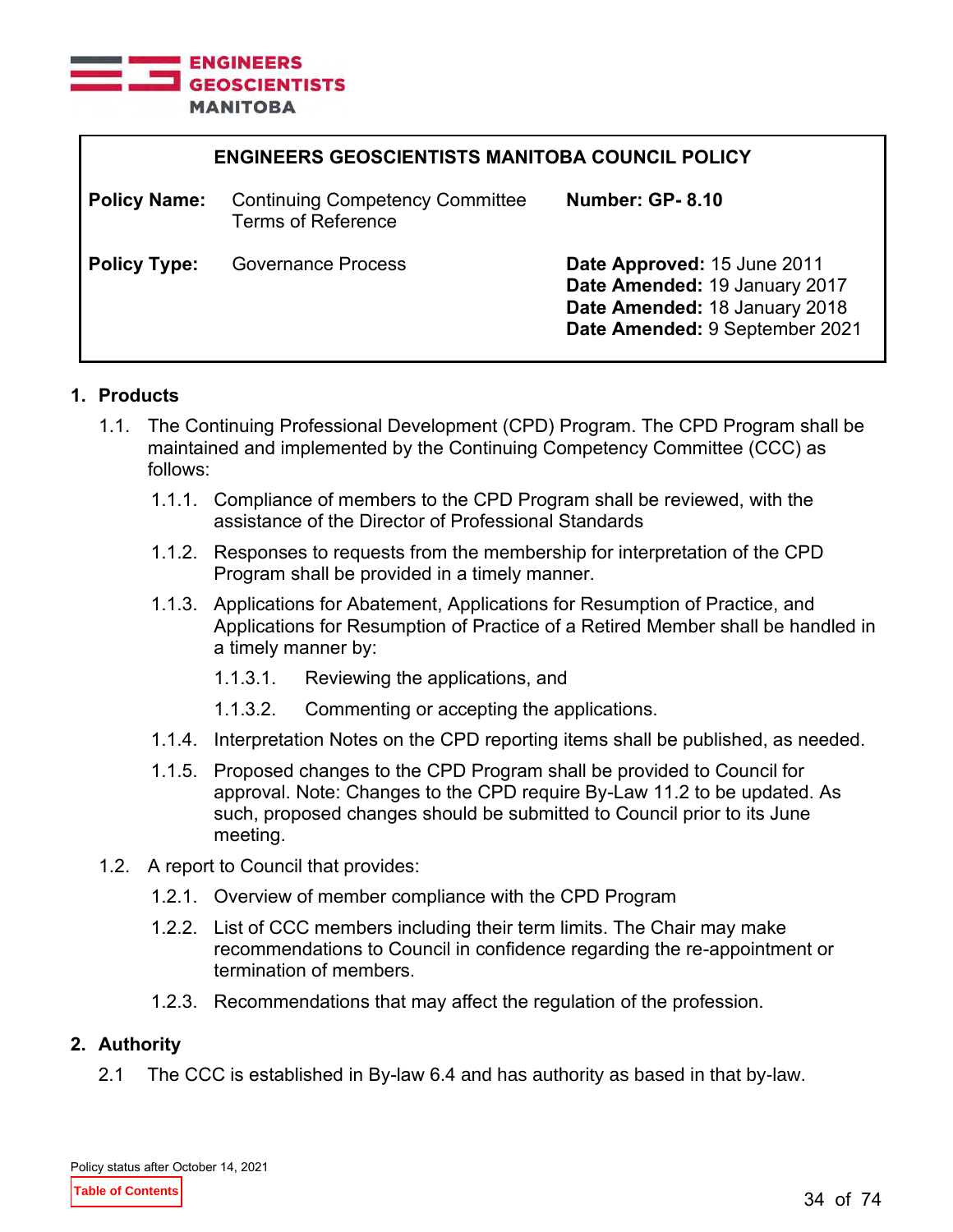

- 2.2 Council specifically gives the CCC the authority to execute clauses 12.2(1) and 12.2(2) of the Act on its behalf.
- 2.3 The CCC is accountable to the CEO for expenditures and use of other Association resources.

# **3. Composition**

- 3.1 Council makes appointments to the CCC, including the Chair.
- 3.2 The CCC shall consist of no less than 9 professional members, at least one of whom should be a professional geoscientist and at least one of whom shall be a member of council.
- 3.3 The CEO shall normally either attend or provide one or more Association staff persons to attend the meetings of the CCC as a recording secretary and facilitator to the work of the CCC. Staff has a voice at meetings but do not vote.
- 3.4 The CCC may elect one or more Vice-Chairs from among the appointees to the Committee who shall assume the duties of the Chair in the Chair's absence or when requested to do so by the Chair.

# **4. Term of Office**

- 4.1 The duration of an appointment to the committee is normally two years and is renewable for consecutive appointments.
- 4.2 The term of office for chair shall be two years, renewable twice, to a maximum of six years.

# **5. Meetings**

- 5.1 The CCC shall meet at least four times in each fiscal year of the Association. The times and locations of the meetings are at the call of the Chair.
- 5.2 The Chair shall establish the agenda for each meeting and cause it to be distributed to the CCC at least three days prior to the meeting along with the minutes of the previous meeting and any other information required by the CCC.
- 5.3 The minutes are compiled by the recording secretary and reviewed by the Chair. The agenda, minutes and other information used by the CCC shall be made available to the Council.
- 5.4 Prior to the meetings, the Director of Professional Standards shall prepare the list of questions answered and proposed answers for review and approval by the committee.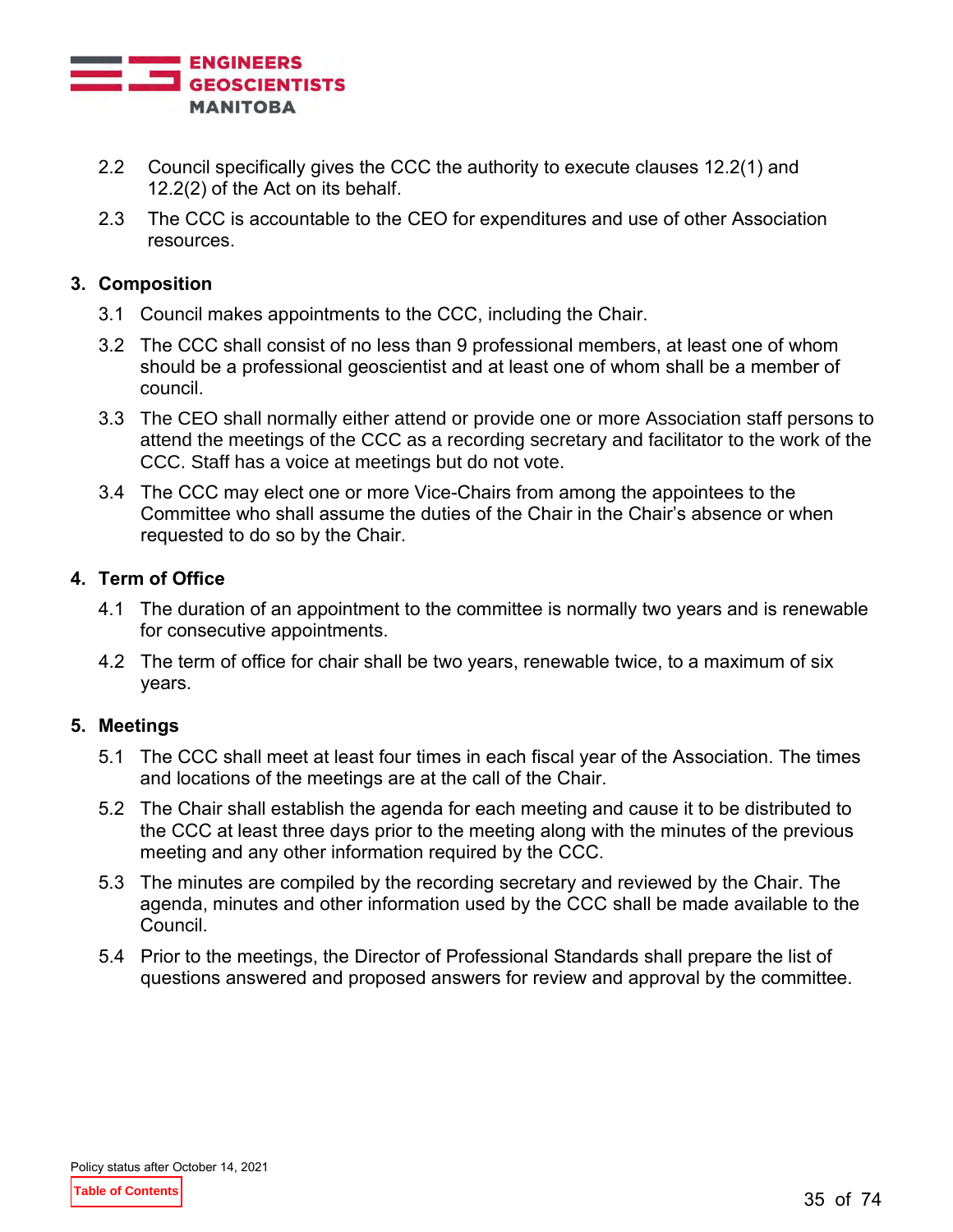

| <b>ENGINEERS GEOSCIENTISTS MANITOBA COUNCIL POLICY</b> |                                           |                                                                                                                                   |  |
|--------------------------------------------------------|-------------------------------------------|-----------------------------------------------------------------------------------------------------------------------------------|--|
| <b>Policy Name:</b>                                    | <b>Audit Committee Terms of Reference</b> | Number: GP-8.11                                                                                                                   |  |
| <b>Policy Type:</b>                                    | <b>Governance Process</b>                 | Date Approved: 8 April 2016<br>Date Amended: 20 September 2018<br>Date Amended: 6 December 2018<br>Date Amended: 9 September 2021 |  |

#### **Purpose**

1. The Audit Committee enhances the Board's effectiveness and efficiency in fulfilling its external and direct inspection monitoring responsibilities of fiscal policy.

#### **Committee Products**

- 2. The committee products are to support the Council's job, never to decide for the Council unless explicitly stated below
	- 2.1. A transparent process of review and disclosure that enhances owner and stakeholder confidence in the organization's financial reporting
		- 2.1.1. Options for board decision concerning the selection of the external financial auditor and liaison with auditor on behalf of Council.
		- 2.1.2. An annual opinion for the Council as to appropriateness of the criteria specified in Executive Limitations policies on finance (EL-3 and EL-4).
		- 2.1.3. An opinion for the Council's decision of the appropriateness of the scope in the auditor's proposal including areas of audit risk, timetable, deadlines and materiality limits, and of the projected audit fee.
		- 2.1.4. An opinion for the Council, based on evidence required of the external auditor, as to whether the independent audit of the organization was performed in an appropriate manner.
		- 2.1.5. An annual report to the Council highlighting the committee's review of the audited financial statements and any other significant information arising from their discussions with the external auditor.
	- 2.2. Current information for the Council on significant new developments in accounting principles or relevant rulings of regulatory bodies that affect the organization.
	- 2.3. A self-monitoring report on the appropriateness of the Council's own spending, based on criteria in the Council policy on board expenses, including periodic random audit of the Council members' expense accounts, where applicable.
	- 2.4. Reports, as required, to ensure that the oversight over the organization's assets are sufficient.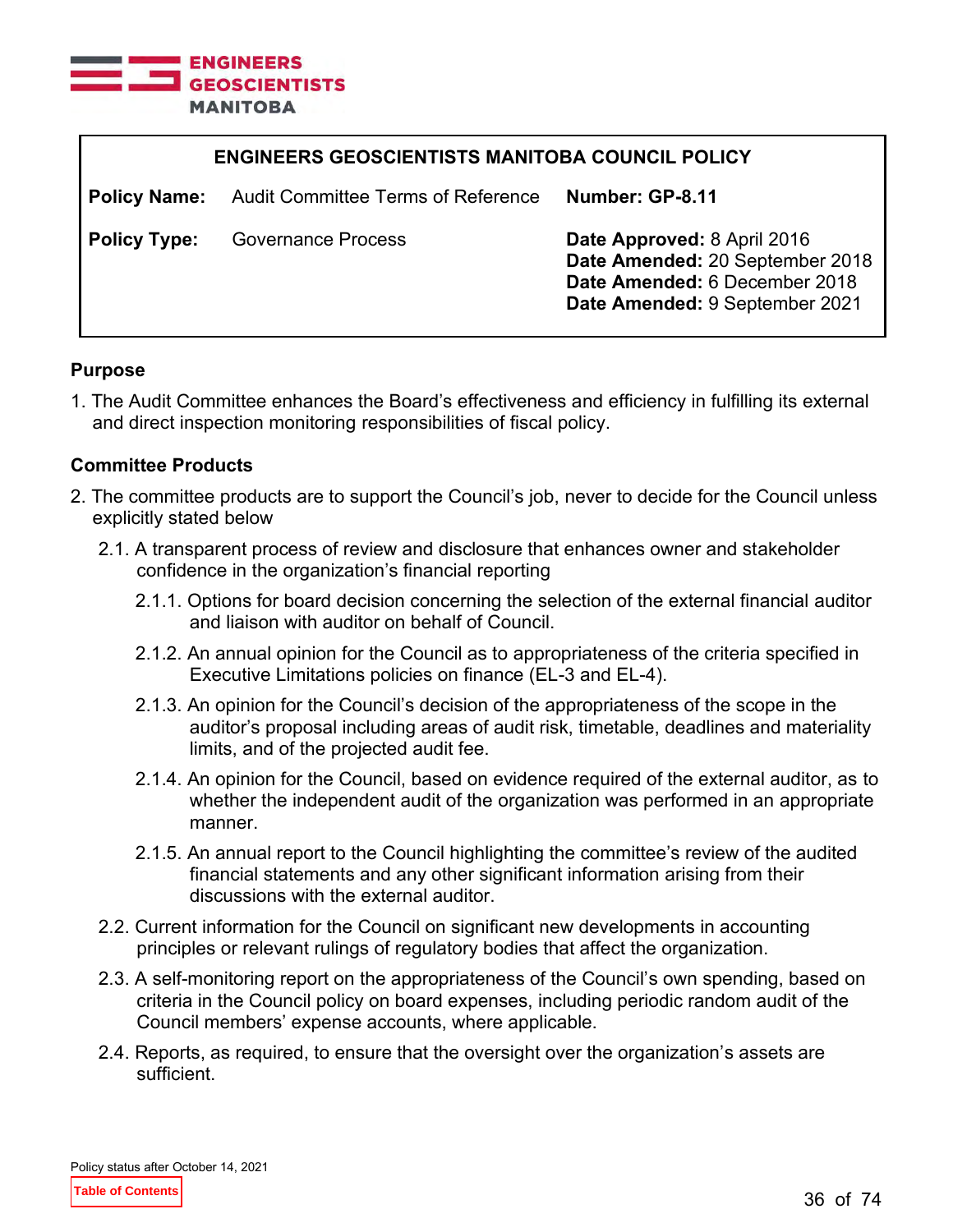

## **Committee Authority**

- 3. The Committee's authority enables it to assist the board in its work, while not interfering with Council holism.
	- 3.1. The committee has no authority to change or contravene Council policies.
	- 3.2. The committee has no authority to spend or commit other organization funds, unless such funds are specifically allocated by the Council.
	- 3.3. The committee has authority to use staff resource time normal for administrative support around meetings.
	- 3.4. The Committee does not have authority to instruct the CEO or any other staff member, other than to request information required in the conduct of its duties.
	- 3.5. The Committee has the authority to meet independently with the organization's external auditors.

## **Committee Composition and Tenure**

- 4. The Committee's composition shall enable it to function effectively and efficiently.
	- 4.1. On an annual basis, the Council shall appoint Committee members as follows:
		- 4.1.1. Two Council members who are not on the Finance Committee: each with a oneyear renewable term.
		- 4.1.2. Two members in good standing of the organization; preference will be given to members with demonstrated financial literacy; each will have a once renewable three-year term

Financial literacy is defined as the ability to read and understand a set of financial statements that present a breadth and level of complexity of accounting issues that are generally comparable to those that could be reasonably expected with the organization.

- 4.1.3. One representative with a professional accounting designation from a regulatory organization; the representative will have a once renewable three-year term.
- 4.2. In the event of a vacancy prior to the conclusion of the term, the Council may fill the vacancy by appointment for the duration of the term.
- 4.3. In the event that a member of the Audit Committee is temporarily unable to serve, an alternate may be appointed by Council to act in the member's absence.
- 4.4. The Council shall appoint the Chair and Vice-chair of the Committee from the Committee membership.
- 4.5. In the event that the Chair is unable to attend a meeting, the Vice-Chair shall act as Chair.
- 4.6. The Chair is entitled to a vote and shall cast the deciding vote in the event of a tie.
- 4.7. The quorum of the Committee shall be three.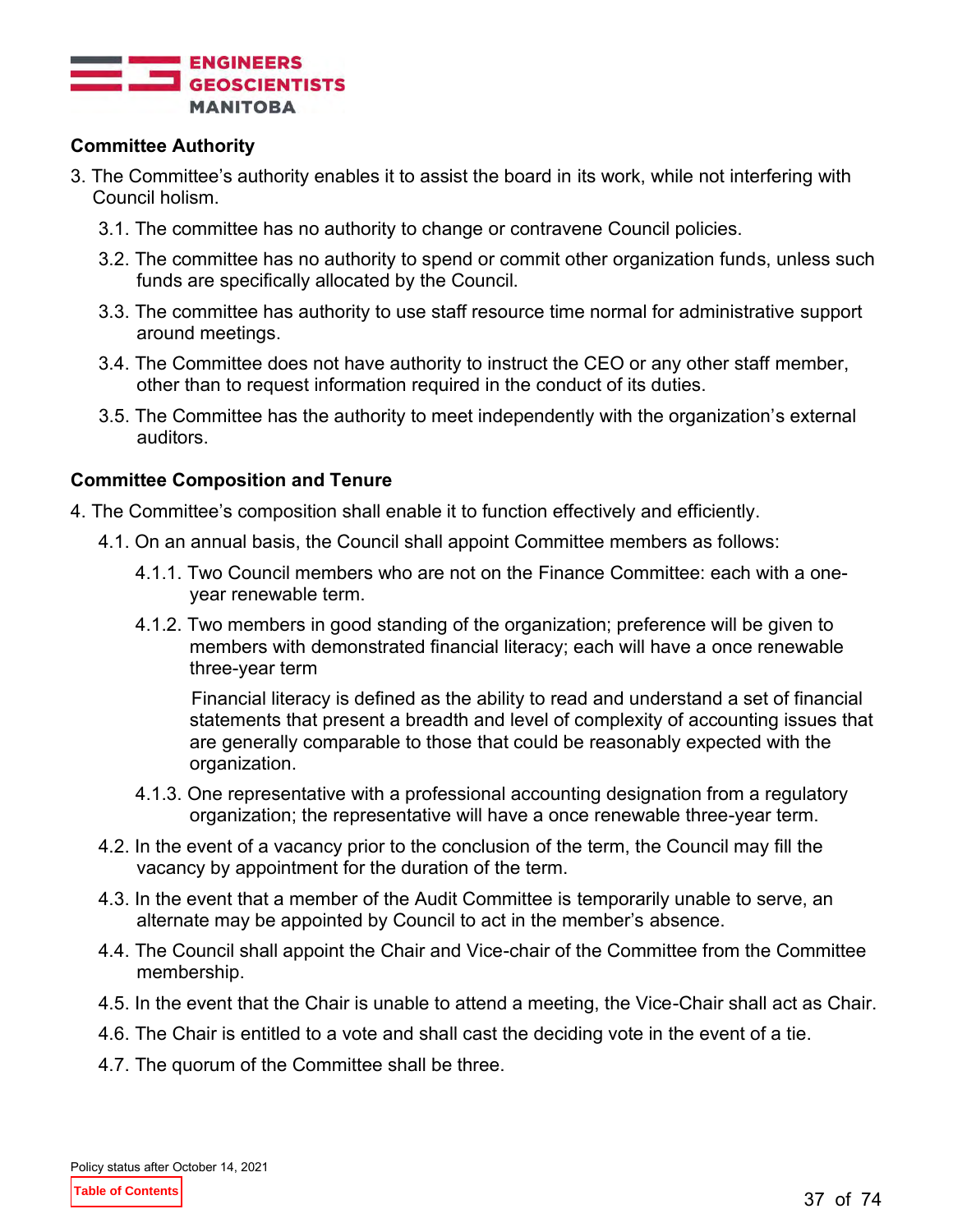

| <b>ENGINEERS GEOSCIENTISTS MANITOBA COUNCIL POLICY</b> |                                                                      |                                                                                               |
|--------------------------------------------------------|----------------------------------------------------------------------|-----------------------------------------------------------------------------------------------|
| <b>Policy Name:</b>                                    | <b>Public Interest Review Committee</b><br><b>Terms of Reference</b> | Number: GP-8.12                                                                               |
| <b>Policy Type:</b>                                    | <b>Governance Process</b>                                            | Date Approved: 22 June 2017<br>Date Amended: 16 January 2020<br>Date Amended: 14 October 2021 |

## **Products**

- 1. The Public Interest Review Committee shall provide recommendations to the Council to facilitate the timely implementation of advocacy actions by the Association.
	- 1.1 Consider and determine all issues of a public interest nature that are referred to it by Council.
	- 1.2 Consider and determine on any other issue which it identifies and has reason to expect is relevant to consideration of section 3(c) of the Act.
	- 1.3 Have a standing and early agenda item at each meeting requiring Committee members to declare any conflict of interest regarding any matter before the Committee, in accordance with a conflict of interest policy adopted from time to time by the Council and shall proceed in accordance with the provisions of that policy.
	- 1.4 Prepare and publish on the Association's website a statement outlining the Committee's process for assessing and coming to a determination on issues.
	- 1.5 If the committee determines that a matter referred to it properly relates to sections 3(a) or 3(b) of the Act, or both, refer the matter to the Registrar and so inform any referring party or parties accordingly.
	- 1.6 In considering an issue be free to consult in confidence with any members of the Association, and relevant experts and professionals to assist in reviewing an issue under PIRC consideration who it believes have appropriate expertise.
	- 1.7 If the committee determines that an issue warrants advocacy action by the Association, prepare a statement:
		- 1.7.1 Describing the issue;
		- 1.7.2 Describing the potential risk to the public interest;
		- 1.7.3 Explaining its determination;
		- 1.7.4 Describing the degree of urgency by addressing the likelihood of risk and the magnitude of loss and material adverse consequences, and;
		- 1.7.5 Providing a plan of appropriate action, including communication to the membership and the public at large, and a proposed schedule for implementation by the Association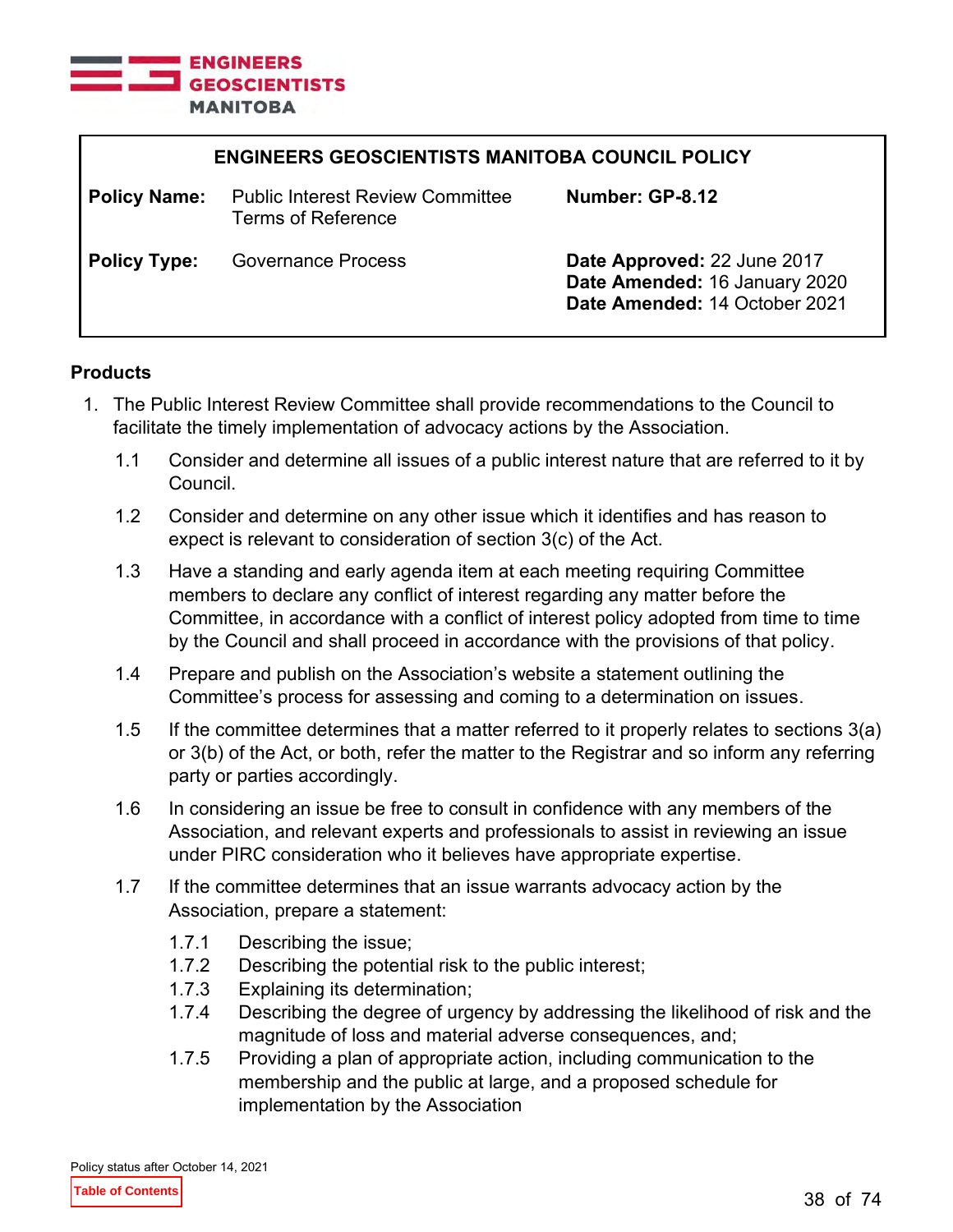

- 1.8 Forward the statement and plan to the president for timely, balanced, and visible consideration and, if so decided, implementation by the Council.
- 1.9 Make itself available for such consultation as the president or Council, or either, may request.
- 1.10 Conduct an annual review of its terms of reference and procedural guidelines.
- 1.11 Provide an annual report on its activities, including the results of its annual review of its terms of reference, for consideration by the membership at the Annual General Meeting.

## **Authority**

2. The Public Interest Review Committee is established by, and has authority provided by, Bylaw 6.5.

## **Composition**

- 3.1 The public interest review committee shall be comprised of the following:
	- 3.1.1 one professional member who is also a member of the investigation committee and who shall be appointed by the investigation committee;
	- 3.1.2 two professional members who shall be elected at the annual general meeting, in accordance with the election rules;
	- 3.1.3 the registrar; and
	- 3.1.4 two past presidents of the association, at least one of whom shall still be a practising member at the time of appointment;
	- 3.1.5 one person who is a resident of Manitoba, but who is not and has never been, a professional member or an intern; and
	- 3.1.6 up to four other persons who, at the time of appointment, are professional members.
- 3.2 Two alternate members of the public interest review committee shall also be appointed by the council, one being a professional engineer and the other being a professional geoscientist, either of whom (at the request of the public interest review committee) shall be available to serve the public interest review committee for so long as their services may be required.
- 3.3 In considering those persons to be appointed to the public interest review committee, the council shall endeavour to provide appropriate continuity of service, balance of experience, and representation of both the engineering and geosciences professions.

## **Term of Office**

- 4.1 The term of office of the members of the public interest review committee shall be two years and run from the date of their appointment or election, as applicable.
- 4.2 No person who has been elected or appointed as a member of the public interest review committee shall be eligible for re-election or re-appointment after four consecutive years of membership.

Policy status after October 14, 2021

**Table of Contents**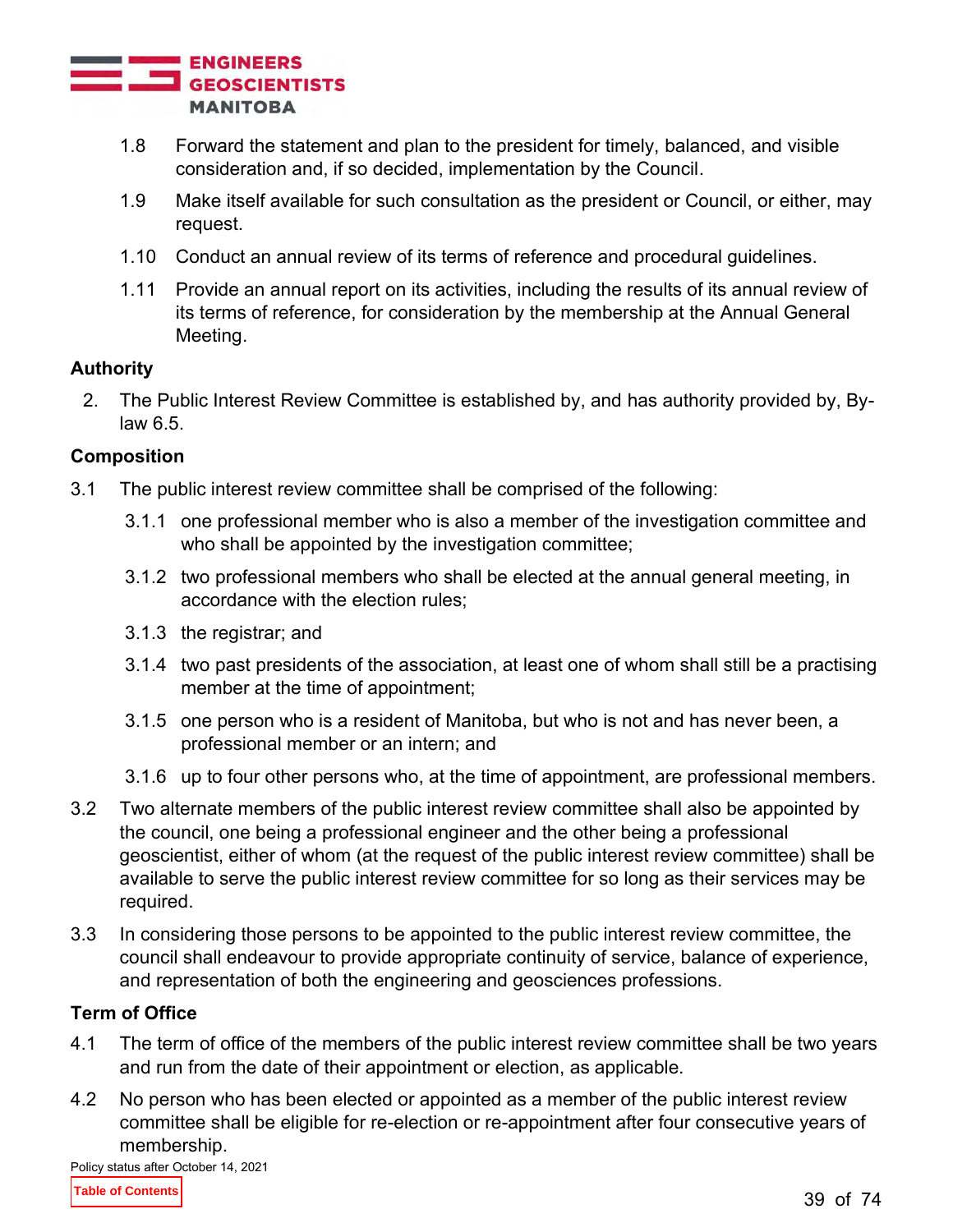

| <b>ENGINEERS GEOSCIENTISTS MANITOBA COUNCIL POLICY</b> |                                                       |                                                                                                                                                                   |
|--------------------------------------------------------|-------------------------------------------------------|-------------------------------------------------------------------------------------------------------------------------------------------------------------------|
| <b>Policy Name:</b>                                    | <b>Finance Committee</b><br><b>Terms of Reference</b> | Number: GP-8.13                                                                                                                                                   |
| <b>Policy Type:</b>                                    | Governance Process                                    | Date Approved: 14 June 2018<br>Date Amended: 20 September 2018<br>Date Amended: 12 September 2019<br>Date Amended: 11 June 2020<br>Date Amended: 9 September 2021 |

## **1. Name**

Finance Committee

## **2. Purpose**

The purpose of the Finance Committee is to provide financial oversight for the Association on budgeting, financial planning, financial reporting, and the creation and monitoring of internal controls and financial policies.

# **3. Scope**

3.1 Authority

The Finance Committee is a committee of Council. It reports to Council and takes its direction from Council.

## 3.2 Membership

The Finance Committee is comprised of a minimum of five (5):

- 2 Councillors appointed by Council
- 1 Member-at-large appointed by Council
- Manager of Finance
- CEO & Registrar

The Chair of the Committee is a councillor appointed by Council. The Vice-Chair is selected by the Committee from within. The Vice-Chair assumes the duties of the Chair in the Chair's absence, or when requested by the Chair. The Member-at-large is appointed for a two-year term renewable for up to three consecutive terms; all others are ongoing as per their term(s) on council or staff appointment. The Member-at-large will be identified by volunteer call and must have strong financial training, experience and preferably an accounting designation (e.g. CPA).

3.3 Meetings

The Finance Committee meets at least four times per year. However, the scheduling and frequency of meetings should serve the committee's purpose. The proposed agenda of meeting is established by the Chair and distributed to the committee members. A quorum consists of a simple majority of voting members.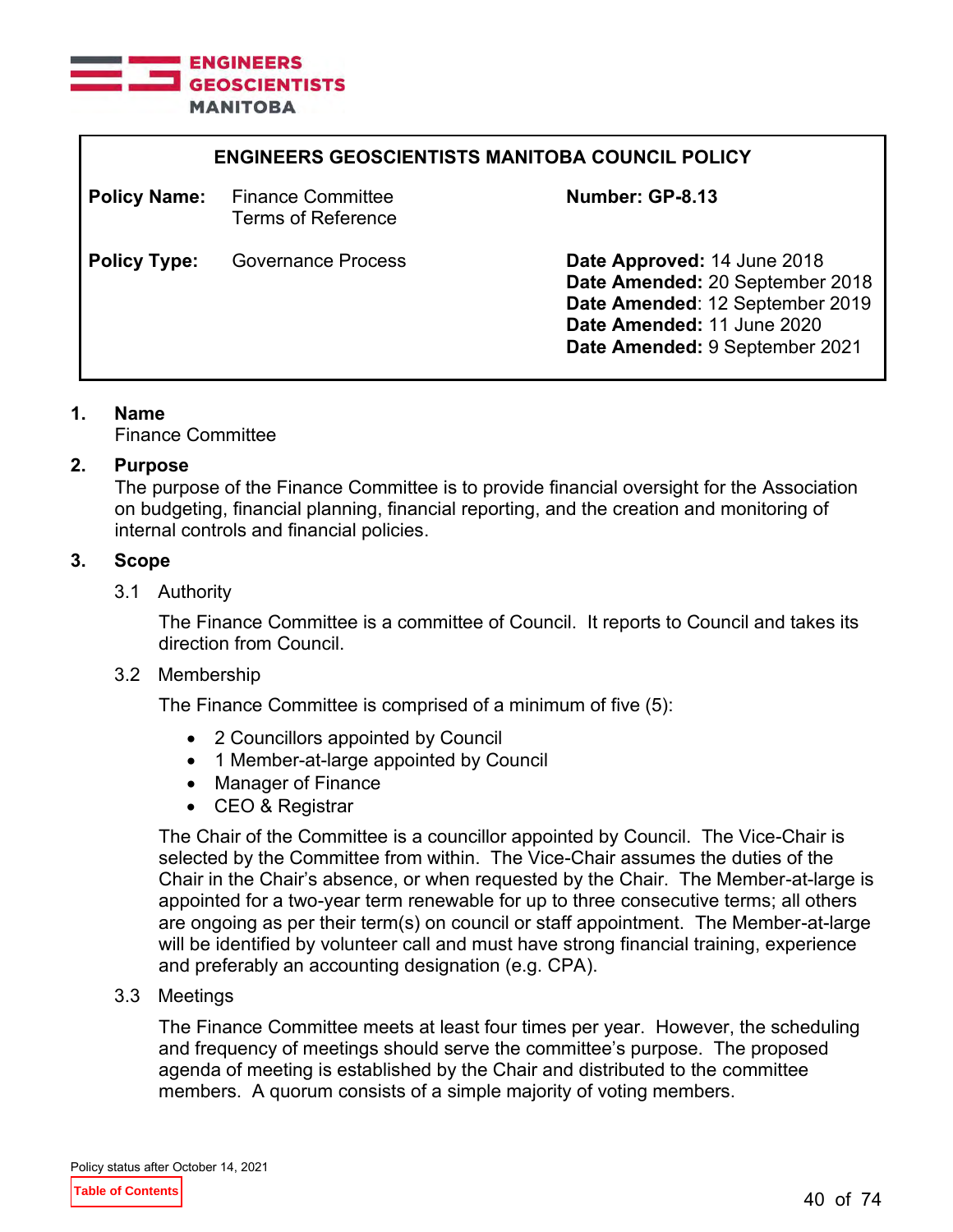

Minutes of meetings are confidential to the Committee, copies of the minutes and attachments are maintained at the Association offices and available to the Executive Committee, Audit Committee and to Council.

#### 3.4 Expenses

The Finance Committee expenses are paid from a line allocated to the Committee in the operating budget. The Committee is responsible to the CEO for adherence to its proposed operating costs for the year.

#### 3.5 Operation

The Finance Committee will fully engage in an annual budgeting process. In addition to reviewing the budget prepared by the CEO, the Committee will also propose financial goals and policies to Council. The Committee will also work with staff to determine the financial implications of the strategic plan and will plot them into a multiyear budget forecast that will financially support the implementation of the strategic priorities.

#### 3.6 Reporting

The Finance Committee will review reports prepared by the CEO and provide guidance. Reports to include quarterly financial statements, annual financial summaries to the external auditors, information requested or given by the Audit Committee or any report requested by Council. The Committee provides an annual summary of its activities in the Association's annual report document.

3.7 Council Committee Budget

The Finance Committee will in consultation with the committees of Council develop an annual budget to cover all aspects of operation of the committees.

## **4. Committee Products**

- 4.1 Expected products of the Finance Committee:
	- Financial oversight of the Association.
	- Reporting as per 3.6 above.
	- Annual operating budget recommendation to Council with Dues and Fees table.
	- Monitoring adherence to the budget.
	- Setting of long-range financial goals along with funding strategies to achieve them.
	- Develop multi-year operating budgets that integrate strategic plan projects.
	- Recommendations to Council on financial policies:
		- − Financial Planning & Budgeting
		- − Financial Condition
		- − Asset Protection & Risk Management
	- Annual review of the Restricted Fund list.
- 4.2 Financial planning and budgeting for any fiscal period or the remaining part of any fiscal period shall not:
	- (a) deviate materially from Council-stated Ends priorities;
	- (b) jeopardize the financial viability of the Association; or
	- (c) fail to be derived from a multi-year plan consistent with (a).

Policy status after October 14, 2021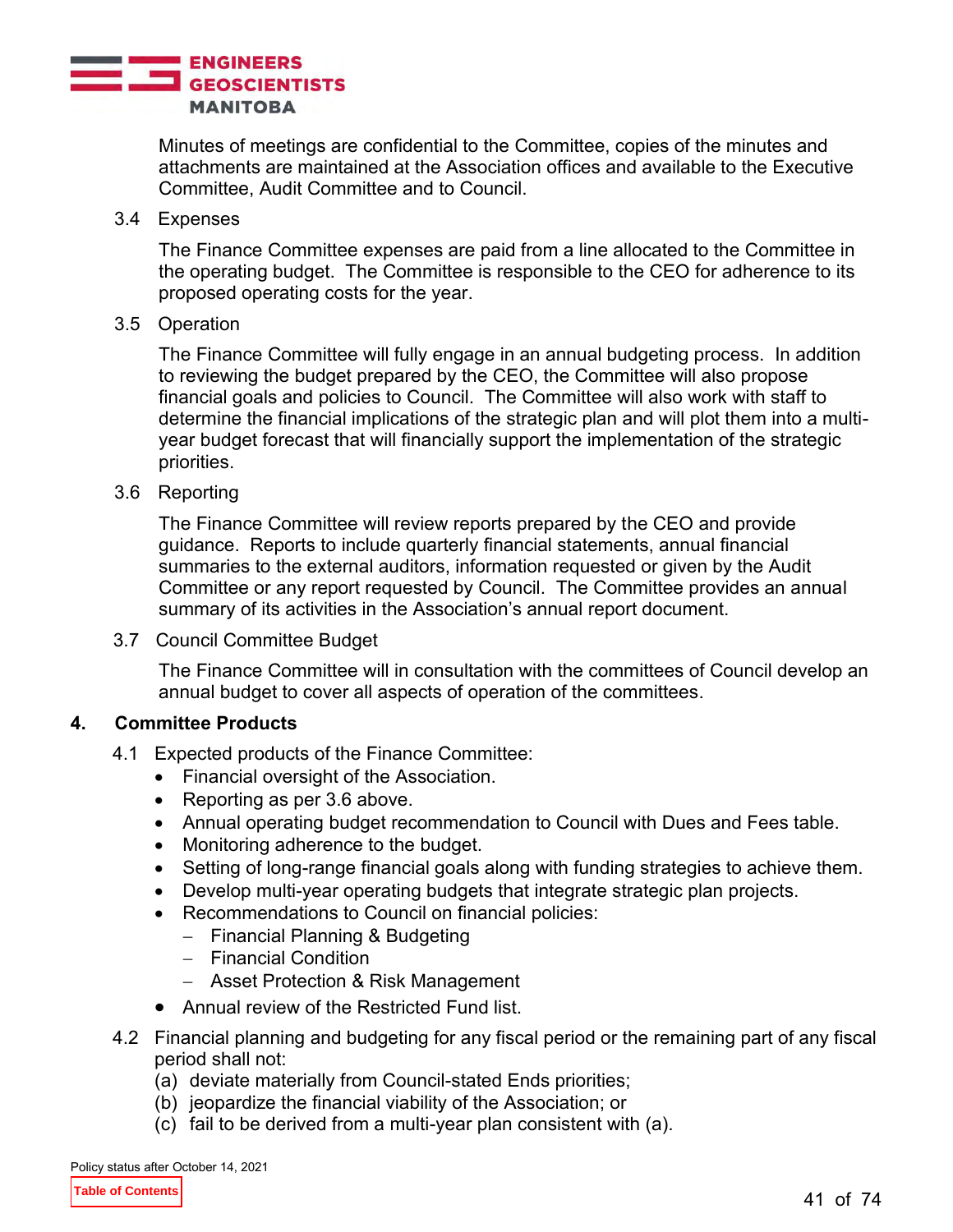

- 4.3 The Finance Committee will not allow planning or budgeting which:
	- 4.3.1 Fail to include credible projection of revenues and expenses, separation of capital, operational, and designated fund items, cash flow, and disclosure of planning assumptions.
		- 4.3.1.1 Fail to include provision for replacement and repair of capital assets, based on a long-term administrative plan.
		- 4.3.1.2 Fail to include provision for the funding of obligations under the Act.
	- 4.3.2 Risks incurring those situations or conditions described as unacceptable in the Council policy "Financial Condition and Activities."
	- 4.3.3 Fail to estimate revenues conservatively and expenses realistically.
	- 4.3.4 Fail to provide funds as determined annually by the Council for the Council's direct use during the year, such as costs of fiscal audit, Council development, Council and Council committee meetings, and Council legal fees.
	- 4.3.5 Endanger the fiscal soundness of future years or ignore the building of organizational capability sufficient to achieve ends in future years.
	- 4.3.6 Fails to follow the Charitable Giving Policy approved by Council on March 15, 2018 (attached).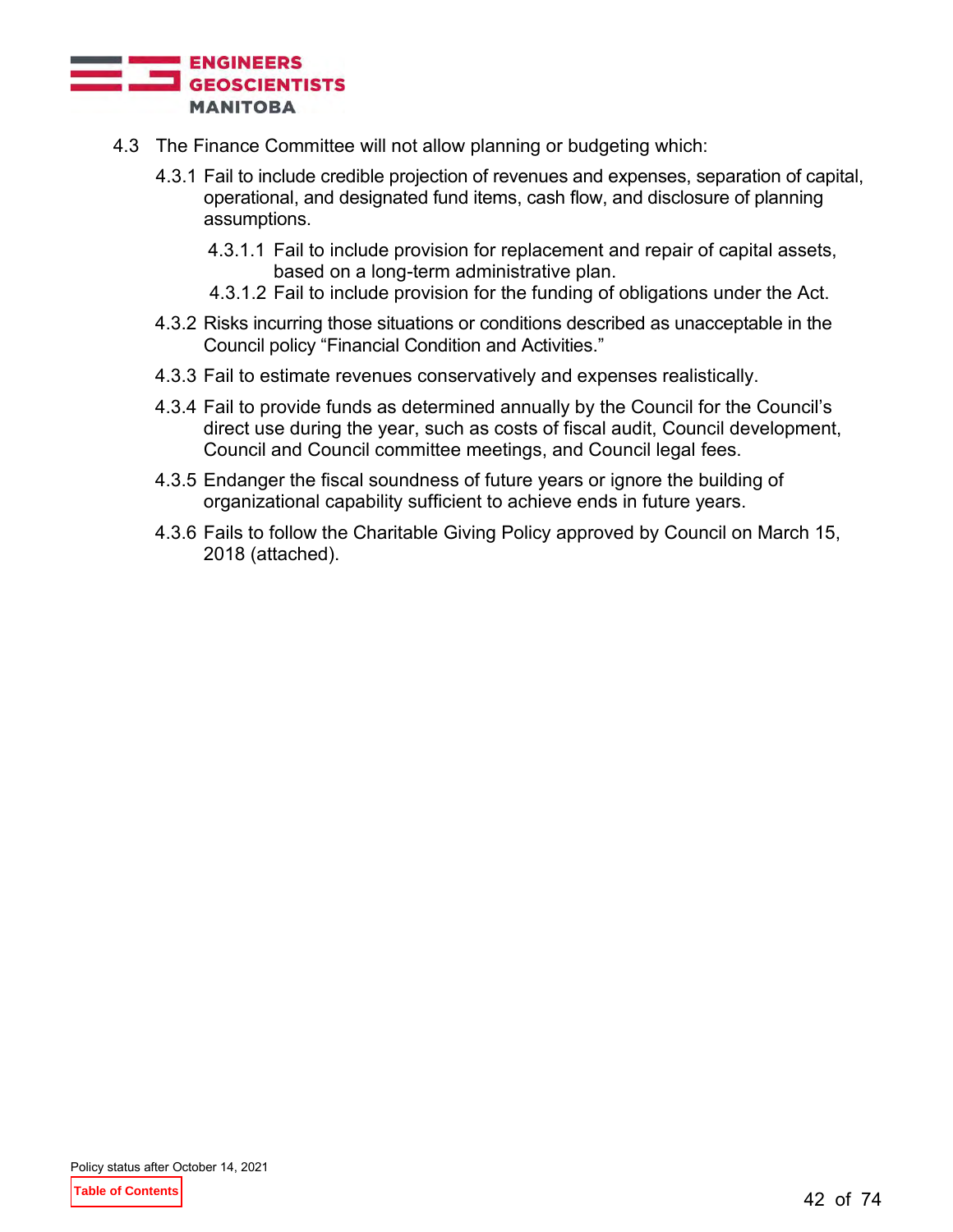

# **Charitable Giving Policy**

Engineers Geoscientists Manitoba wishes to show a generous spirit by giving to the community on behalf of the professions through a small portion of the membership dues. The purpose of this Charitable Giving Policy is to establish a line item in the budget for charitable giving.

- 1. Up to 2% of annual revenue.
- 2. Given to non-engineering and/or non-geoscience charities.
- 3. Two levels of charities supported:
	- Major Charities:

A recognized, mainstream charity with a strong moral and ethical reputation in the Winnipeg community (or similar reputation in rural Manitoba). For example: CancerCare Manitoba, Heart & Stroke, Diabetes, Human Rights Museum, Winnipeg Harvest, Habitat for Humanity and similar.

• Small Charities:

Examples of small charities: school parent councils, minor sports teams (e.g. hockey, ringette, softball, etc.), clubs such as 4-H, Cubs, Brownies, Scouts, not personal or individual fundraisers.

- 4. Preferably, non-religious, non-ethnic. Not a "special interest group."
- 5. Charity must have an office in Manitoba.
- 6. Donations may include non-cash items such as public service announcements in the Keystone Professional or information posted to the website or sent on e-news.
- 7. Donations may be given in memory of an exemplary PENG or PGEO member (e.g. Les Wardrop, Judith Weiszmann).
- 8. Review the list of charities annually for the purpose of keeping up to date with any trends or changes occurring in the community.
- 9. Publish annually the "Engineers Geoscientists Manitoba In the Community" report.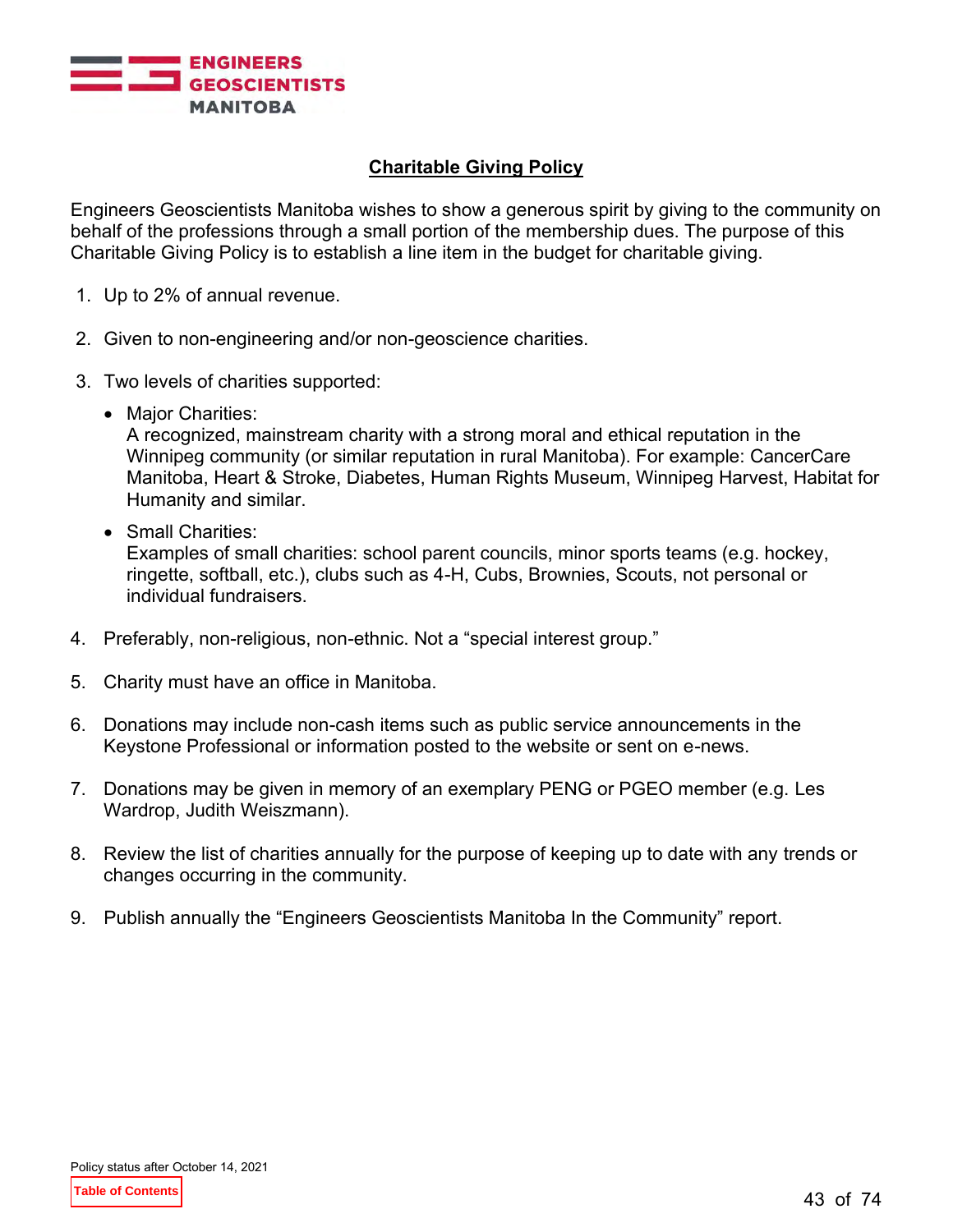

| <b>ENGINEERS GEOSCIENTISTS MANITOBA COUNCIL POLICY</b> |                                                    |                                                                                                                             |
|--------------------------------------------------------|----------------------------------------------------|-----------------------------------------------------------------------------------------------------------------------------|
|                                                        | <b>Policy Name:</b> Council and Committee Expenses | Number: GP-9                                                                                                                |
| <b>Policy Type:</b>                                    | <b>Governance Process</b>                          | Date Approved: 12 September 2001<br>Date Amended: 10 April 2002<br>Date Amended: 15 June 2011<br>Date Amended: 22 June 2017 |

Whereas appointed Councillors are not members of the professions and are donating their time to the governance of the professions appointed Councillors shall be paid an honorarium. Additionally, all Councillors residing outside of the Greater Winnipeg Capital Region shall be eligible for reimbursement of expenses for all Council and committee meetings attended, as well as for any meeting attended at the direction of the Council.

- 1. Honoraria for appointed Councillors shall normally be \$100.00 for all Council and committee meetings attended.
- 2. Expenses shall be reimbursed on the basis of:
	- (a) receipts for economy class air or other travel, accommodation, and meals; and
	- (b) receipts for hospitality activities.
- 3. Vehicle usage allowances shall be paid at the rates outlined in the latest Canada Revenue Agency (CRA) guideline, as published on their website.
	- Note: Nothing prevents a Councillor from presenting reasonable expenses for any mileage, lodging and meal costs while conducting Council business.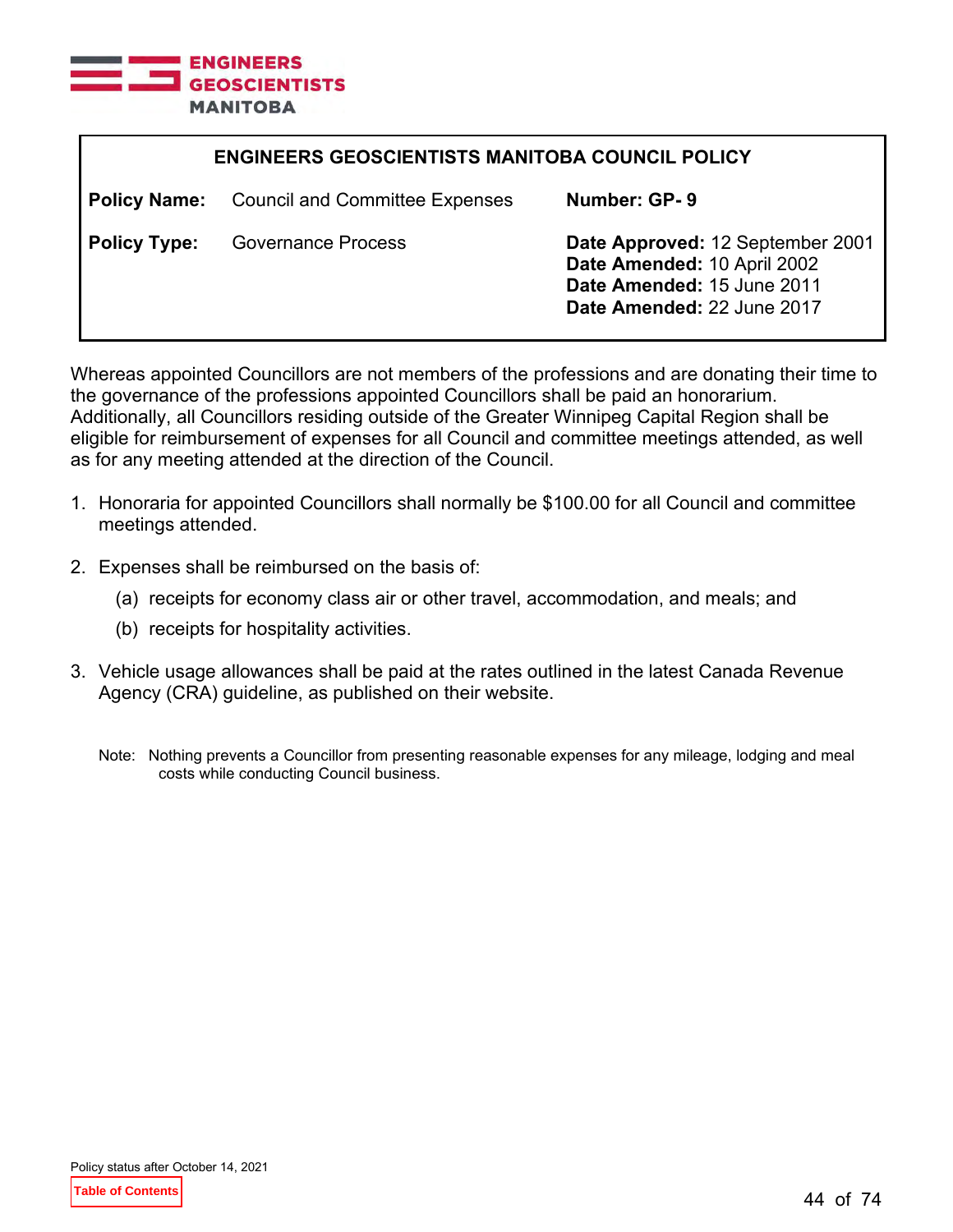

| <b>ENGINEERS GEOSCIENTISTS MANITOBA COUNCIL POLICY</b> |                        |                                                                                                                                                                                      |
|--------------------------------------------------------|------------------------|--------------------------------------------------------------------------------------------------------------------------------------------------------------------------------------|
| <b>Policy Name:</b>                                    | <b>Code of Conduct</b> | Number: GP-10                                                                                                                                                                        |
| <b>Policy Type:</b>                                    | Governance Process     | Date Approved: 13 June 2000<br>Date Amended: 11 April 2001<br>Date Amended: 5 May 2005<br>Date Amended: 15 June 2011<br>Date Amended: 18 May 2017<br>Date Amended: 21 September 2017 |

The Council commits itself and its members to ethical, business-like, and lawful conduct, including proper use of authority and appropriate decorum when acting as Council members.

Council expects its members to treat one another and staff members with respect, co-operation, and a willingness to deal openly on all matters.

- 1. Council members must have loyalty to the ownership, un-conflicted by loyalties to staff, other organizations, and any personal interest as a recipient. This accountability supersedes any conflicting loyalty such as that to advocacy or interest groups and membership on other councils or staffs.
- 2. Council members are accountable to exercise the powers and discharge the duties of their office honestly and in good faith. Council members shall exercise the degree of care, diligence and skill that a reasonably prudent person would exercise in comparable circumstances.
- 3. Council members must avoid conflict of interest with respect to their fiduciary responsibility.
	- 3.1 There will be no self-dealing or any conduct of private business or personal services between any council member and the organization, except as procedurally controlled to assure openness, competitive opportunity and equal access to otherwise "inside" information. Council members will annually disclose their involvements with other organizations, with vendors, or any associations which might be or might reasonably be seen as being a conflict.
	- 3.2 When the Council is to decide upon an issue, about which a council member has an unavoidable conflict of interest, that member shall absent herself or himself without comment from not only the vote, but also from the deliberation.
	- 3.3 Council members will not exert influence to obtain employment in the organization for themselves, family members, or close associates. Should a council member apply for fulltime or permanent part-time employment, he or she must first take a leave of absence from the Council until the decision is made.
	- 3.4 In case of a dispute regarding the existence of a real or perceived conflict of interest, the Council shall vote as to whether a conflict is present, and the vote of the Council shall be final. The individual with the potential conflict of interest shall not vote.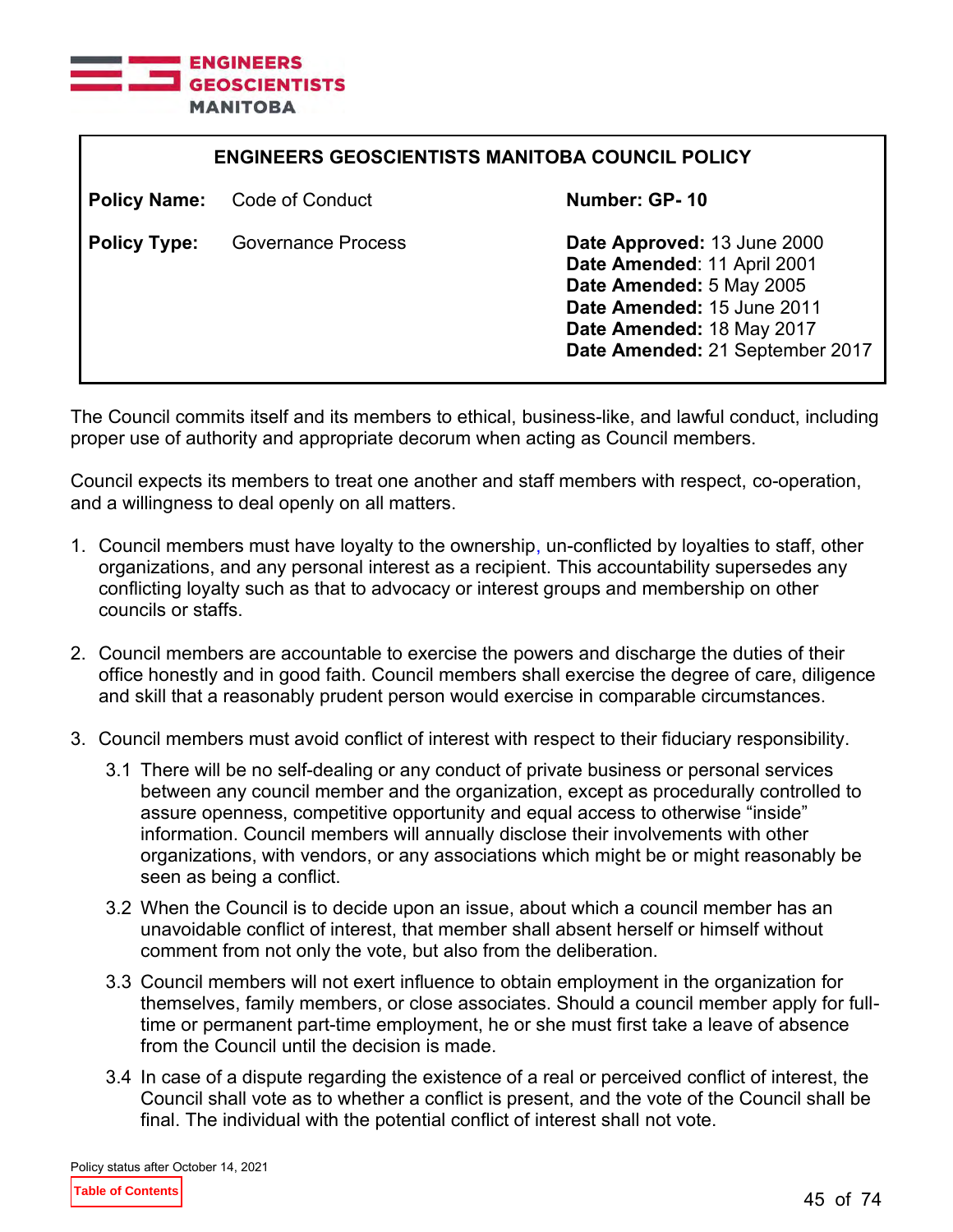

- 4. Council members may not attempt to exercise individual authority over the organization, except as explicitly set forth in Council policies.
	- 4.1 Council members' interaction with the CEO or with staff must recognize that any individual council member or group of council members does not have authority other than that explicitly stated in Council policy.
	- 4.2 Council members' interaction with public, press or other entities must recognize the same limitation and the similar inability of any council member to speak for the Council except to repeat explicitly stated Council decisions.
	- 4.3 Except for participation in council deliberation about whether reasonable interpretation of Council policy has been achieved by the CEO, council members will not express individual judgments of the CEO or staff performance.
	- 4.4 Council members shall not encourage direct communication with employees who attempt to bypass administration but shall encourage employees to utilize reporting lines within the administration to bring their concerns to the Council.
- 5. Council members will be familiar with the Act, by-laws and policies of the organization, as well as the rules of procedure and proper conduct of a meeting, so that any decision of the Council may be made in an efficient, knowledgeable and expeditious manner.
- 6. Council members shall attend meetings on a regular and punctual basis and in accordance with section 8(4) of the Act and will be properly prepared for and will participate diligently in Council and Council committee deliberation.
- 7. Council members will respect Council confidentiality, particularly issues of a sensitive nature. Council members shall not disclose vote counts and Council deliberations outside Council membership unless authorized by the Council. Council members must maintain the confidentiality of deliberations, exchanges and discussions, even after the end of his or her term. Council members shall maintain this duty of confidentiality unless authorized to reveal confidential information by a court of justice or a person in authority as a professional order.
- 8. Council members will sign the attached Performance Declaration and Privacy Agreement annually. Council members will verbally acknowledge any conflict of interest at every Council meeting.
- 9. Council members shall regularly take part in educational activities that will assist them in carrying out their responsibilities.
- 10.Council members shall embrace publicly all rightful decisions of the Council and promote unity by not representing any differences of opinion outside the Council which would cause or give appearance of dissension within the Council, erosion of a majority decisions or undercut the ability of the CEO to carry out the authority of that office.
- 11.Council members shall ensure that unethical activities not covered or specifically prohibited by the foregoing or any other legislation are neither encouraged nor condoned.

Policy status after October 14, 2021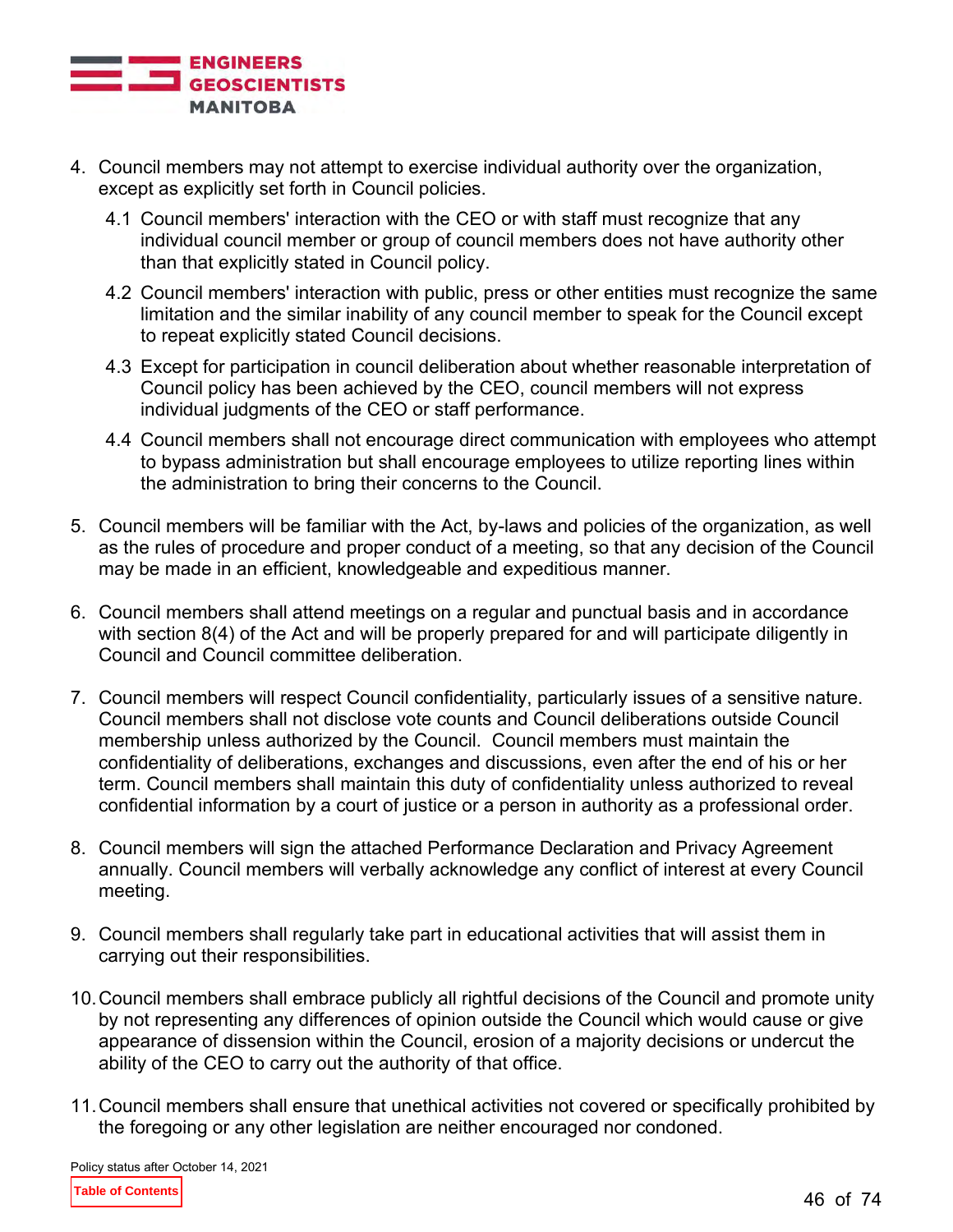

12.A Council Member who is alleged to have violated the Code of Conduct (the "Respondent") shall be informed in writing of the alleged breach(es) by the CEO and shall be allowed to present his or her response regarding the alleged breach(es) at the next Council meeting (or a subsequent Council meeting if the CEO determines that there is not sufficient time for the Respondent or Council to properly deal with the complaint at the next Council meeting).

Prior to the complaint being considered by Council, either the complaining party (the "Complainant") or the Respondent may request the CEO to appoint an independent mediator to mediate the complaint. If the CEO, the Complainant and the Respondent agree that mediation is appropriate and if they are able to agree to the appointment of an independent mediator and a process and timeframe for the mediation, the complaint will not be considered by Council unless the mediation is unsuccessful.

The Complainant, the Respondent and the CEO will participate in the mediation.

If the complaint is resolved through mediation, the CEO will write a letter to the Complainant and the Respondent setting out the results of the mediation and the complaint will be at an end. If the complaint is not resolved through mediation, it shall be determined at the next meeting of Council (or a subsequent Council meeting if the CEO determines that there is not sufficient time for the Respondent or Council to properly deal with the complaint at the next Council meeting). The Complainant and the Respondent shall not participate in any deliberations or vote, or other action taken by Council regarding the complaint. A Respondent who is found to have violated the Code of Conduct may be subject to censure including removal from the Council.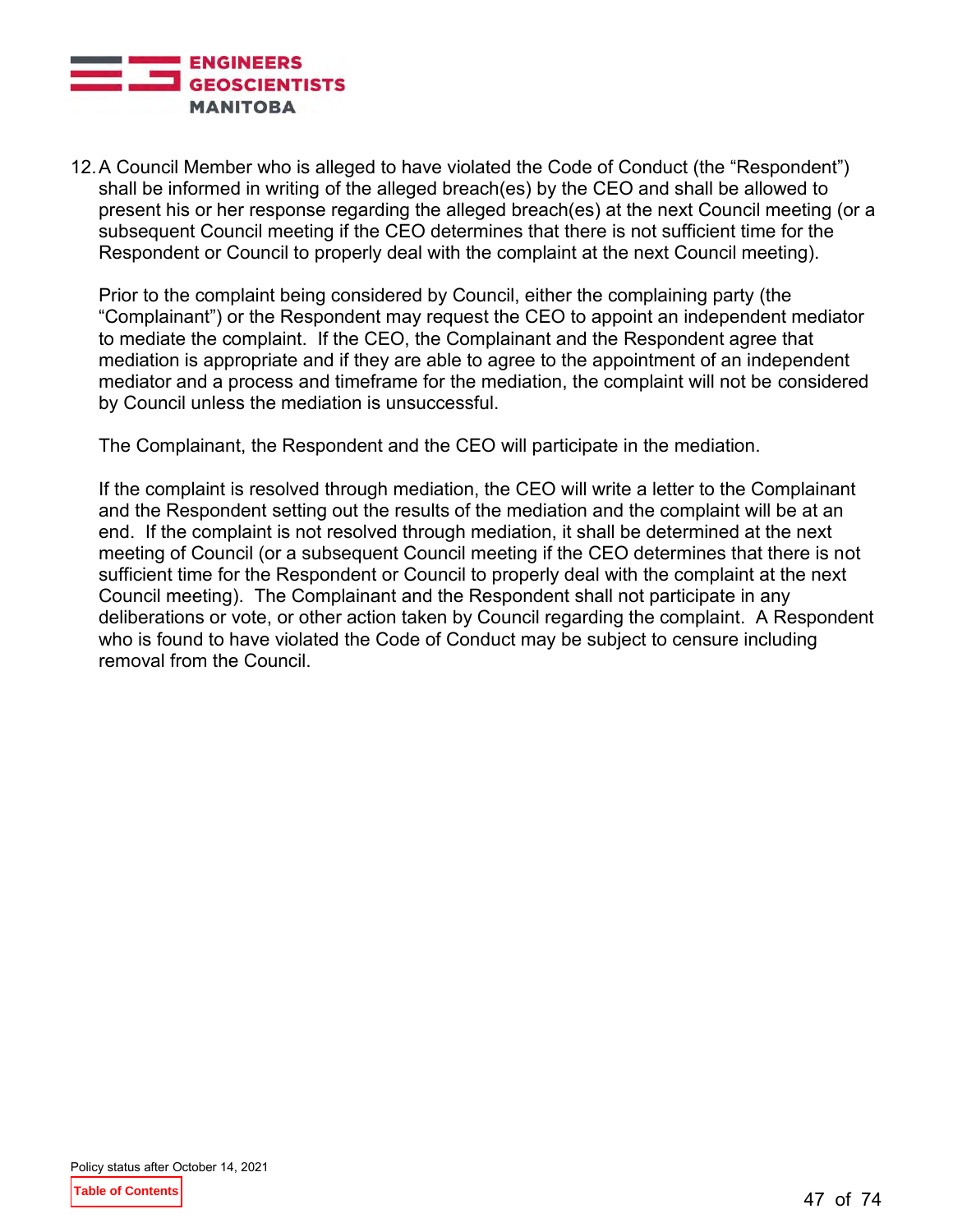

## **CODE OF CONDUCT/ CONFLICT OF INTEREST & PERFORMANCE DECLARATION**

Council members are responsible for adhering to the policies in the Council policy manual and all subsequent policy revisions of **Engineers Geoscientists Manitoba**.

Council members are responsible for preventing real or perceived conflicts of interest to protect the integrity of **Engineers Geoscientists Manitoba.**

Contravention may result in a request for a member of Council to resign from the Council and/ or other sanctions.

Council members shall:

- 1. perform duties with integrity and in a way that will maintain public, constituent and Council member confidence in **Engineers Geoscientists Manitoba**
- 2. ensure no real or perceived advantage is taken by virtue of their position or from information obtained due to their position as a Council member, and
- 3. Immediately disclose to the President of the Council or to the council members at the Council meeting any existing or potential conflict of interest on any issue. This disclosure will be recorded in the minutes.

**I declare that I have read, understood and agree to adhere to this Code of Conduct / Conflict of Interest Policy and all other policies in Engineers Geoscientists Manitoba Council policy manual.**

| <b>Agreed by:</b> |                                            |
|-------------------|--------------------------------------------|
| Signature:        |                                            |
|                   | Witness (President or Council Officer): __ |
| Date:             |                                            |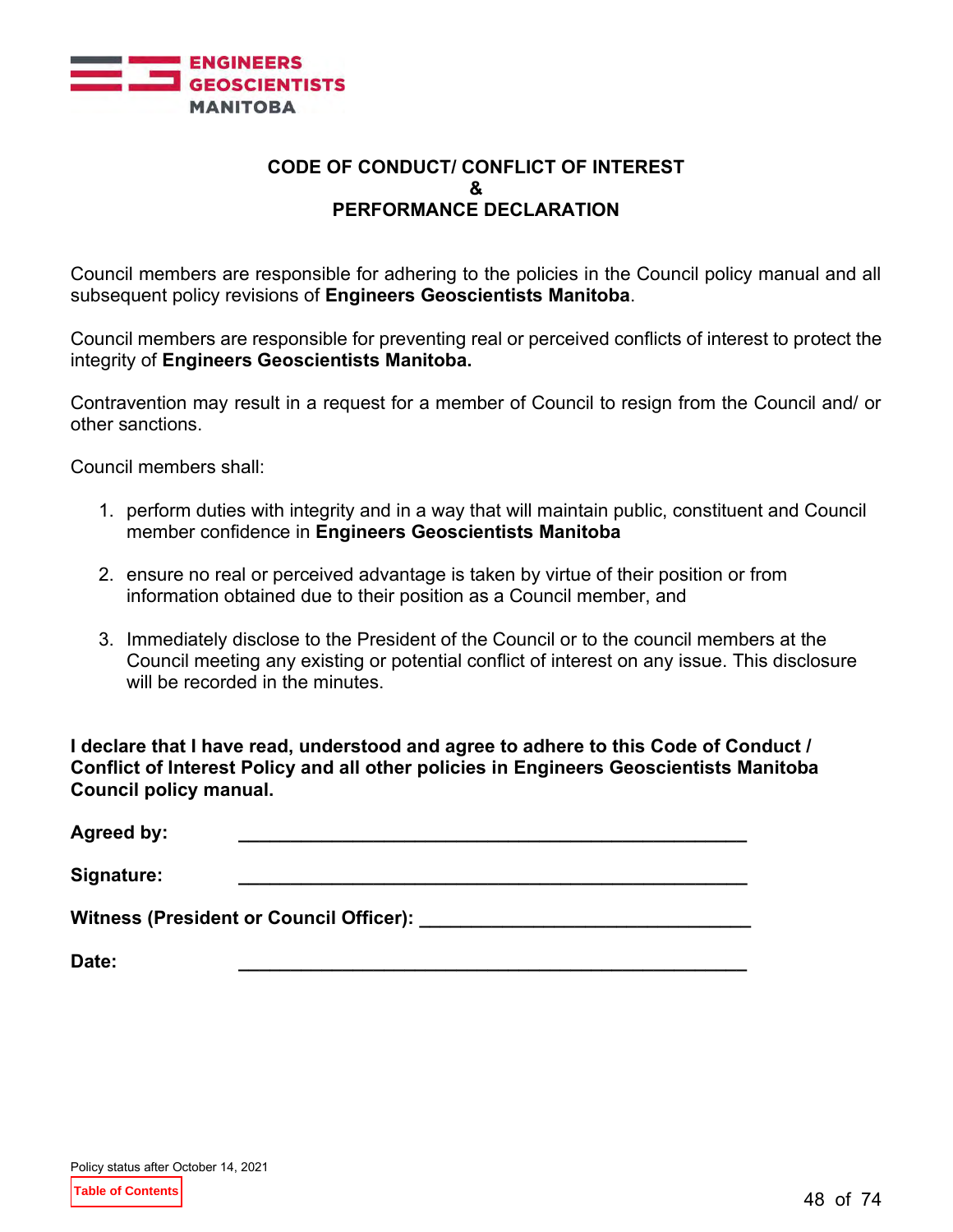

| <b>ENGINEERS GEOSCIENTISTS MANITOBA COUNCIL POLICY</b> |                                          |                                                                                                 |
|--------------------------------------------------------|------------------------------------------|-------------------------------------------------------------------------------------------------|
|                                                        | <b>Policy Name:</b> Conflict of Interest | Number: GP-11                                                                                   |
| <b>Policy Type:</b>                                    | <b>Governance Process</b>                | Date Approved: 12 September 2000<br>Date Amended: 20 January 2004<br>Date Amended: 15 June 2011 |

Council members must avoid conflict of interest with respect to their fiduciary responsibility.

- 1. Any Council Member having an occasional conflict of interest shall declare the details of that conflict before discussion of the question. Such conflicts of interest include, but are not limited to:
	- a) any question affecting a partnership or firm of which he/she is a member.
	- b) any question affecting an organization of which he/she is a Board Member.
	- c) any question in which the Council Member or a member of his/her immediate family (defined as spouse, spousal equivalent, or dependent child) has a direct or indirect financial interest.
	- d) any other matter in which the Council Member's ability to act in the best interest of the organization may be or appear to be compromised.
	- e) any question affecting a private corporation of which the Council Member or his/her immediate family (spouse, spousal equivalent or dependent child), is a shareholder or a public corporation in which he/she or immediate family holds more than five percent of the number of voting securities issued (excluding mutual funds);

A Councillor with a conflict in categories (c) and (e) is required to and absent him/herself from the portion of the meeting during which discussion or voting takes place. A Councillor with a conflict in any other categories may, unless requested by the Council to absent him/herself by the Council, may remain in the meeting but may neither speak to nor vote on the matter.

- 2. No Council Member, or his or her spouse, spousal equivalent, or dependent child, shall enter into any business arrangement with the Association in which they have an interest directly or indirectly except:
	- a) on a written and competitive sealed quotation basis; and
	- b) having declared any interest therein, and the applicable Council Member having refrained from voting thereon.
- 3. A Council Member who abstains from participation due to conflict of interest is still included in determining quorum.
- 4. The minutes must record all declarations of conflict of interest.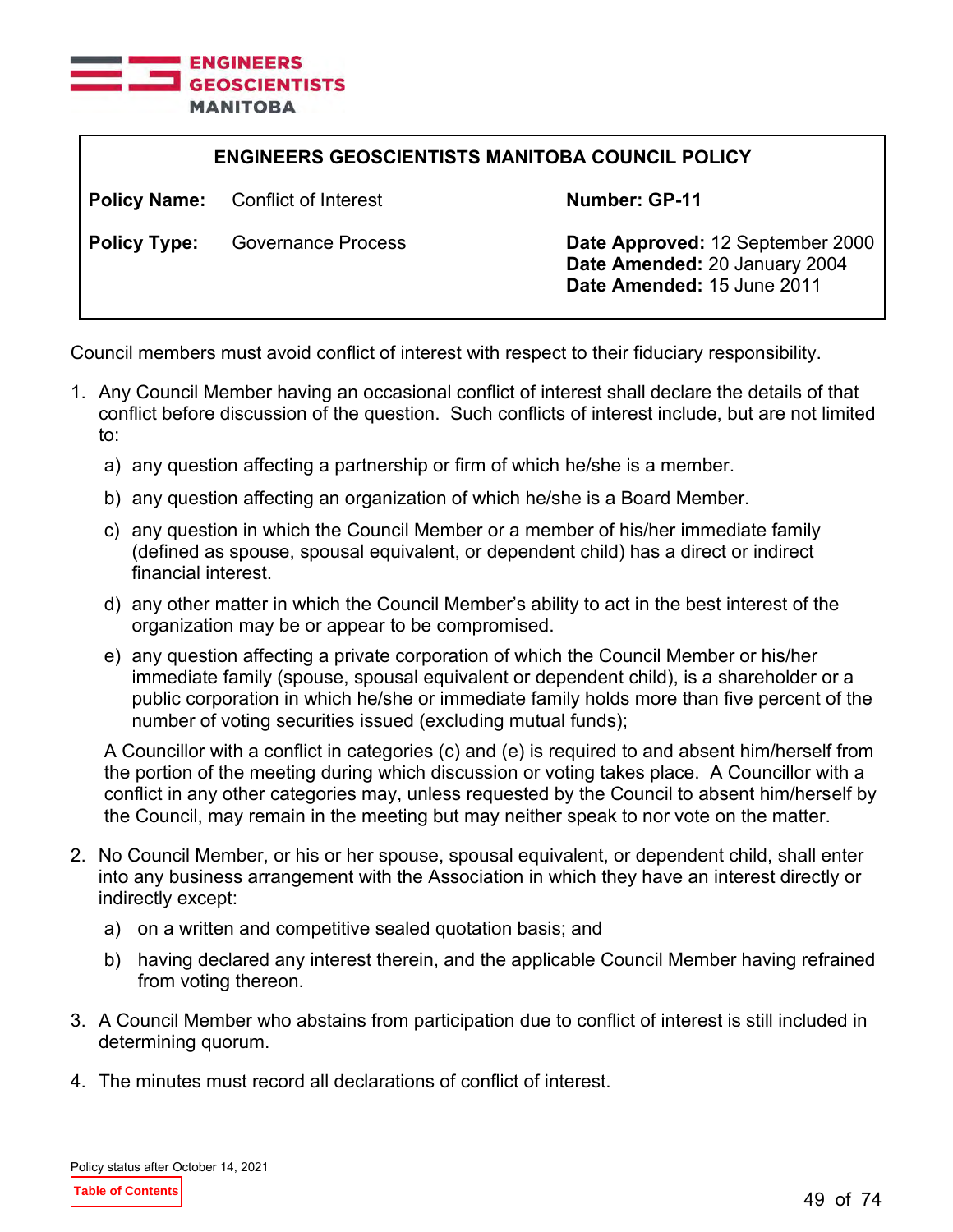

| <b>ENGINEERS GEOSCIENTISTS MANITOBA COUNCIL POLICY</b> |                                        |                                                                                                                            |
|--------------------------------------------------------|----------------------------------------|----------------------------------------------------------------------------------------------------------------------------|
|                                                        | <b>Policy Name:</b> Cost of Governance | Number: GP-12                                                                                                              |
| <b>Policy Type:</b>                                    | <b>Governance Process</b>              | Date Approved: 12 September 2000<br>Date Amended: May 2002<br>Date Amended: 12 February 2003<br>Date Amended: 18 June 2003 |

The Council recognizes that governance has a cost in terms of time, effort, and potential expenditure. The Council is committed to investing in its governance capacity.

- 1. The Council recognizes that continual updating of skills and awareness of new governance issues are vital to a member's contribution to the Council. Therefore, it is expected that:
	- 1.1.New council members shall receive a complete orientation to ensure familiarity with the Association's structure and issues, and the Council's process of governance.
	- 1.2.Candidates for Council membership shall be provided with information that clearly outlines the role of the Council, the necessary qualifications, and the expectations of council members.
	- 1.3.Council members shall have ongoing opportunity for continued training and education to enhance their governance capabilities.
- 2. External monitoring assistance may be arranged so that the Council can assure the achievement of its Ends and compliance with its Executive Limitations policies.
- 3. The Council shall establish and be accountable for an annual budget for its own governance functions, which shall include, in addition to the costs of Council and Council committee meetings, funds for:
	- 3.1.Trustee attendance at conferences and conventions.
	- 3.2.Improvement of its governance function.
	- 3.3.Costs of fiscal audit and any other outside monitoring assistance required.
	- 3.4.Costs of methods such as focus groups and surveys to ensure the Council's ability to listen to owner viewpoints and values.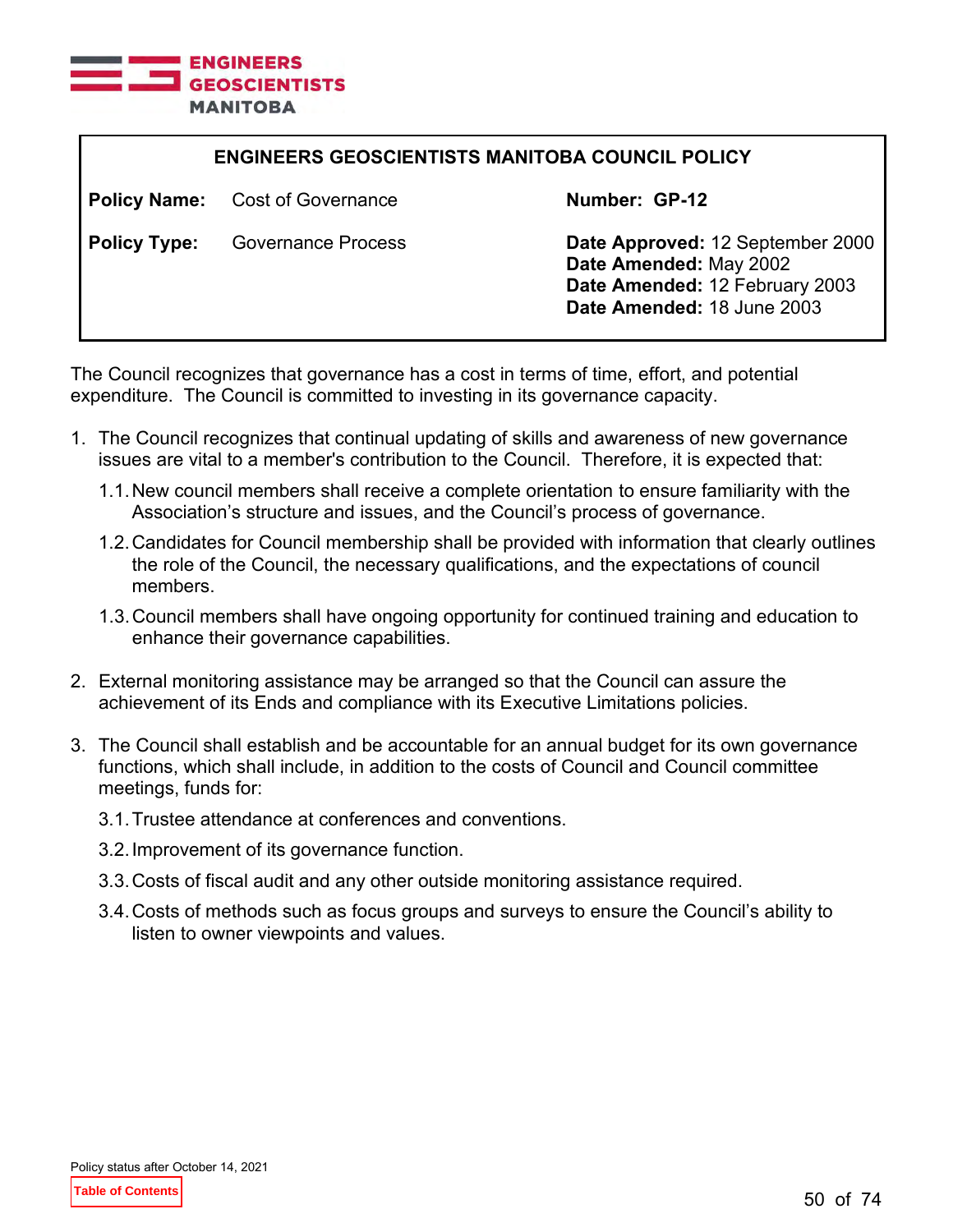

| <b>ENGINEERS GEOSCIENTISTS MANITOBA COUNCIL POLICY</b> |                                                |                                                              |
|--------------------------------------------------------|------------------------------------------------|--------------------------------------------------------------|
|                                                        | <b>Policy Name:</b> Council Member Orientation | Number: GP-13                                                |
| <b>Policy Type:</b>                                    | <b>Governance Process</b>                      | Date Approved: 15 June 2011<br>Date Amended: 22 January 2015 |

The Council will train and make a deliberate effort to orient new members to council and increase existing council member skills and understandings.

- 1. All council members will have an opportunity to participate in the new council member orientation within three months of joining the Council.
	- 1.1 Orientation will:
		- Provide an overview of the Association
		- Define the role and responsibility of Council
		- Highlight key issues facing Council and past achievements of Council
		- Provide relevant skill training (e.g. Policy Governance® coaching)
	- 1.2 Council members will be given access to and be made aware of how to access current council policies, the appropriate documents such as the Act, by-laws, a reference list of relevant acronyms, the most recent Annual Report, the most recent set of Council minutes, the most recent Monitoring Report on EL policy 'Financial Condition & Activities' and a copy of the current Directors' and Officers' Liability Insurance.
	- 1.3 Council members will be given access to and be made aware of how to access contact information for council members and the CEO, the annual governance plan with council meeting dates, and relevant literature to ensure familiarity with current programs and services.
	- 1.4 The CEO will be responsible for the filing and organization of council documents and providing Council members a review of how to locate those documents.
- 2. Prior to attending their first Council meeting, all new council members will review the annual Declaration Agreement attached to the Code of Conduct policy and the Privacy Agreement and be prepared to sign them at their first Council meeting.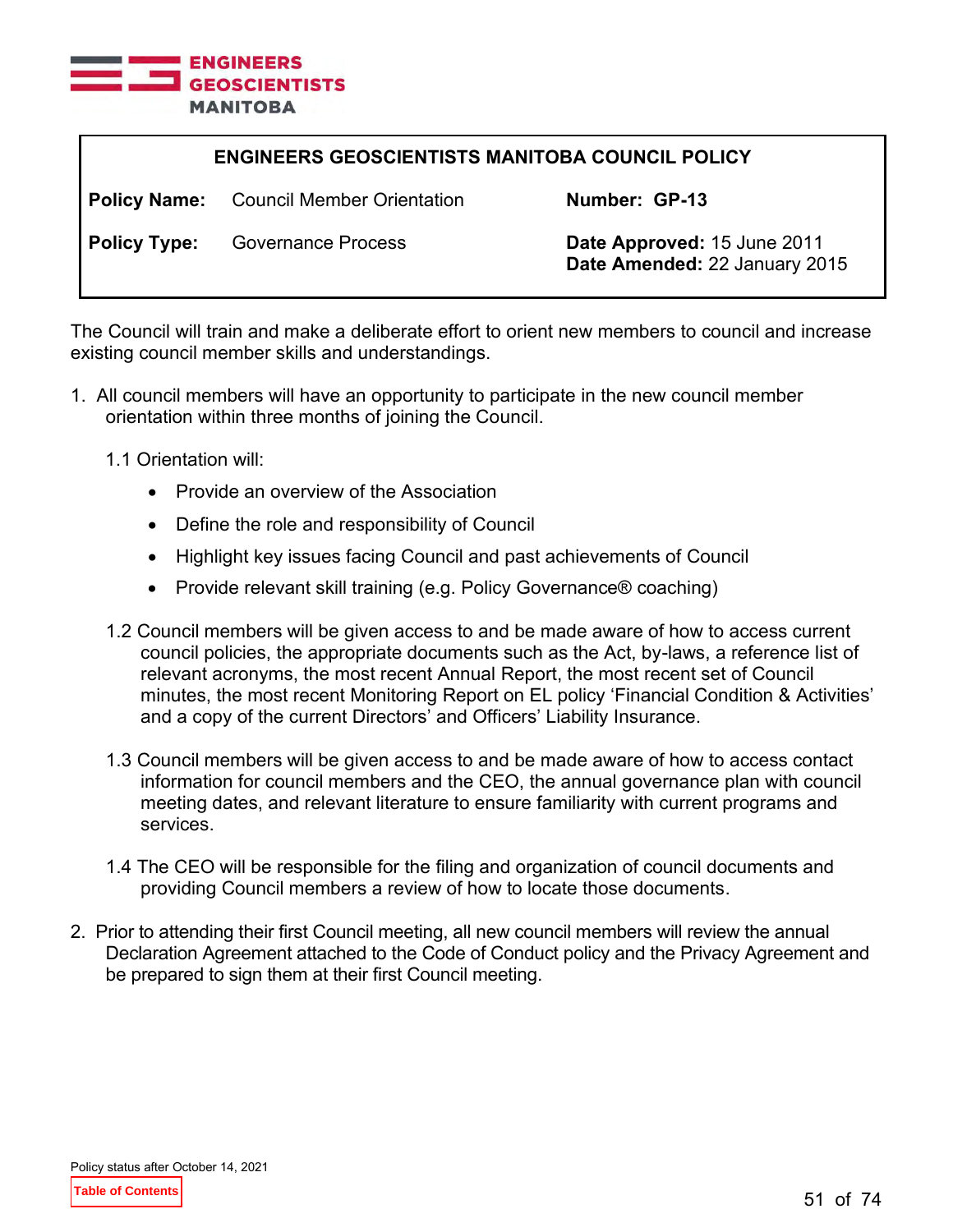

| <b>ENGINEERS GEOSCIENTISTS MANITOBA COUNCIL POLICY</b> |                                 |                                                                                                                             |
|--------------------------------------------------------|---------------------------------|-----------------------------------------------------------------------------------------------------------------------------|
| <b>Policy Name:</b>                                    | <b>Primary Council Linkages</b> | Number: GP-14                                                                                                               |
| <b>Policy Type:</b>                                    | Governance Process              | Date Approved: 21 September 2000<br>Date Amended: 11 April 2001<br>Date Amended: 15 June 2011<br>Date Amended: 11 June 2015 |

The "ownership" of Engineers Geoscientists Manitoba is defined as all moral owners, the public of Manitoba. Council shall be accountable for the organization to the ownership as a whole. Therefore, it shall act on behalf of the entire moral ownership, rather than on behalf of specific individuals, interest groups or geographic areas.

- 1. Ownership viewpoints and values will be gathered in a way that reflects the diversity of the ownership. Council will recognize that diversity assures a broad base of wisdom and shall seek to make decisions considering that broad base.
- 2. The council shall seek and consider the potential impacts of macro local, provincial, national, and global trends and issues in their deliberations.
- 3. The council will use this ownership input and external trends and issues information primarily for the purpose of strengthening its Ends policies.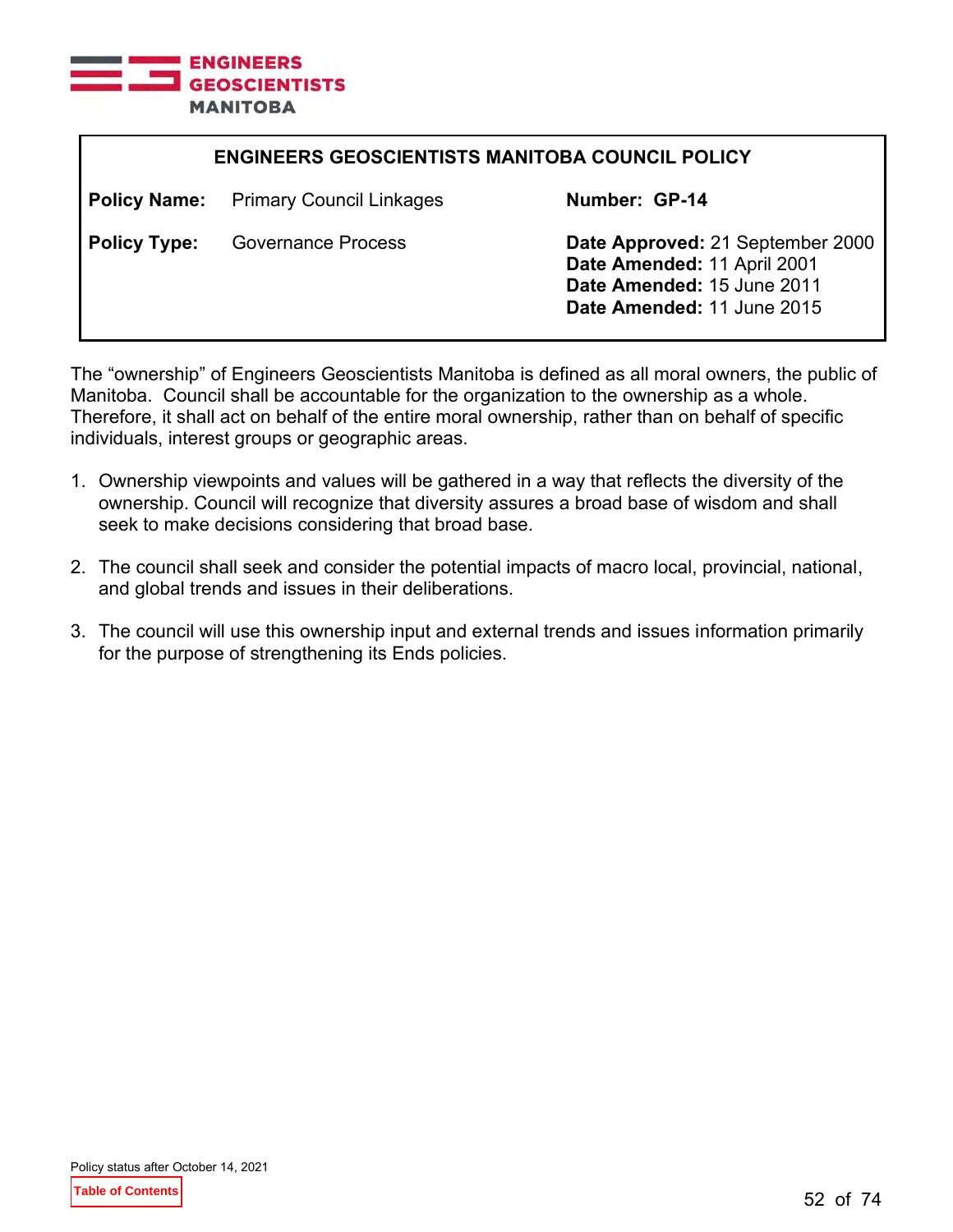

| <b>ENGINEERS GEOSCIENTISTS MANITOBA COUNCIL POLICY</b> |                                                     |                                                                                                                             |
|--------------------------------------------------------|-----------------------------------------------------|-----------------------------------------------------------------------------------------------------------------------------|
| <b>Policy Name:</b>                                    | <b>Council Linkages with Other</b><br>Organizations | Number: GP-15                                                                                                               |
| <b>Policy Type:</b>                                    | <b>Governance Process</b>                           | Date Approved: 21 September 2000<br>Date Amended: 11 April 2001<br>Date Amended: 15 June 2011<br>Date Amended: 22 June 2017 |

The Council shall identify other entities through the Ownership Linkage Committee (see GP-8.7 1.2) with which it requires good working relationships in order to share and enhance its role as "owner representative" in determining the most appropriate Ends. It will establish mechanisms for maintaining open communication with these organizations.

#### **1. Government**

1.1 The Council shall ensure that the Association's interests are represented to governments and government agencies.

#### **2. Legislated Linkages with other Organizations**

2.1 The Council shall ensure that linkages as provided for in Part 15 of *The Engineering and Geoscientific Professions Act* (the Engineering, Geosciences & Architecture Inter-Association Relations Joint Board and the Engineering, Geosciences & Applied Sciences Inter-Association Relations Joint Board) are effectively sustained and maintained.

## **3. Appointments to External Policy or Advisory Committees**

- 3.1.Upon request for Association appointments to external committees, the Council will assess whether such representation is appropriate within the Council's stated policies and current priorities. Issues of confidentiality, information sharing, reporting and administrative support shall be considered in the assessment. If the assessment is positive, the Council shall appoint appropriate representative(s).
- 3.2.Appointees shall be kept informed of current Council policies that might affect deliberations of the Committee. Any representations made on behalf of the Council shall adhere to Council policies. Any issues requiring the statement of a new policy position on the part of the Council shall be brought to the Council for decision. Appointees shall provide a report to Council annually on their work as Appointee.

## **4. APEGM Foundation Inc.**

4.1.The APEGM Foundation Inc. (the Foundation) is a separate legal and financial entity from the Association. Council shall not attempt to influence or direct the Foundation.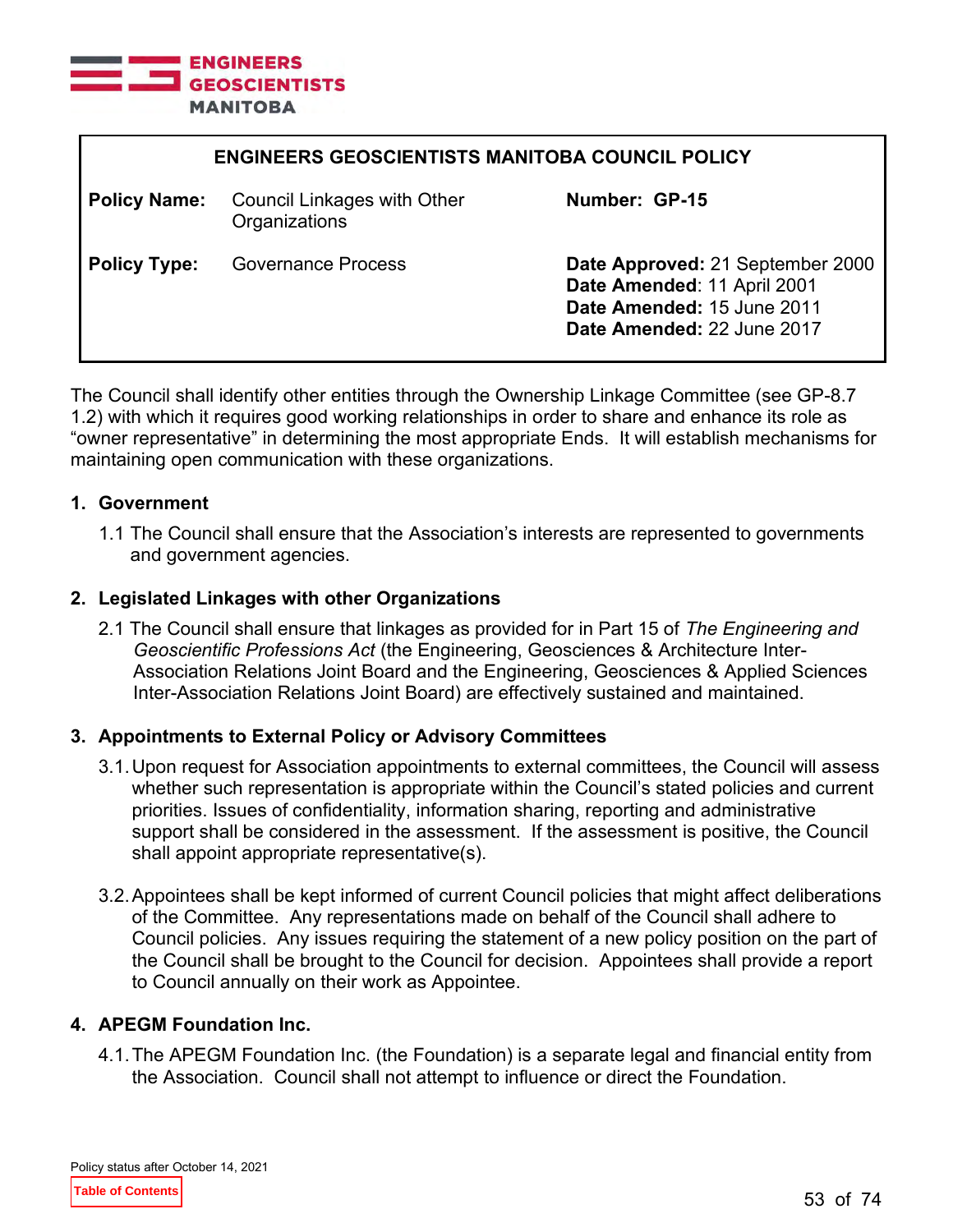

- 4.2.Council may appoint a Councillor to the position of Foundation Liaison. The Foundation Liaison shall not:
	- 4.2.1. Be a Director of the Foundation
	- 4.2.2. Vote at meetings of the Foundation
	- 4.2.3. Use their role for any purpose other than the relaying of information between Council and the Foundation.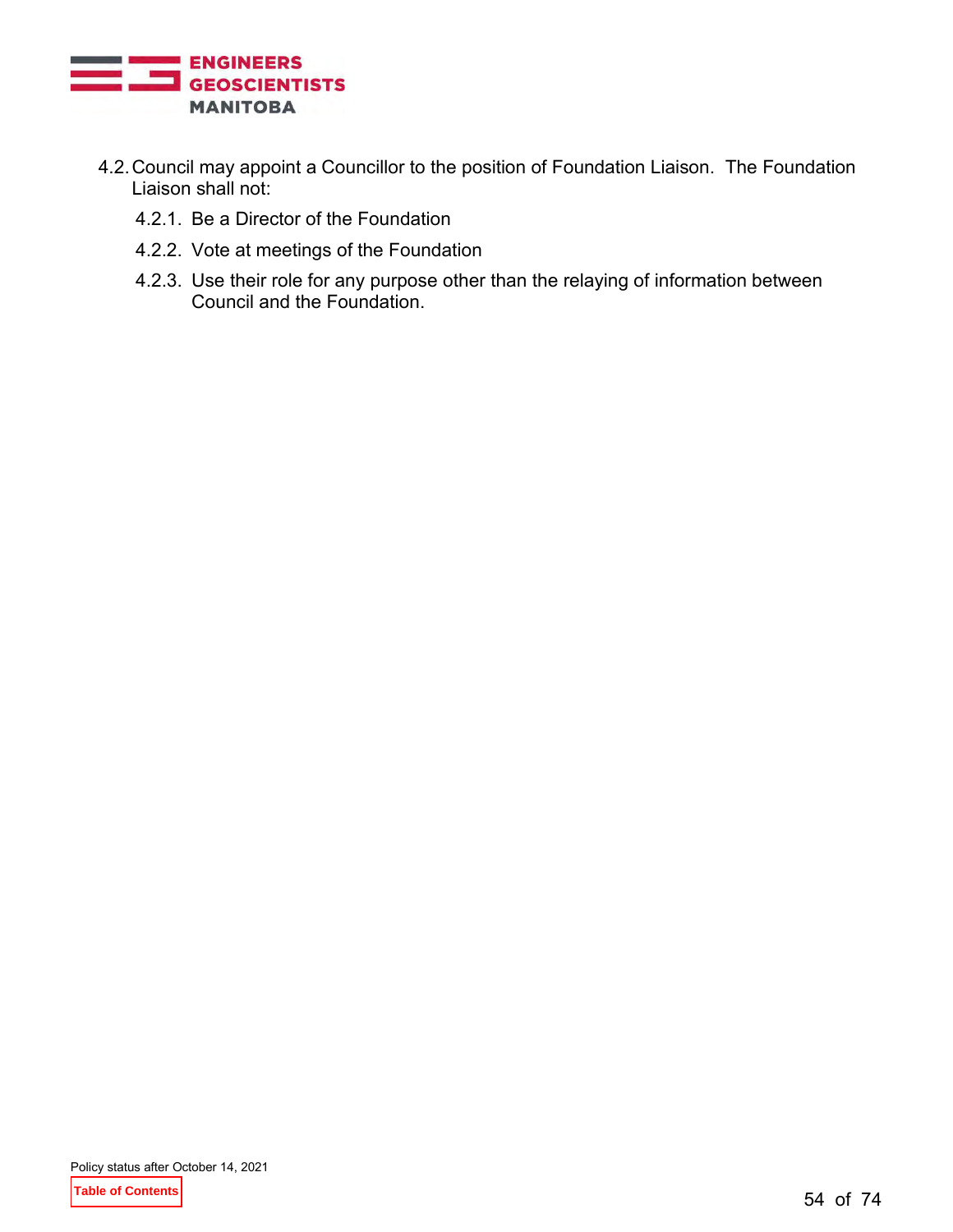

| <b>ENGINEERS GEOSCIENTISTS MANITOBA COUNCIL POLICY</b> |                                                     |                                                                                                                                                                                          |
|--------------------------------------------------------|-----------------------------------------------------|------------------------------------------------------------------------------------------------------------------------------------------------------------------------------------------|
| <b>Policy Name:</b>                                    | <b>Council Planning Cycle and Agenda</b><br>Control | Number: GP-16                                                                                                                                                                            |
| <b>Policy Type:</b>                                    | Governance Process                                  | Date Approved: 11 April 2001<br>Date Amended: 6 March 2002<br>Date Amended: 15 June 2011<br>Date Amended: 22 June 2017<br>Date Amended: 7 December 2017<br>Date Amended: 6 December 2018 |

To accomplish its job products with a governance style consistent with its policies, the Council will follow an annual agenda which (a) completes a re-exploration of Ends policies annually and (b) continually improves Council performance through education and enriched input and deliberation.

- 1. The Council shall maintain control of its own agenda by developing each year no later than the first quarter of the Council's term of office, an annual schedule which includes, but is not limited to:
	- 1.1. Considered review of the Ends in a timely fashion which allows the CEO to build a budget
	- 1.2. Consultations with selected groups in the ownership, or other methods of gaining ownership input, prior to the above review.
	- 1.3. Education related to ends determination (for example, presentations relating to the external environment, demographic information, exploration of future perspectives which may have implications, presentations by advocacy groups, and staff).
	- 1.4. Monitoring of the Council's own compliance with its Governance Process and Council-CEO Relationship policies, and for review of the policies themselves.
	- 1.5. Monitoring compliance by the CEO with Executive Limitations and Ends policies, and for review of the policies themselves. Monitoring reports will be provided and read in advance of the Council meeting, and discussion will occur only if reports show policy violations, if reports do not provide sufficient information for the Council to make a determination regarding compliance, or if policy criteria are to be debated.
	- 1.6. Education about the process of governance.
	- 1.7. Review of the by-laws and other job products required by the Council's Job Description, the Act and the by-laws.
	- 1.8. Council team building events.
- 2. Based on the outline of the annual schedule, the Council delegates to the President the authority to fill in the details of the meeting content. The detailed agenda shall be prepared jointly by the Council President and the CEO. Potential agenda items shall be carefully screened to ensure that they relate to the Council's job description, rather than simply reviewing staff activities. Screening shall be based on:

Policy status after October 14, 2021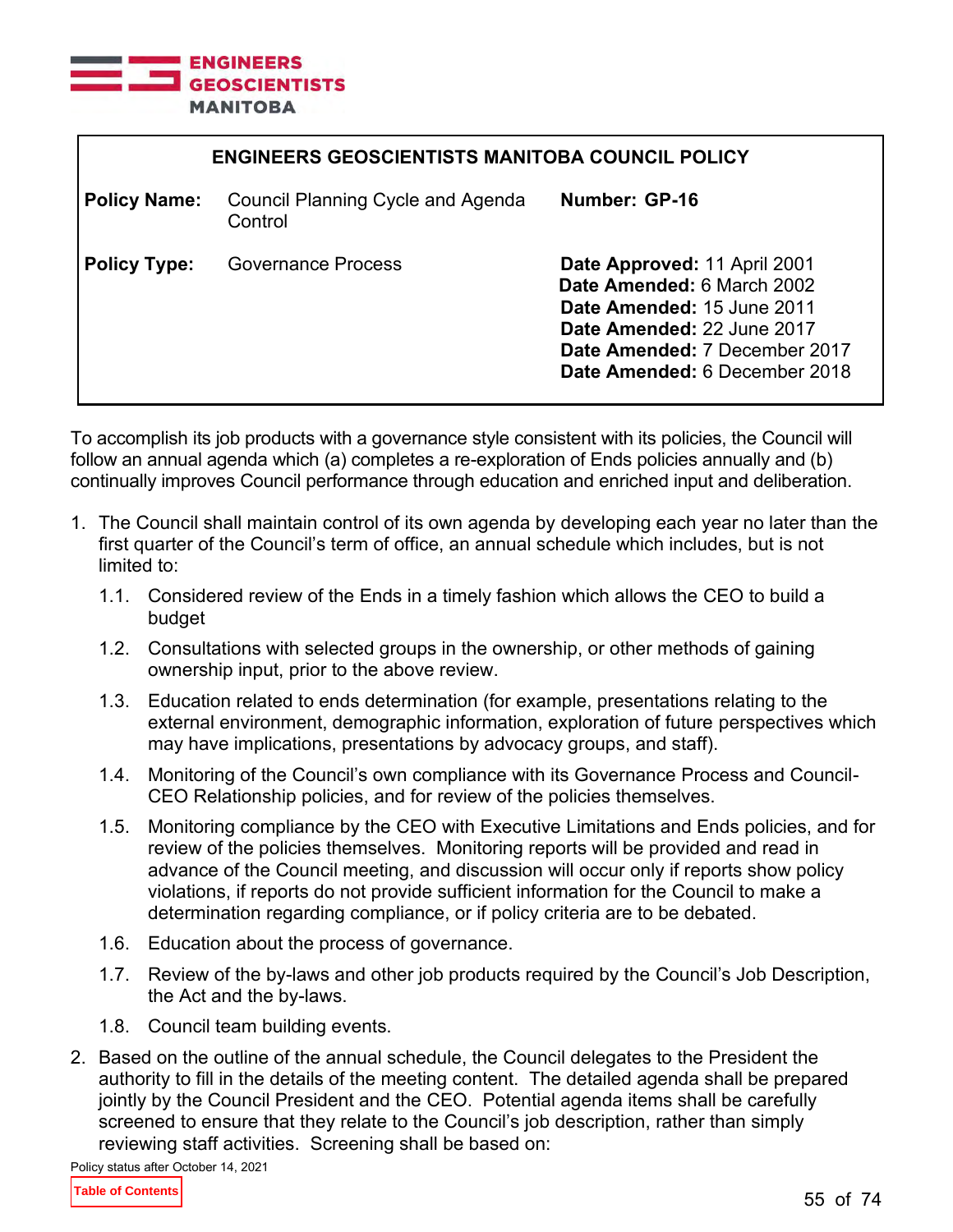

- 2.1. Clarification as to whether the issue clearly belongs to the Council or the CEO.
- 2.2. Identification of what policy category an issue relates to: Ends, Executive Limitations, Governance Process, Council-CEO Relationship.
- 2.3. Review of what the Council has already said in this category, and how the current issue is related.
- 3. Throughout the year, the Council will attend to Required Approvals Agenda Items as expeditiously as possible. When a Required Approvals Agenda Item is brought to the Council, deliberation, if any, will only be regarding whether or not the CEO's decision complies with relevant Council policies.

## **GP Monitoring**

| ID       | <b>Descriptor</b>                         | <b>Schedule</b> |
|----------|-------------------------------------------|-----------------|
| $GP-8.1$ | Nominating Committee                      | June            |
| $GP-8.2$ | Past Presidents Committee                 | May             |
| $GP-8.3$ | <b>Executive Committee</b>                | September       |
| GP-8.4   | Discipline Committee                      | May             |
| GP-8.5   | <b>Investigation Committee</b>            | May             |
| GP-8.6   | <b>National Liaisons</b>                  | September       |
| GP-8.7   | Ownership Linkage Committee               | March           |
| GP-8.9   | <b>Registration Committee</b>             | January         |
| GP-8.10  | <b>Continuing Competency Committee</b>    | March           |
| GP-8.11  | <b>Audit Committee</b>                    | June            |
| GP-8.12  | <b>Public Interest Review Committee</b>   | January         |
| GP-8.13  | <b>Finance Committee</b>                  | June            |
| $GP-12$  | <b>Cost of Governance</b>                 | January         |
| $GP-13$  | <b>Council Member Orientation</b>         | December        |
| $GP-14$  | <b>Primary Council Linkages</b>           | December        |
| $GP-15$  | Council Linkages with Other Organizations | March           |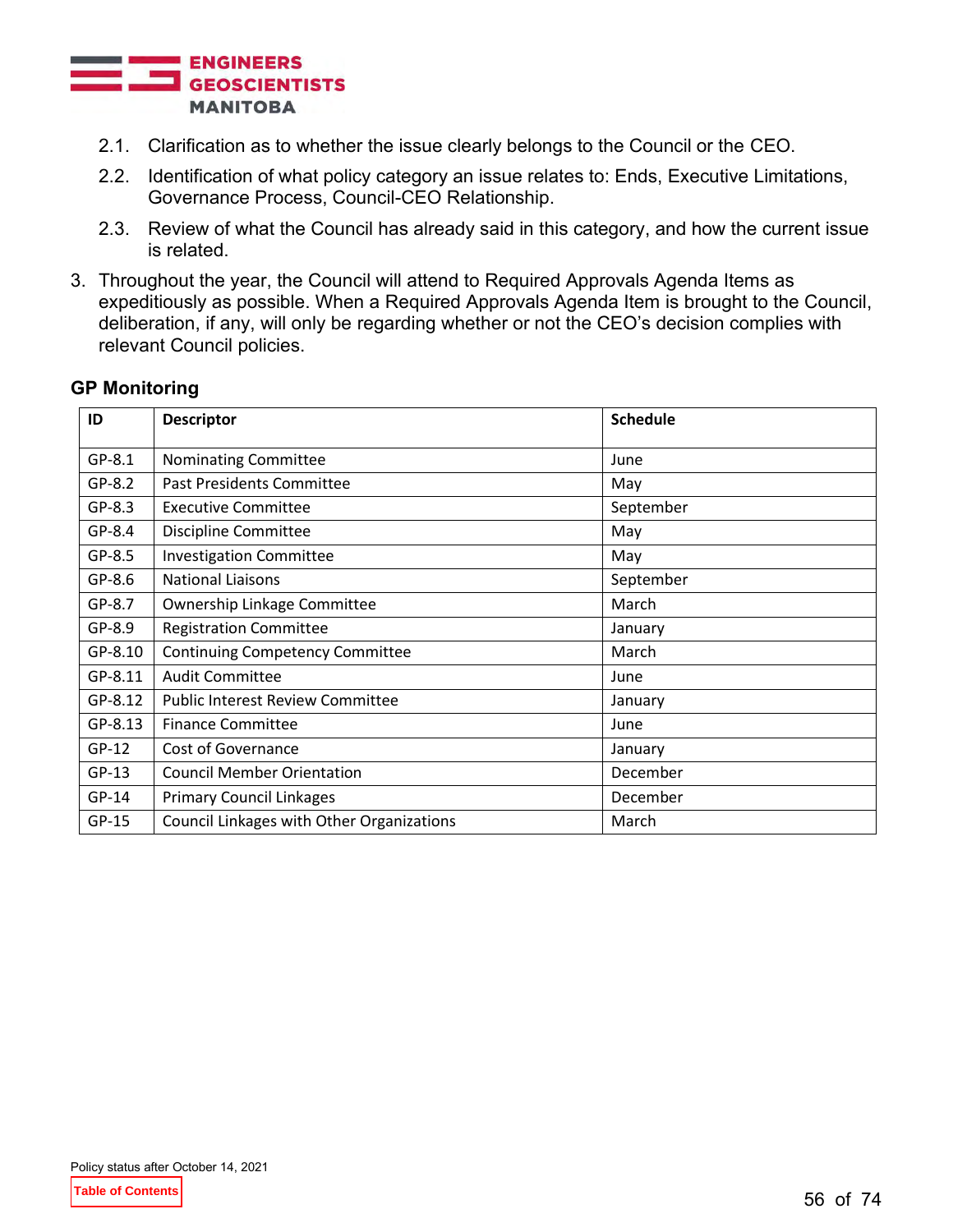

| <b>ENGINEERS GEOSCIENTISTS MANITOBA COUNCIL POLICY</b> |                                    |                                                              |
|--------------------------------------------------------|------------------------------------|--------------------------------------------------------------|
| <b>Policy Name:</b>                                    | <b>Global Executive Constraint</b> | Number: EL-1                                                 |
| <b>Policy Type:</b>                                    | <b>Executive Limitations</b>       | Date Approved: 14 February 2001<br>Date Amended: 13 May 2010 |

The CEO will not cause or allow any practice, activity, decision, or organizational circumstance, which is either imprudent, illegal, or in violation of our high business and professional ethics and practices.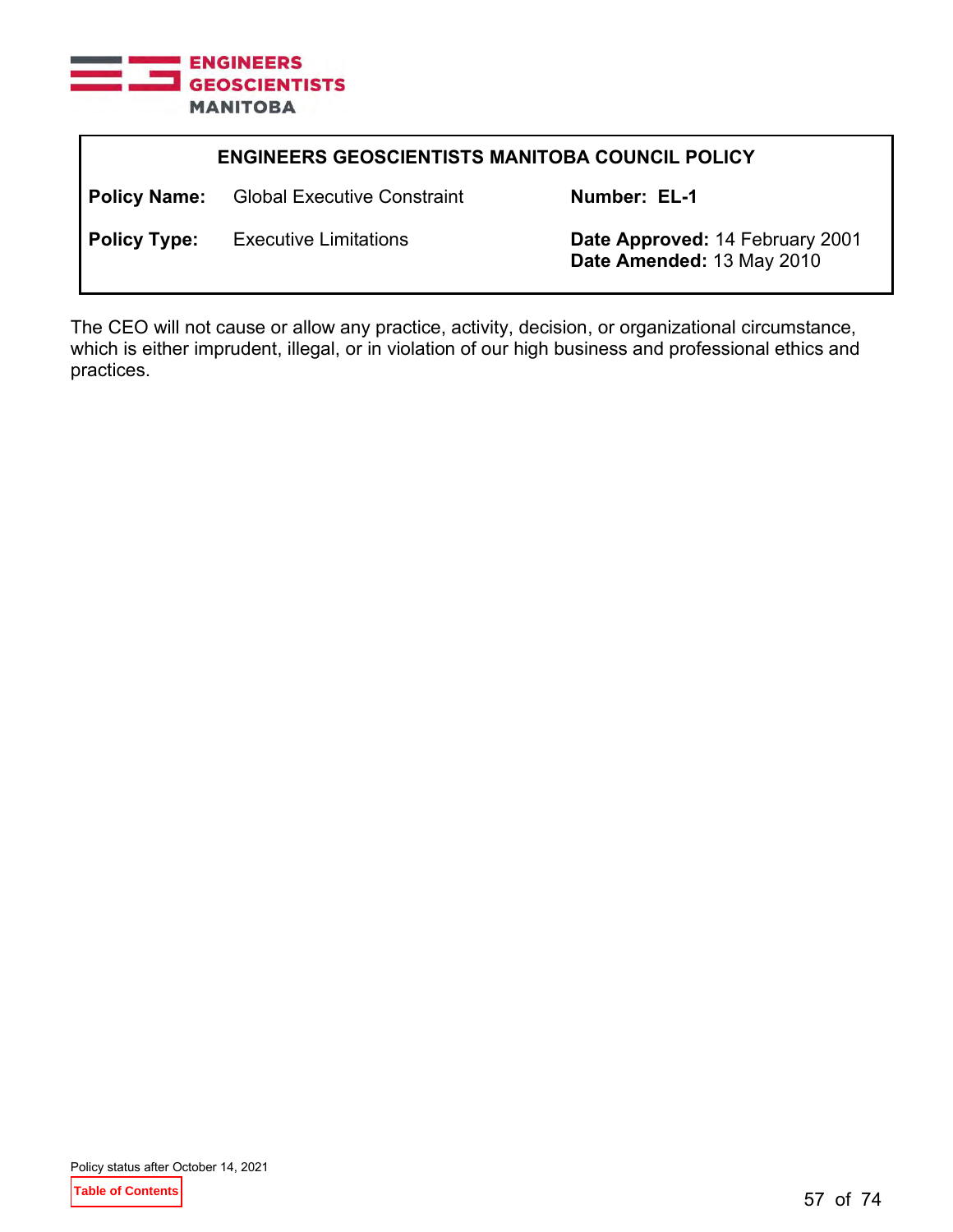

| <b>ENGINEERS GEOSCIENTISTS MANITOBA COUNCIL POLICY</b> |                                        |                                                              |
|--------------------------------------------------------|----------------------------------------|--------------------------------------------------------------|
|                                                        | <b>Policy Name:</b> Treatment of Staff | Number: EL-2                                                 |
| <b>Policy Type:</b>                                    | <b>Executive Limitations</b>           | Date Approved: 14 February 2001<br>Date Amended: 13 May 2010 |

The CEO shall not cause or allow working conditions for staff or volunteers which are unfair, undignified, unsafe, disorganized, or unclear.

- 1. Operate without written human resource policies and procedures which at minimum clarify expectations and working conditions for staff and provide for effective handling of grievances and harassment.
- 2. Permit an environment where staff are discouraged from expressing an opinion nor discriminate against any staff member for non-disruptive expression of dissent.
- 3. Prevent staff from expressing concerns, grievances or harassment to the Council when (a) internal procedures have been exhausted and (b) the employee alleges either (i) that Council policy has been violated to his or her detriment or (ii) that Council policy does not adequately protect his or her human rights.
- 4. Fail to acquaint staff with the CEO's interpretation of their protections under this policy.
- 5. Allow staff to be unprepared to deal with emergency situations.
- 6. Operate without an effective staff education and development plan and process.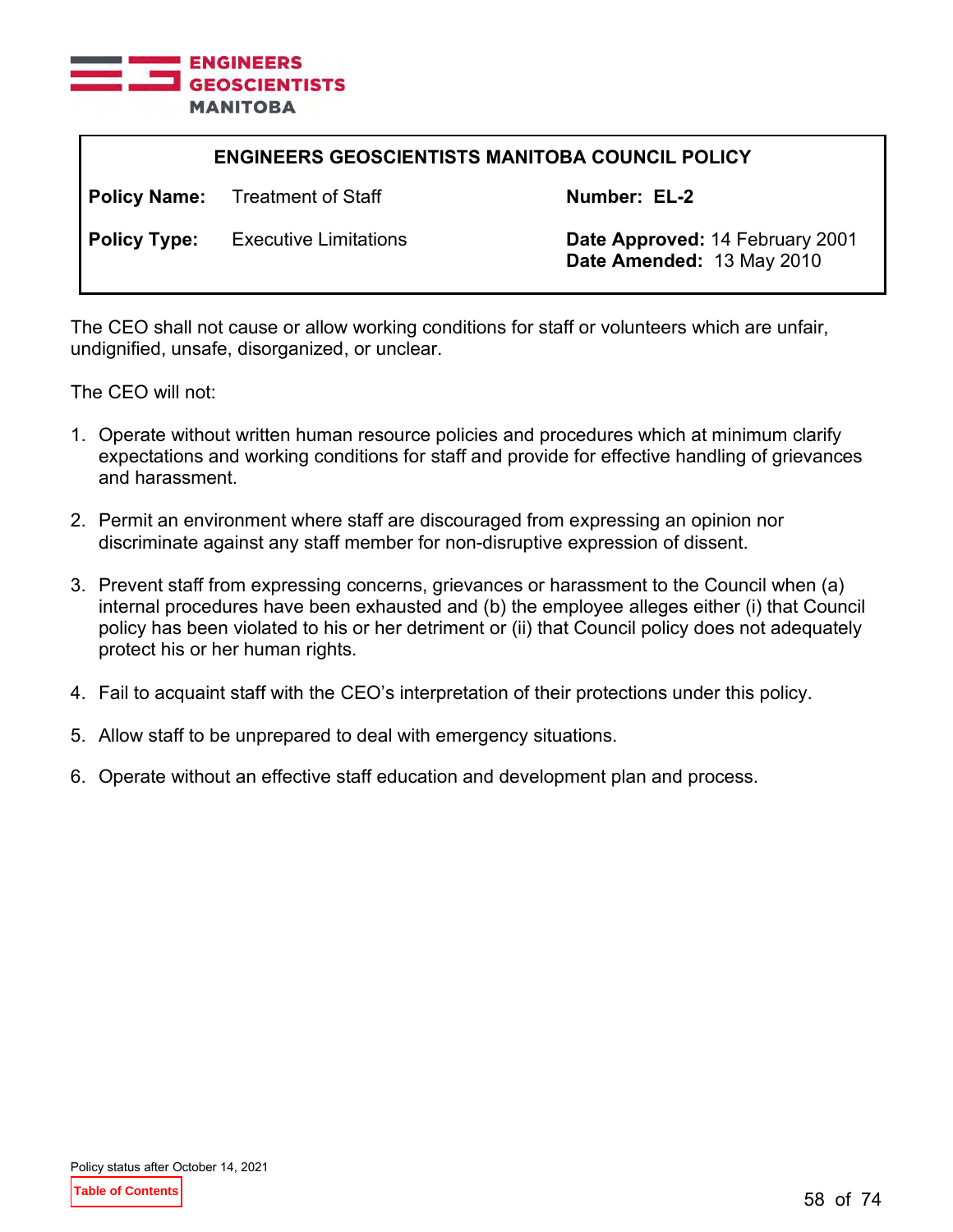

| <b>ENGINEERS GEOSCIENTISTS MANITOBA COUNCIL POLICY</b> |                              |                                                                                                                              |
|--------------------------------------------------------|------------------------------|------------------------------------------------------------------------------------------------------------------------------|
| <b>Policy Name:</b>                                    | <b>Financial Condition</b>   | Number: EL-3                                                                                                                 |
| <b>Policy Type:</b>                                    | <b>Executive Limitations</b> | Date Approved: 14 February 2001<br>Date Amended: 13 May 2010<br>Date Amended: 20 September 2018<br>Date Amended: 16 May 2019 |

With respect to the actual, ongoing financial conditions and activities, the CEO shall not cause or allow the financial viability of the Association to be jeopardized, or a material deviation of *actual* expenditures from Council priorities as established in *Ends* policies.

- 1. Allow borrowed funds to, at any point, be in an amount greater than 10 % of the value of the unrestricted invested funds.
- 2. Use restricted funds for other than their designated purposes as defined in the Restricted Fund list approved by Council.
- 3. Fail to settle payroll and debts in a timely manner.
- 4. Allow tax payments or other government ordered payments or reports to be overdue or inaccurately filed.
- 5. Expend more funds than have been received in the fiscal year to date unless the debt guideline (below in #6) is met.
- 6. Indebt the organization in an amount greater than can be repaid by certain, otherwise unencumbered revenues within 60 days or fiscal year end, whichever is greater.
- 7. Use any long-term reserves.
- 8. Conduct inter-fund shifting in amounts greater than can be restored to a condition of discrete fund balances by certain, otherwise unencumbered revenues by the end of the fiscal year.
- 9. Make a single purchase or commitment of greater than \$50,000 for any unbudgeted item. Splitting orders to avoid this limit is not acceptable.
- 10. Fail to diligently pursue receivables after a reasonable grace period.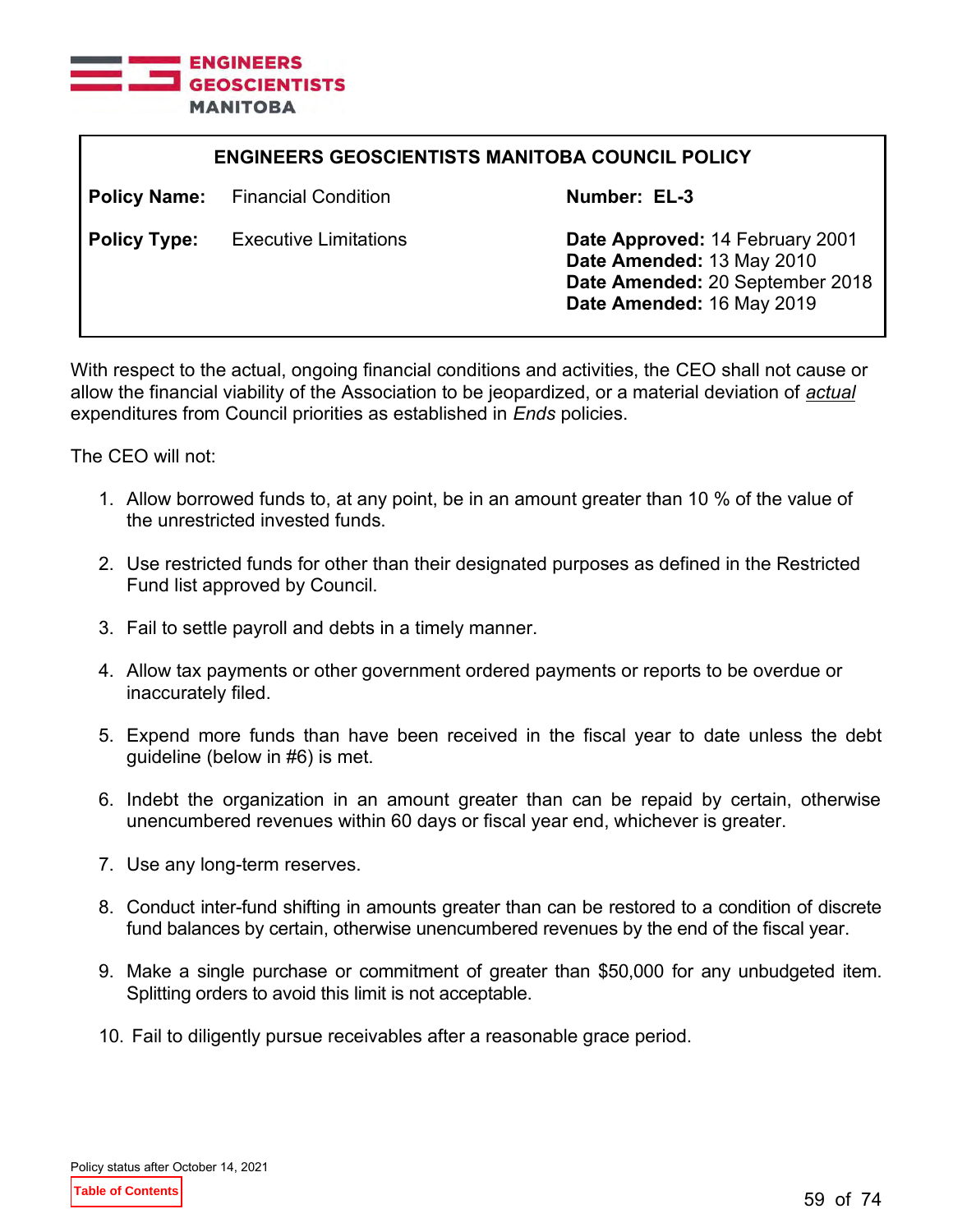

| <b>ENGINEERS GEOSCIENTISTS MANITOBA COUNCIL POLICY</b> |                                    |                                                                                                                                                                                                                              |
|--------------------------------------------------------|------------------------------------|------------------------------------------------------------------------------------------------------------------------------------------------------------------------------------------------------------------------------|
| <b>Policy Name:</b>                                    | Asset Protection & Risk Management | Number: EL-4                                                                                                                                                                                                                 |
| <b>Policy Type:</b>                                    | <b>Executive Limitations</b>       | Date Approved: 14 February 2001<br>Date Amended: 14 March 2001<br>Date Amended: 6 March 2002<br>Date Amended: 13 May 2010<br>Date Amended: 21 September 2017<br>Date Amended: 16 May 2019<br>Date Amended: 12 September 2019 |

The CEO shall not allow assets to be unprotected, inadequately maintained, or unnecessarily risked.

The CEO will not:

- 1. Fail to insure against theft, fire and casualty losses to a prudent replacement value and against liability to Council Members, staff and individuals engaged in activities on behalf of the organization or the organization itself in an amount comparable to similar organizations.
- 2. Unnecessarily expose the Association, its Council Members, committee members or staff to claims of liability.
- 3. Allow uninsured personnel access to material amounts of funds.
- 4. Receive process or disburse funds under controls insufficient to meet the appointed auditor's standards.
- 5. Compromise the independence of the Council's audit or other external monitoring or advice. Engaging parties already chosen by the Council as consultants or advisers is unacceptable.
- 6. Fail to remedy internal control deficiencies noted by the Council appointed auditor in its auditor's report.
- 7. Cause or allow facilities and equipment to be subjected to improper wear and tear, insufficient maintenance, or risk of theft.
- 8. Make purchases without due consideration to quality, after-purchase service, value for dollar, environmental impact, and normally prudent protection against conflict of interest.
- 9. Fail to protect intellectual property, information and files from loss, significant damage, or unauthorized use.
- 10.Allow investment practices to contradict the following Investment Policy

Policy status after October 14, 2021

**Table of Contents**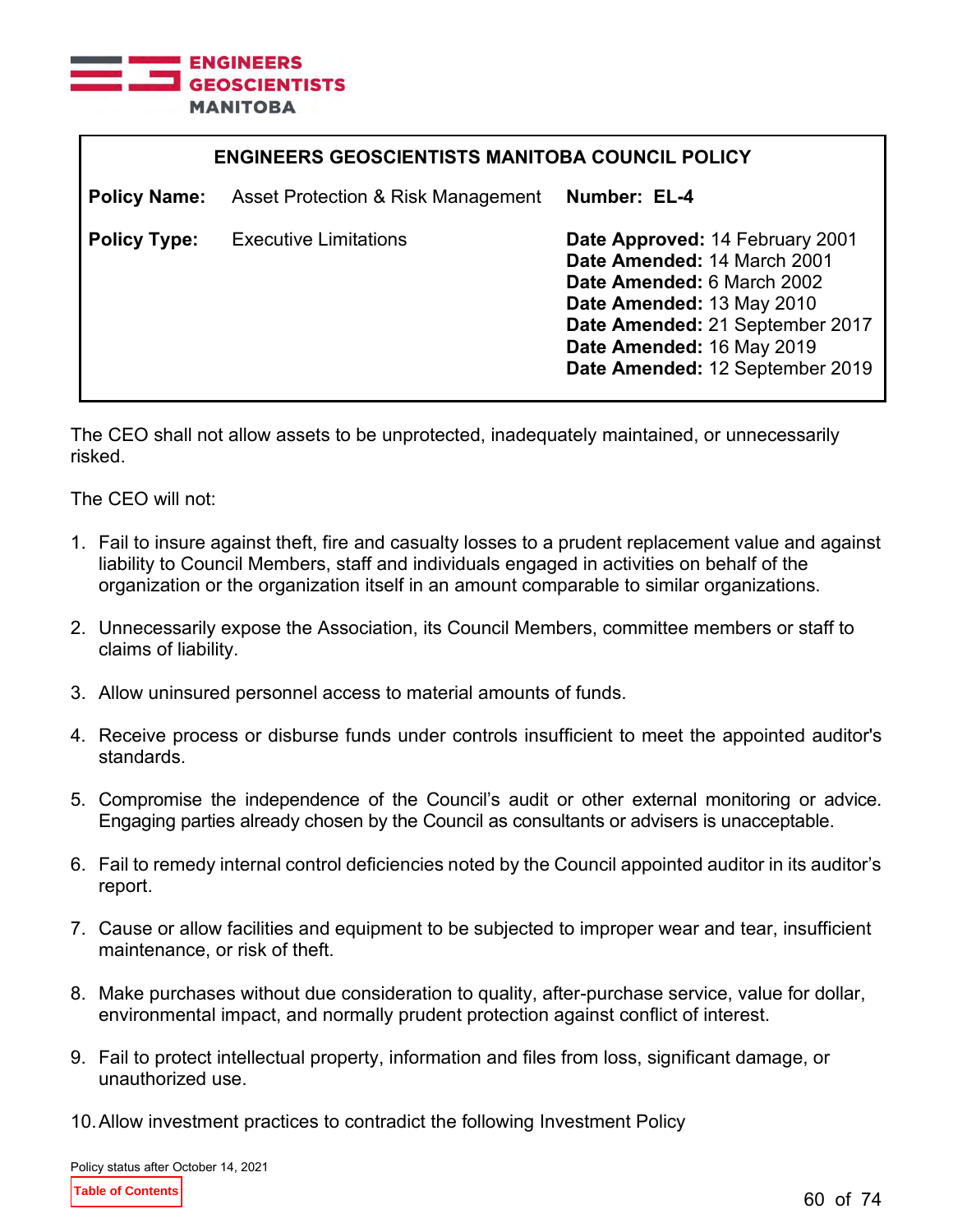

- 10.1 OBJECTIVES
	- 10.1.1 This policy is not intended to be a rules-based policy, but rather a principlesbased policy which better allows for the application flexibility and professional judgement in applying the policy; this allows for more efficient and timely decisions and the ability to adapt to the constantly changing financial securities markets while maintaining the overall spirit of the policy.
	- 10.1.2 Assets available for investment are restricted to unencumbered cash held by the association in excess of management's estimation of cash flow requirements.
	- 10.1.3 Idle cash is to be invested in order to generate periodic income through dividends and interest, in order to supplement ordinary income for the primary purposes of (i) reducing overall costs to members, (ii) allowing the association to engage in member-related activities at a higher level than would otherwise be possible through ordinary income alone, and (iii) to protect against inflation.
	- 10.1.4 The aggregated fair market value of cash and investments should not normally fall below one year of annual cost obligations of the association and should not normally exceed two years of annual cost obligations of the association except in extraordinary circumstances, or to accommodate for specified one-time costs.
- 10.2 RISK & RISK TOLERANCE
	- 10.2.1 It is recognized that inherent risk exists in converting cash into financial instruments such as debt and equity instruments (becoming an investor) which exposes the association to (i) the possible loss in value of investments over time (capital losses), (ii) earning an inadequate rate of return, or (iii) an inability to liquidate investments which could result in cash flow restrictions.
	- 10.2.2 Risk levels of securities can be measured through the standard deviation or variances of the ex post returns of a particular security.
	- 10.2.3 Exposure to risk may be attributable to several factors including but not exclusive to:
		- 10.2.3.1 non-systematic risk such as (i) the business risk associated with the investee, (ii) ability or willingness of the investee to meet their financial obligations, (iii) fluctuations in firm value, (iv) differences between expected (ex post or advertised) and actual returns and
		- 10.2.3.2 systematic risk such as (i) natural disaster, (ii) movements in the market or economy.
	- 10.2.4 The association is risk averse, has a risk appetite of LOW and shall follow a conservative approach to investing.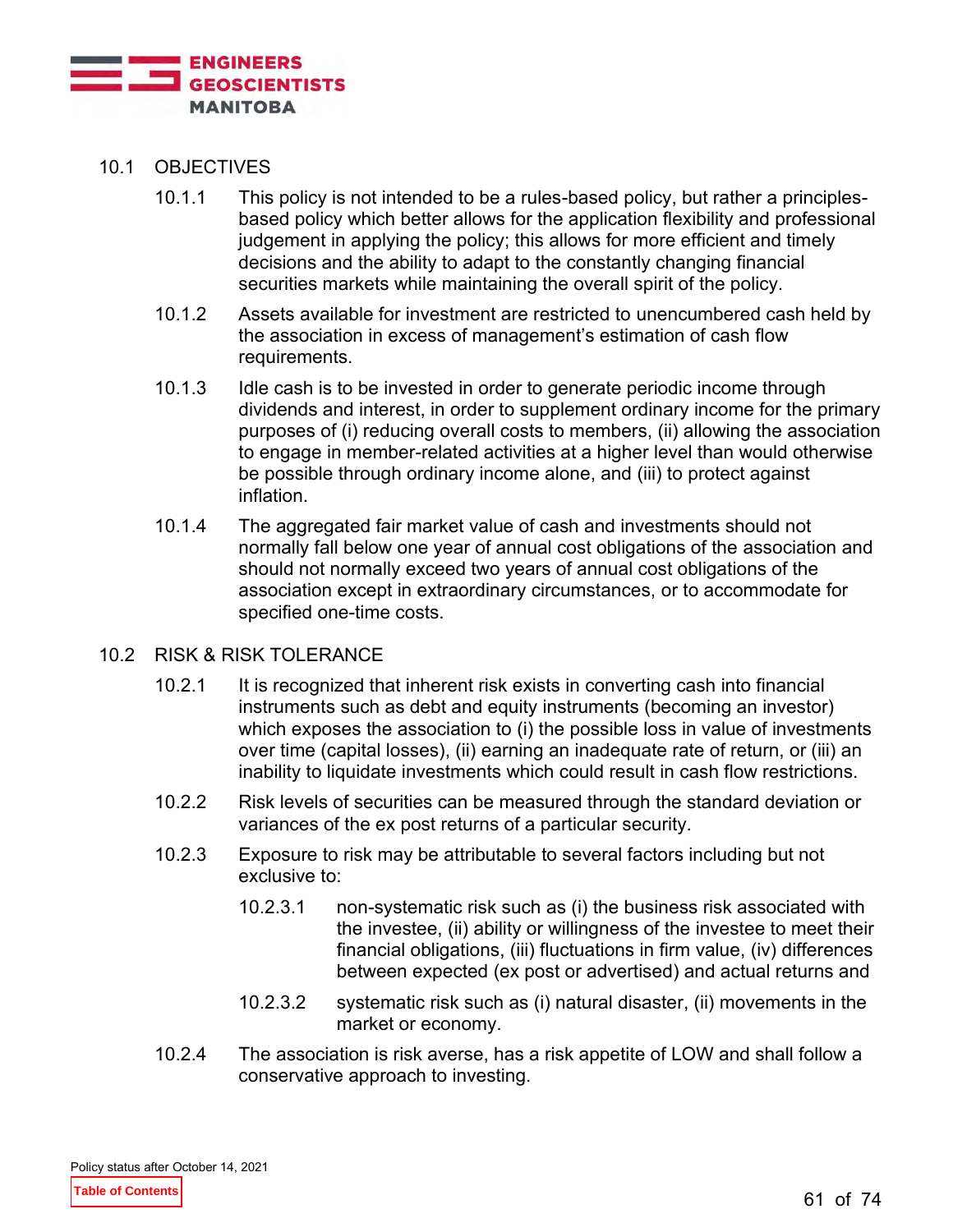

#### 10.3 RISK MITIGATION

- 10.3.1 A risk/reward trade-off of foregoing potentially higher (ex-ante) returns through dividends, interest and capital gains associated with riskier investments, in favour of modest return potential generally reduces risk.
- 10.3.2 Regular periodic review (monitoring) of the investment portfolio must be performed at the management level on a monthly basis, and at the board (council) level on (at minimum) an annual basis.
- 10.3.3 Diversification of investments shall be maintained at a level that minimizes unique (non-systematic) risk and hence the severity of impact in the event of (i) a deterioration in value of the security, (ii) lower than expected income yields of a particular security, or (iii) other singular events
- 10.3.4 High risk, high potential return (i.e. volatile and speculative) investments shall be avoided unless used for hedging purposes, or if the aggregate value of risky investments is immaterial when considered against the overall value of the investment mix, or if the risk is offset through portfolio efficiency (Modern Portfolio Theory)
- 10.3.5 Investing in equities with consistent ex post returns i.e. stable dividend distribution policies with relatively low standard deviation of ex post returns can reduce risk of financial loss.

#### 10.4 INVESTMENT VEHICLES

- 10.4.1 Investments in Capital Assets in order to maintain and expand ongoing operations of the association are permitted given that the investment is expected to generate or maintain returns in the form of membership dues or other revenues, or that the investment generates non-financial returns that increase value or benefits for stakeholders (i.e. members, the profession as a whole and the general public).
- 10.4.2 Investments in Non-Marketable Financial Assets are permitted to the extent that savings accounts or demand deposits are held with financial institutions that comply with all federal and provincial regulations and acts in force at the time; investments in Canada Savings Bonds or their provincial counterparts are also permitted.
- 10.4.3 Investments and trading in Marketable Securities are permitted either (i) directly or (ii) through a *qualified* broker, through secondary market channels that are governed through the oversight and requirements of *legitimate* securities regulators. The mix of money market securities (short-term debt instruments) and capital market securities (long-term debt instruments and equity securities with no maturity) must allow for adequate liquidity to satisfy the cyclical cash flow requirements of the association as well as the long-term sustainability and growth requirements of the association as determined from time-to-time.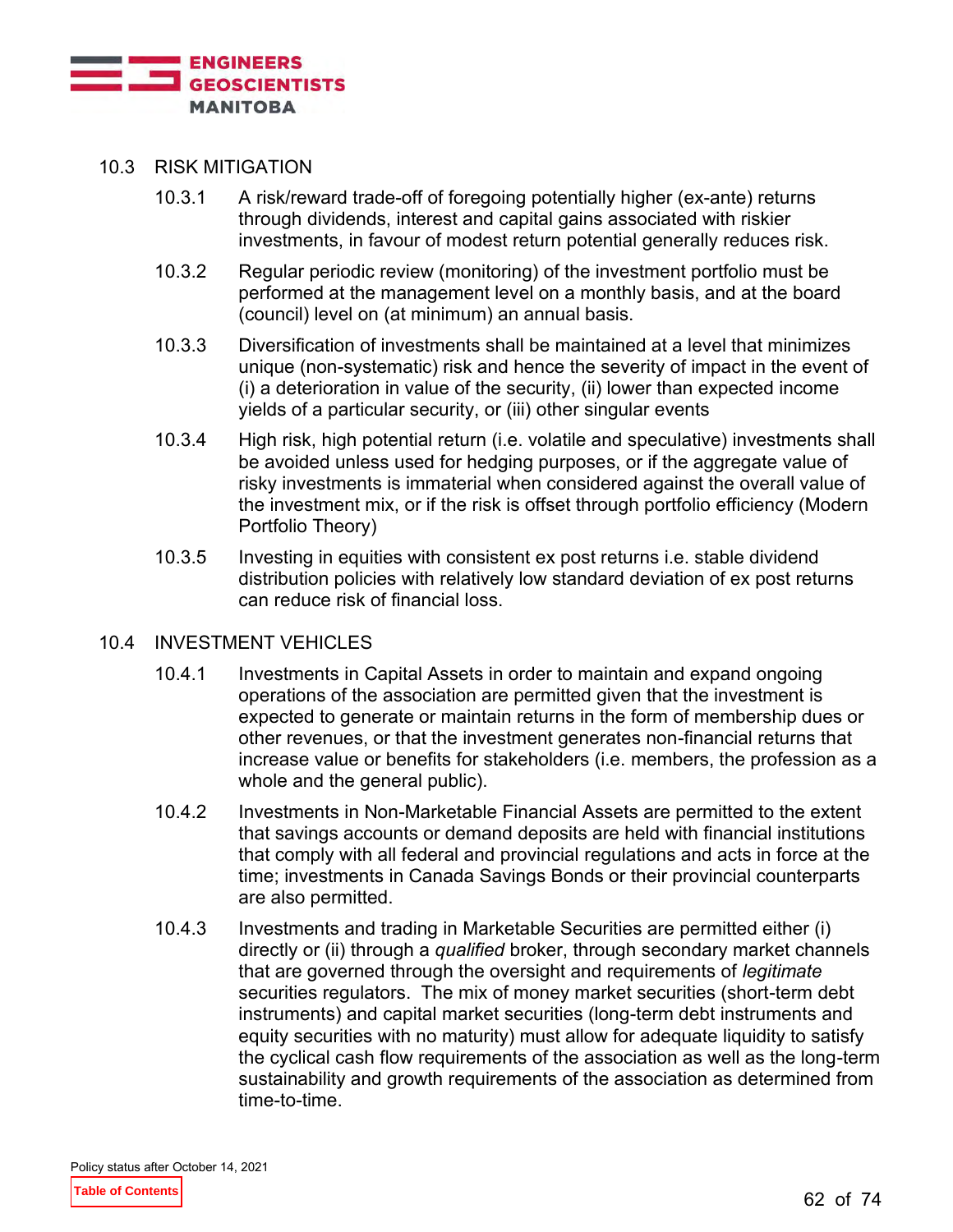

## 10.5 MEASUREMENT AND RECORDING

- 10.5.1 The association will follow Generally Accepted Accounting Principles (GAAP) i.e. *CPA Canada Handbook – Accounting Part III – Accounting Standards for Not-for-Profit Organizations* (ASNFPO) which defers to *Part II – Accounting Standards for Private Enterprises* (ASPE) for standards not defined in Part III, in the recognition, measurement, and recording of investments (ASPE 3856).
- 10.5.2 Investments in Capital Assets are reported on the balance sheet as a separate component of net assets, which represents resources spent on, and tied up in capital assets and therefore not available for future spending.
- 10.5.3 Investments in equity, and debt that is quoted in an active market, are recorded at fair value (normally the amount of consideration paid) and remeasured to fair value on a periodic basis (at a minimum annually) at the association's fiscal year-end.
- 10.5.4 Investments in debt instruments that are intended to be held-to-maturity, (outside of an investment portfolio) are recorded at cost or amortized cost.
- 10.5.5 Transaction costs directly attributable to the purchase or sale of financial instruments initially measured at cost or amortized cost are capitalized to the investment value.
- 10.5.6 Fair market value is defined by Part III (s.3856, A7) of the handbook as:

*"Fair value is defined as a price agreed upon by a willing buyer and a willing seller in an arm's length transaction. Underlying the definition of fair value is a presumption that an entity is a going concern. Therefore, fair value is not the amount that an entity would receive or pay in a forced transaction, involuntary liquidation, or distress sale. Fair value reflects the credit quality of the instrument, including collateral or other credit enhancements. The existence of published price quotations in an active market is the best evidence of fair value."*

- 10.5.7 Changes in investment fair market values are recorded through profit and loss as unrealized gains (losses) for investments that have not been sold, and as realized gains (losses) when sold.
- 11.Fail to design and maintain the investment strategy so as to assure the necessary cash flow.
- 12.Endanger the organization's public image, credibility, or its ability to accomplish Ends.
- 13.Change the organization's name or substantially alter its identity in the community.
- 14.Create or purchase any subsidiary corporation.
- 15.Fail to have a business continuity plan.
- 16.Fail to follow the Electronic Voting System Audit Policy approved by Council on September 12, 2019.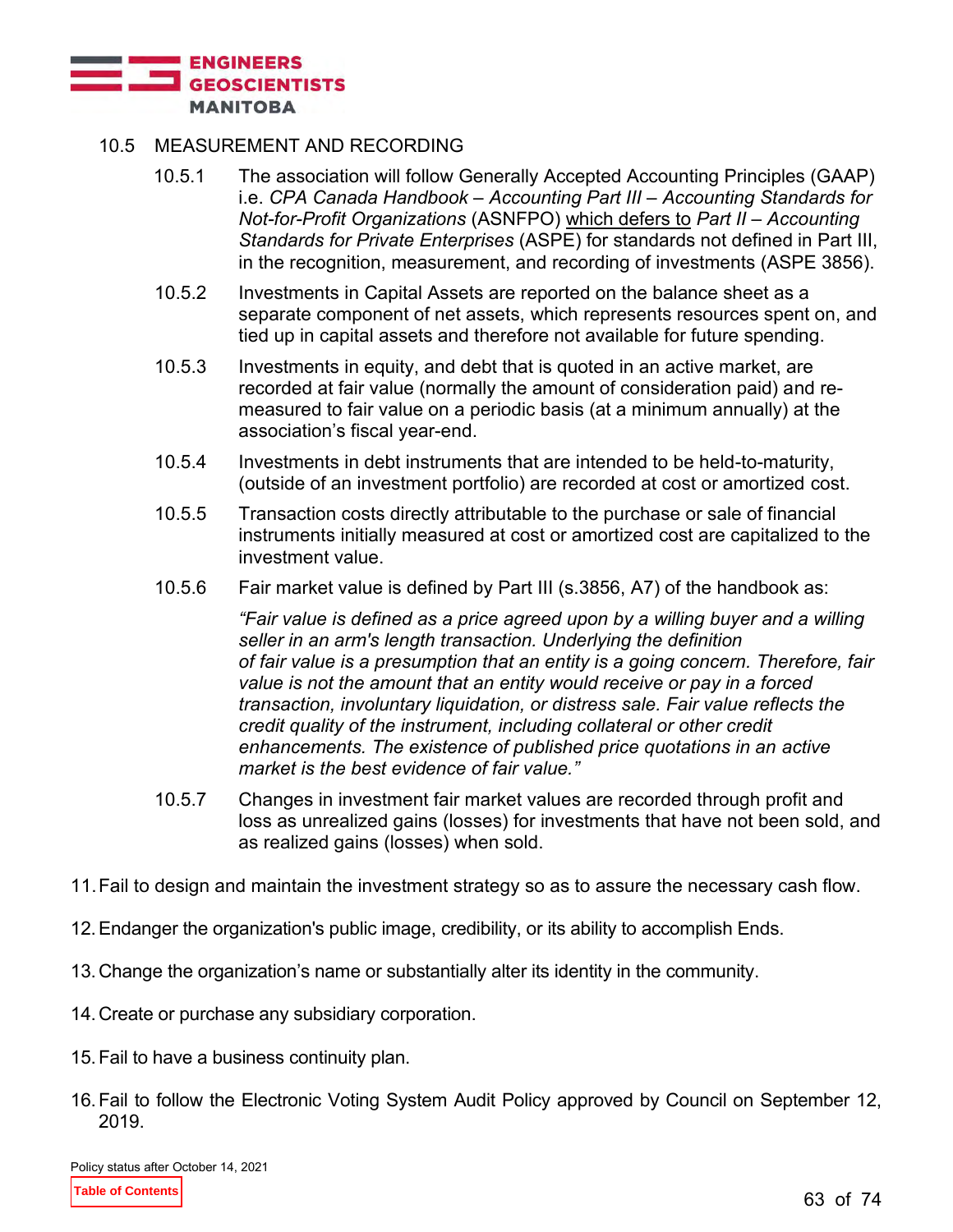

| <b>ENGINEERS GEOSCIENTISTS MANITOBA COUNCIL POLICY</b> |                              |                                                                                        |
|--------------------------------------------------------|------------------------------|----------------------------------------------------------------------------------------|
| <b>Policy Name:</b>                                    | Interactions with Members    | Number: EL-5                                                                           |
| <b>Policy Type:</b>                                    | <b>Executive Limitations</b> | Date Approved: 11 April 2001<br>Date Amended: 13 May 2010<br>Date Amended: 16 May 2019 |

With respect to interactions with members or those applying to be members, the CEO shall not cause or allow conditions, procedures, or decisions which are unsafe, disrespectful, undignified, unnecessarily intrusive, or which fail to provide appropriate confidentiality and privacy, other than release of information required by law.

The CEO will not:

- 1. Use methods of collecting, reviewing, transmitting, or storing member information that fail to protect against improper access to the material elicited.
- 2. Operate facilities without appropriate accessibility and privacy.
- 3. Neglect to provide for appropriate membership involvement in determining means for achieving the Council's Ends.

3.1 Fail to use an open and transparent process for member involvement.

- 4. Fail to clearly describe to members what may be expected and what may not be expected from the service offered.
- 5. Fail to utilize a process/policy which ensures that member comments, questions and complaints are responded to fairly, consistently, respectfully, and in a timely manner.
	- 5.1 Fail to inform members of this policy.
	- 5.2 Fail to provide a way to be heard for persons who believe they have not been accorded a reasonable interpretation of their protections under this policy.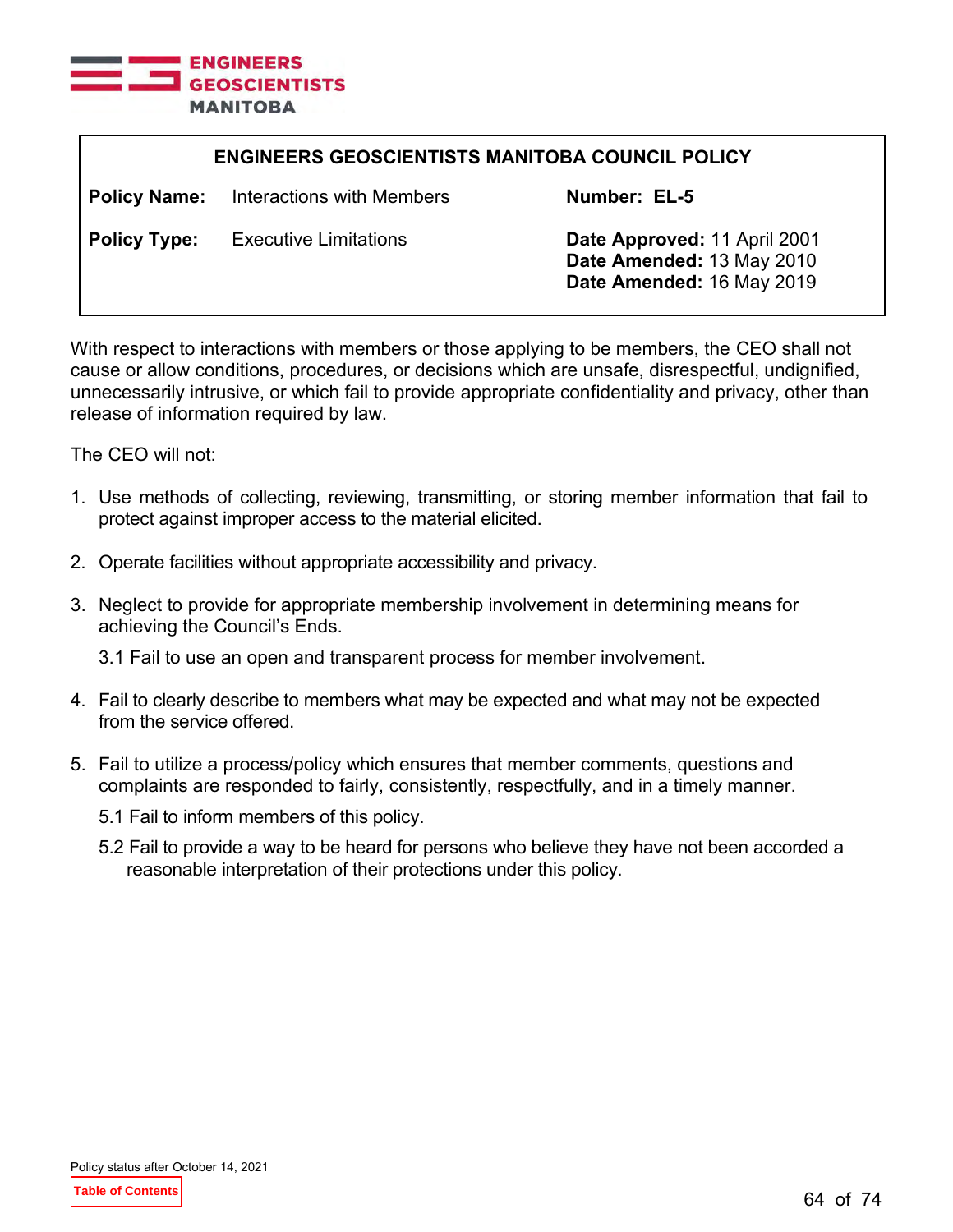

| <b>ENGINEERS GEOSCIENTISTS MANITOBA COUNCIL POLICY</b> |                                                                            |                                                                                                                         |
|--------------------------------------------------------|----------------------------------------------------------------------------|-------------------------------------------------------------------------------------------------------------------------|
| <b>Policy Name:</b>                                    | Application of The Engineering and<br><b>Geoscientific Professions Act</b> | Number: EL-6                                                                                                            |
| <b>Policy Type:</b>                                    | <b>Executive Limitations</b>                                               | Date Approved: 11 April 2001<br>Date Amended: 13 May 2010<br>Date Amended: 17 January 2019<br>Date Amended: 16 May 2019 |

The CEO shall not fail to ensure that the provisions of The Engineering and Geoscientific Professions Act are enforced, consistent with any further Council interpretation of the Act in its Bylaws or Policies. The CEO shall not fail to ensure fair and due process in applying the legislation.

- 1. Allow professional members, licensees, and Certificate of Authorization holders to be uninformed of their obligations under the Act and By-laws, including the Code of Ethics.
- 2. Fail to take appropriate action regarding members, licensees and Certificate of Authorization holders who do not comply with the Act, Code of Ethics and By-laws.
- 3. Fail to take appropriate action regarding persons who practice or use the titles "professional engineer" or "professional geoscientists" or the abbreviations "P. Eng." or "P. Geo." without appropriate authority.
- 4. Allow registration, licensing and issuing of Certificates of Authorization to be carried out in a manner inconsistent with the Act, By-laws, and policies of the Association.
- 5. Fail to ensure that appeals allowed by legislation are presented to Council in a timely manner.
- 6. Request changes to the Act or legislation without the approval of Council.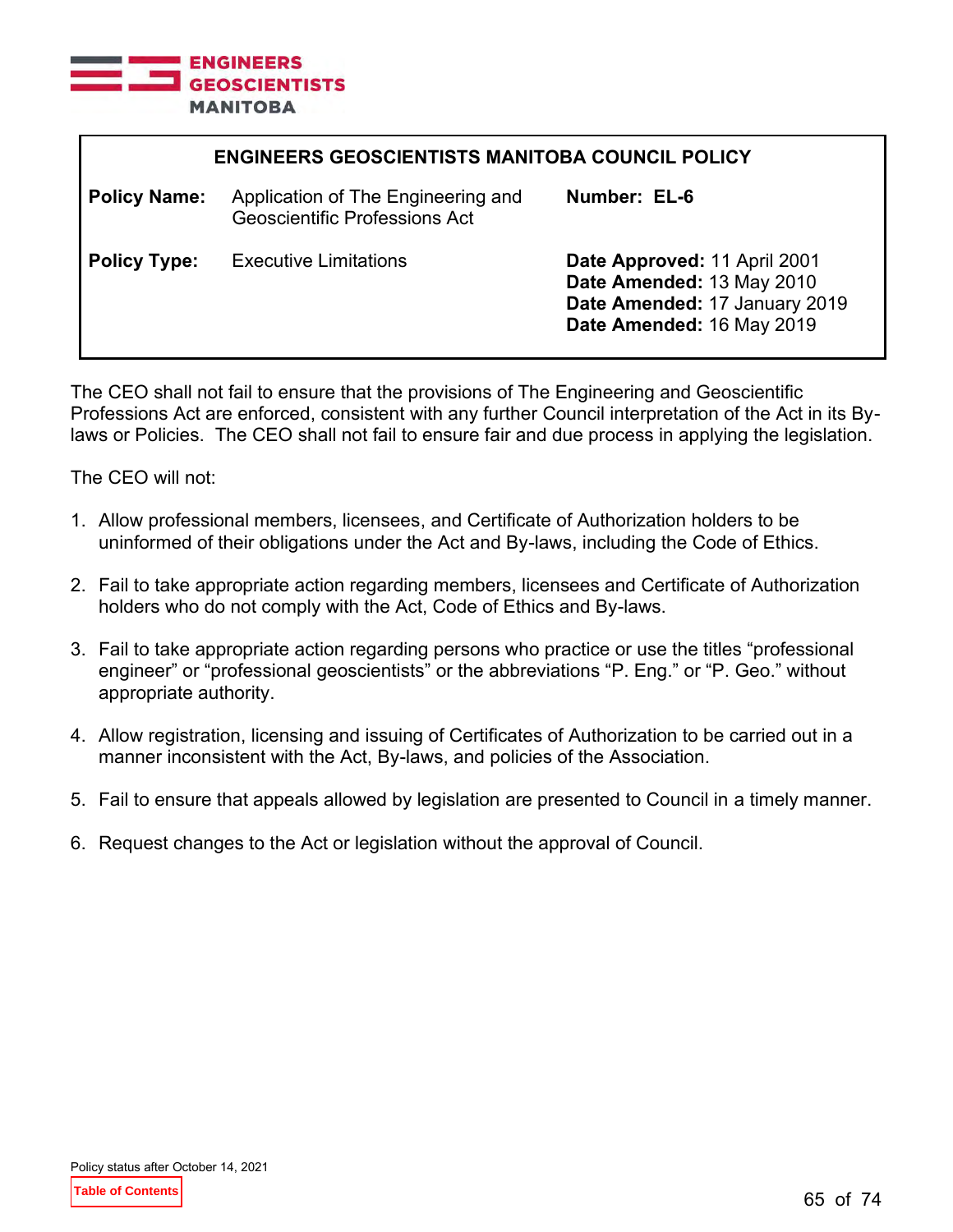

| <b>ENGINEERS GEOSCIENTISTS MANITOBA COUNCIL POLICY</b> |                                               |                                                           |
|--------------------------------------------------------|-----------------------------------------------|-----------------------------------------------------------|
|                                                        | <b>Policy Name:</b> Compensation and Benefits | Number: EL-7                                              |
| <b>Policy Type:</b>                                    | <b>Executive Limitations</b>                  | Date Approved: 11 April 2001<br>Date Amended: 13 May 2010 |

With respect to employment, compensation and benefits to employees, consultants, contract workers and volunteers, the CEO shall not cause or allow jeopardy to fiscal integrity or public image.

- 1. Change his/her own compensation and benefits.
- 2. Promise or imply permanent or guaranteed employment.
- 3. Establish current compensation and benefits which:
	- 3.1.Deviate materially from the geographic or professional market for the skills employed
	- 3.2.Create obligations over a longer term than revenues can be safely projected.
	- 3.3.Are discriminatory.
- 4. Establish a pension plan.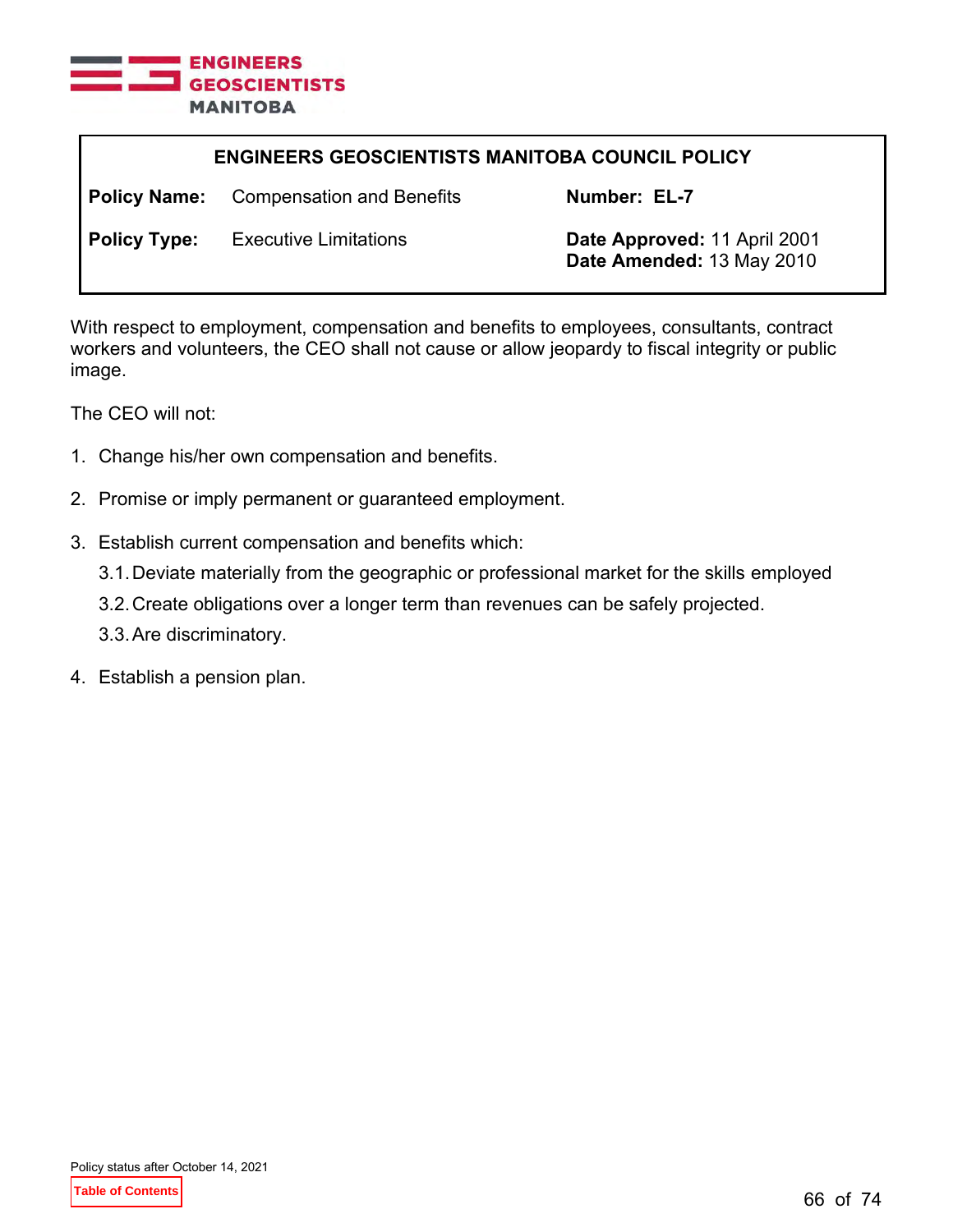

| <b>ENGINEERS GEOSCIENTISTS MANITOBA COUNCIL POLICY</b> |                                         |                                                                                             |
|--------------------------------------------------------|-----------------------------------------|---------------------------------------------------------------------------------------------|
| <b>Policy Name:</b>                                    | Communication and Support to<br>Council | Number: EL-8                                                                                |
| <b>Policy Type:</b>                                    | <b>Executive Limitations</b>            | Date Approved: 14 February 2001<br>Date Amended: 14 June 2001<br>Date Amended: 16 June 2010 |

The CEO shall not allow Council to be uninformed and unsupported in its work.

- 1. Allow the Council to be without decision information required periodically by the Council or let the Council be unaware of relevant trends.
- 2. Let the Council be unaware of any incidental information it requires including anticipated media coverage, threatened, or pending lawsuit, material internal changes and issues that might have a significant impact on the organization.
- 3. Neglect to submit monitoring data required by the Council in its policy "Monitoring CEO Performance" in a timely**,** accurate and understandable fashion, directly addressing provisions of Council policies being monitored, and including CEO reasonable interpretations as well as relevant data.
- 4. Present information in unnecessarily complex or lengthy form or in a form that fails to differentiate among information of three types: monitoring, decision preparation, and other.
- 5. Fail to advise the Council if, in the CEO's opinion, the Council is not in compliance with its own policies on Governance Process and Council-CEO Relationship, particularly in the case of Council behaviour which is detrimental to the work relationship between the Council and the CEO.
- 6. Deal with the Council in a way that favours or privileges certain Council members over others except when (a) fulfilling individual requests for information or (b) responding to officers or committees duly charged by the Act or Council.
- 7. Fail to provide to the Council a Required Approvals agenda containing items delegated to the CEO yet required by law, Act, By-law, regulation or, contract to be Council-approved, along with applicable monitoring information.
- 8. Allow the Council to be without a workable mechanism for official Council, officer, or committee communications.
- 9. Allow the Council to be unaware of any actual or anticipated non-compliance with any Ends or Executive Limitations policy, regardless of the Council's monitoring schedule.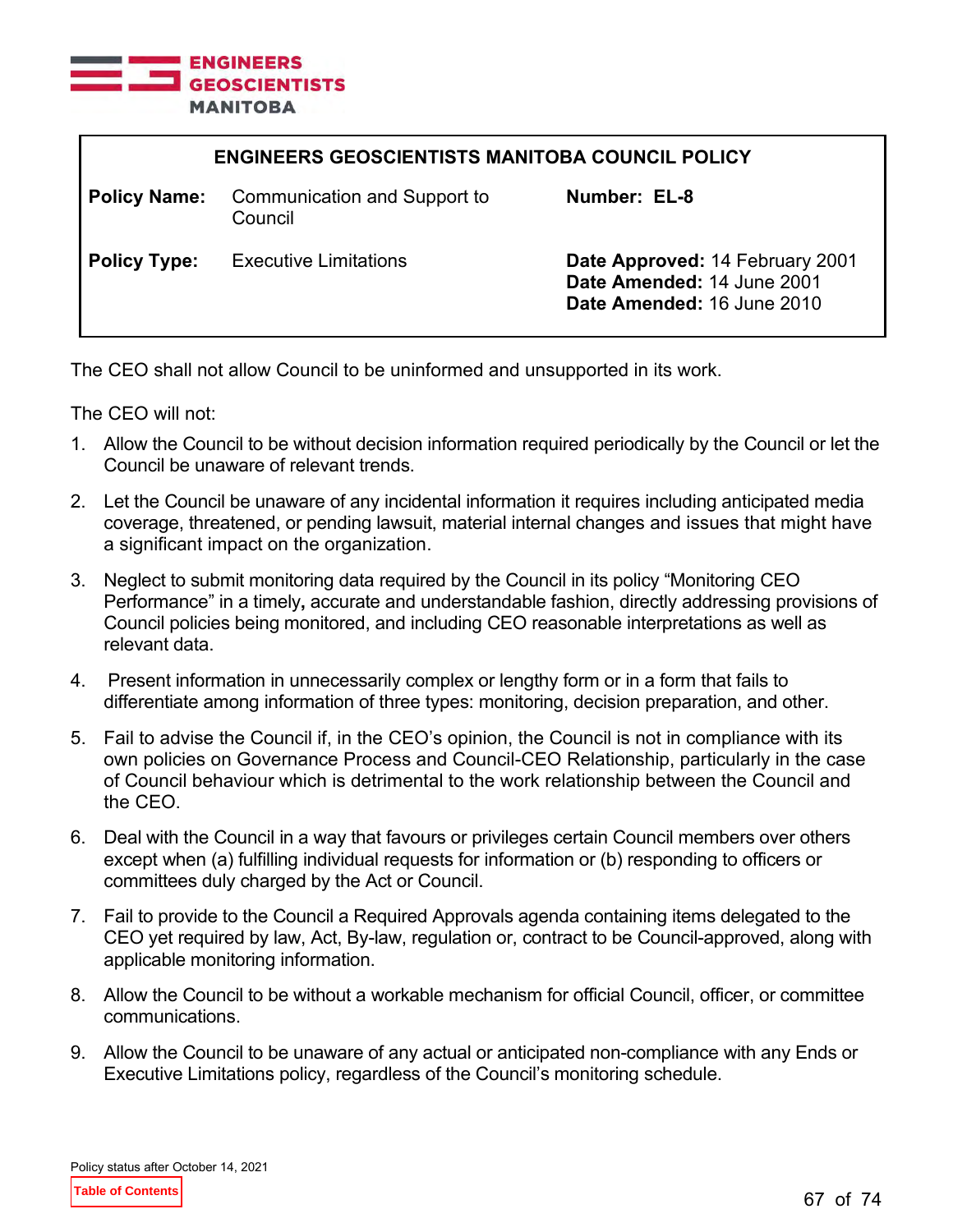

| <b>ENGINEERS GEOSCIENTISTS MANITOBA COUNCIL POLICY</b> |                                       |                                                                                                                              |
|--------------------------------------------------------|---------------------------------------|------------------------------------------------------------------------------------------------------------------------------|
| <b>Policy Name:</b>                                    | <b>Emergency Executive Succession</b> | Number: EL-9                                                                                                                 |
| <b>Policy Type:</b>                                    | <b>Executive Limitations</b>          | Date Approved: 14 February 2001<br>Date Amended: 14 June 2001<br>Date Amended: 16 June 2010<br>Date Amended: 18 January 2018 |

In order to protect the Council from sudden loss of CEO services, the CEO will have no fewer than two other executives sufficiently familiar with Council and CEO issues and processes to enable either to take over with reasonable proficiency as an interim successor.

# **EL Monitoring**

| ID     | <b>Descriptor</b>                                                | <b>Responsibility</b> | <b>Schedule</b>     |
|--------|------------------------------------------------------------------|-----------------------|---------------------|
|        |                                                                  |                       |                     |
| $EL-1$ | <b>Global Executive Constraint</b>                               |                       |                     |
| $EL-2$ | <b>Treatment of Staff</b>                                        | CEO/HR Lead           | May                 |
| $EL-3$ | <b>Financial Condition</b>                                       | <b>CEO</b>            | Sept, Dec, Mar, Jun |
| $EL-4$ | Asset Protection & Risk Management                               | CEO                   | January             |
| $EL-5$ | <b>Interactions with Members</b>                                 | <b>CEO</b>            | May                 |
| $EL-6$ | Application of The Engineering and Geoscientific Professions Act | <b>CEO</b>            | March               |
| $EL-7$ | <b>Compensation and Benefits</b>                                 | CEO                   | Sep                 |
| $EL-8$ | Communication and Support to Council                             | <b>CEO</b>            | Sep                 |
| $EL-9$ | <b>Emergency Executive Succession</b>                            | CEO                   | Dec                 |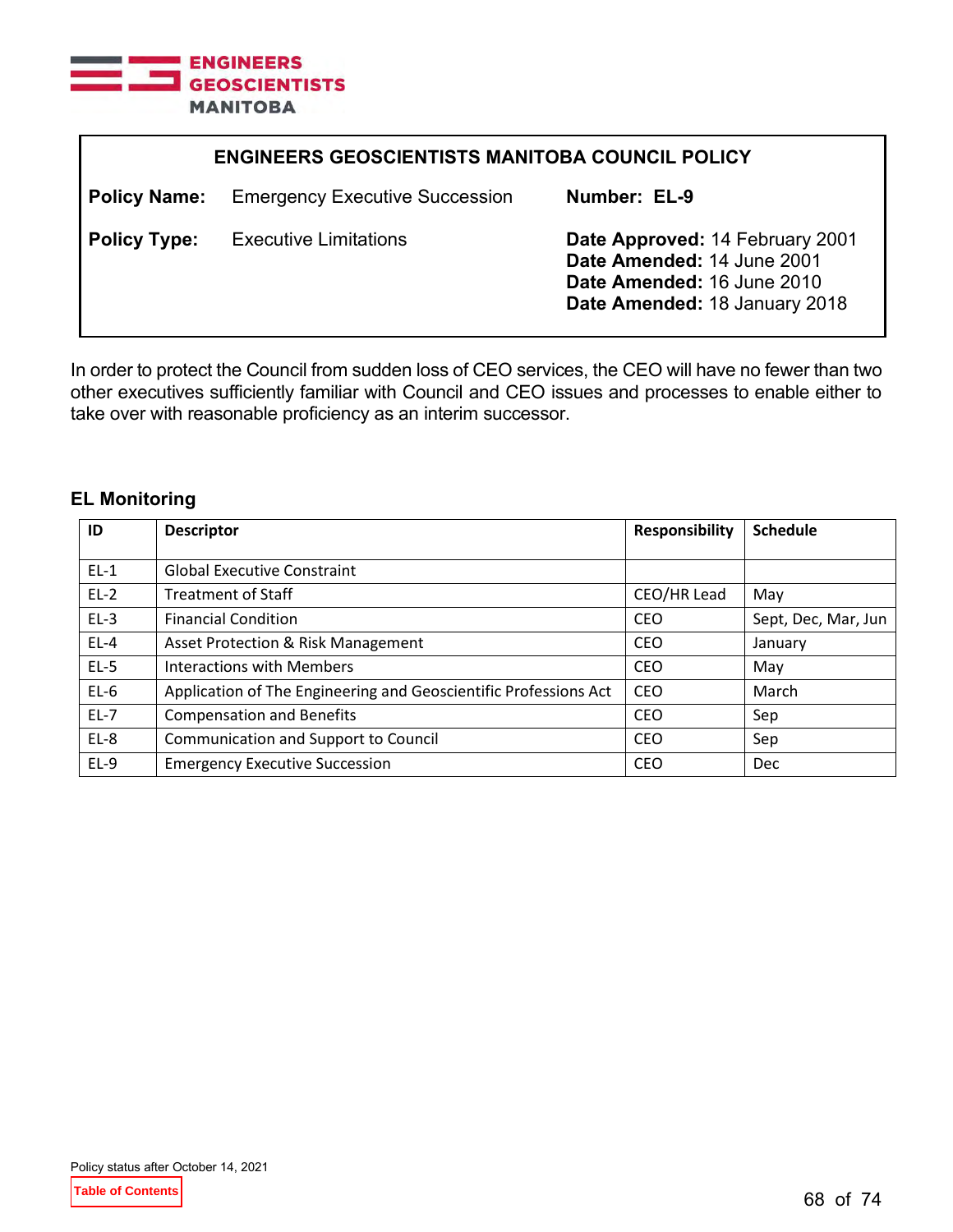

| <b>ENGINEERS GEOSCIENTISTS MANITOBA COUNCIL POLICY</b> |                                        |                                                                                                                               |
|--------------------------------------------------------|----------------------------------------|-------------------------------------------------------------------------------------------------------------------------------|
| <b>Policy Name:</b>                                    | <b>Global Council-CEO Relationship</b> | Number: CE-1                                                                                                                  |
| <b>Policy Type:</b>                                    | Council-CEO Relationship               | Date Approved: 14 February 2001<br>Date Amended: 15 June 2011<br>Date Amended: 12 January 2012<br>Date Amended: 15 March 2012 |

The Council's sole official connection to the operational organization, its achievements and conduct will be through an employee, titled CEO & Registrar.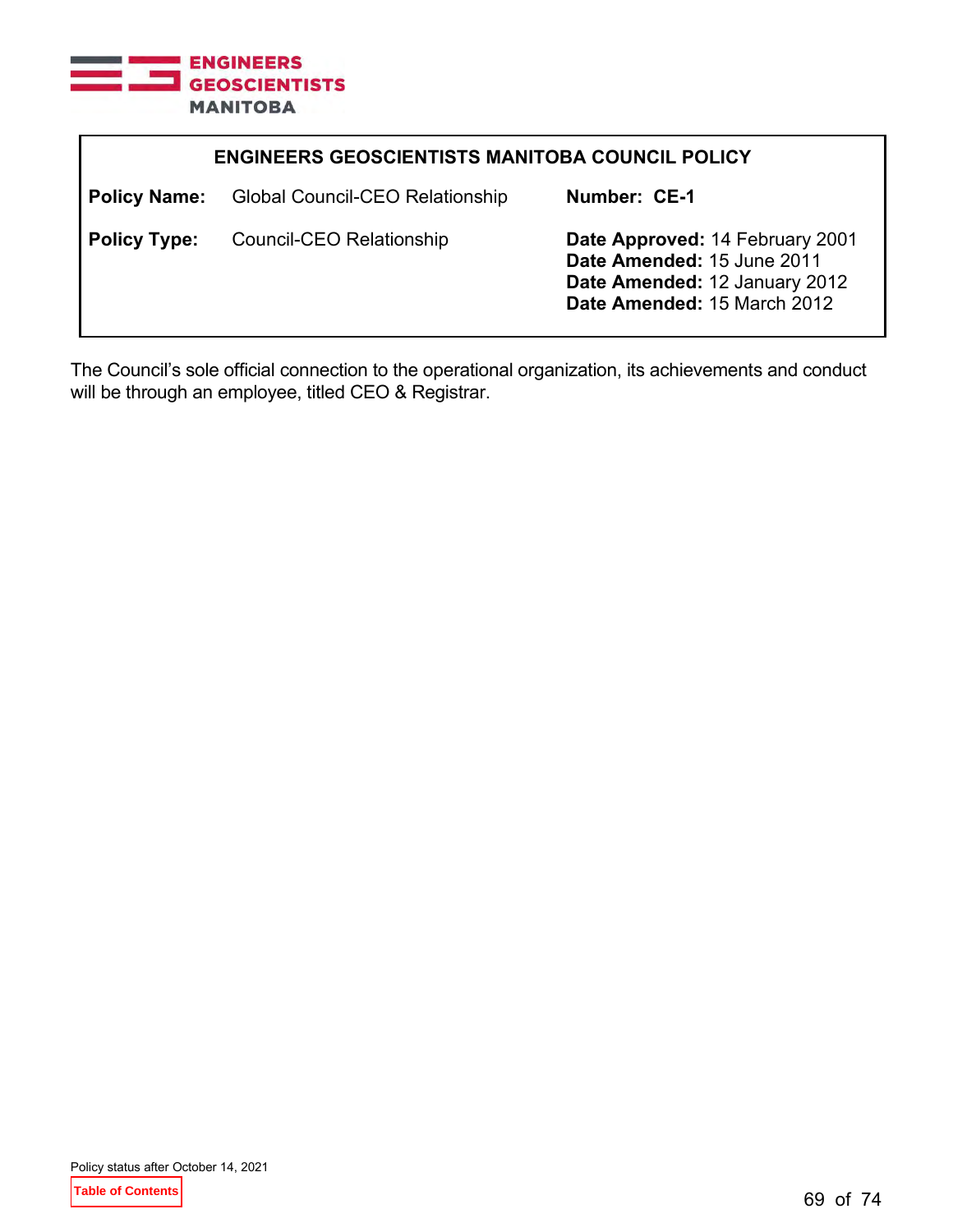

| <b>ENGINEERS GEOSCIENTISTS MANITOBA COUNCIL POLICY</b> |                                      |                                                                                                                               |
|--------------------------------------------------------|--------------------------------------|-------------------------------------------------------------------------------------------------------------------------------|
|                                                        | <b>Policy Name:</b> Unity of Control | Number: CE-2                                                                                                                  |
| <b>Policy Type:</b>                                    | Council-CEO Relationship             | Date Approved: 14 February 2001<br>Date Amended: 15 June 2011<br>Date Amended: 12 January 2012<br>Date Amended: 15 March 2012 |

Only officially passed motions of the Council are binding on the CEO.

Accordingly:

- 1. Decisions or instructions of individual Council members, officers, or committees are not binding on the CEO except in rare instances when the Council has specifically authorized such exercise of authority.
- 2. In the case of Council members or committees requesting information or assistance without Council authorization, the CEO can refuse such requests that require, in the CEO's opinion, a material amount of staff time or funds or are disruptive to operations.
- 3. Only the Council acting as a body can employ, discipline, terminate, or change the conditions of employment of the CEO.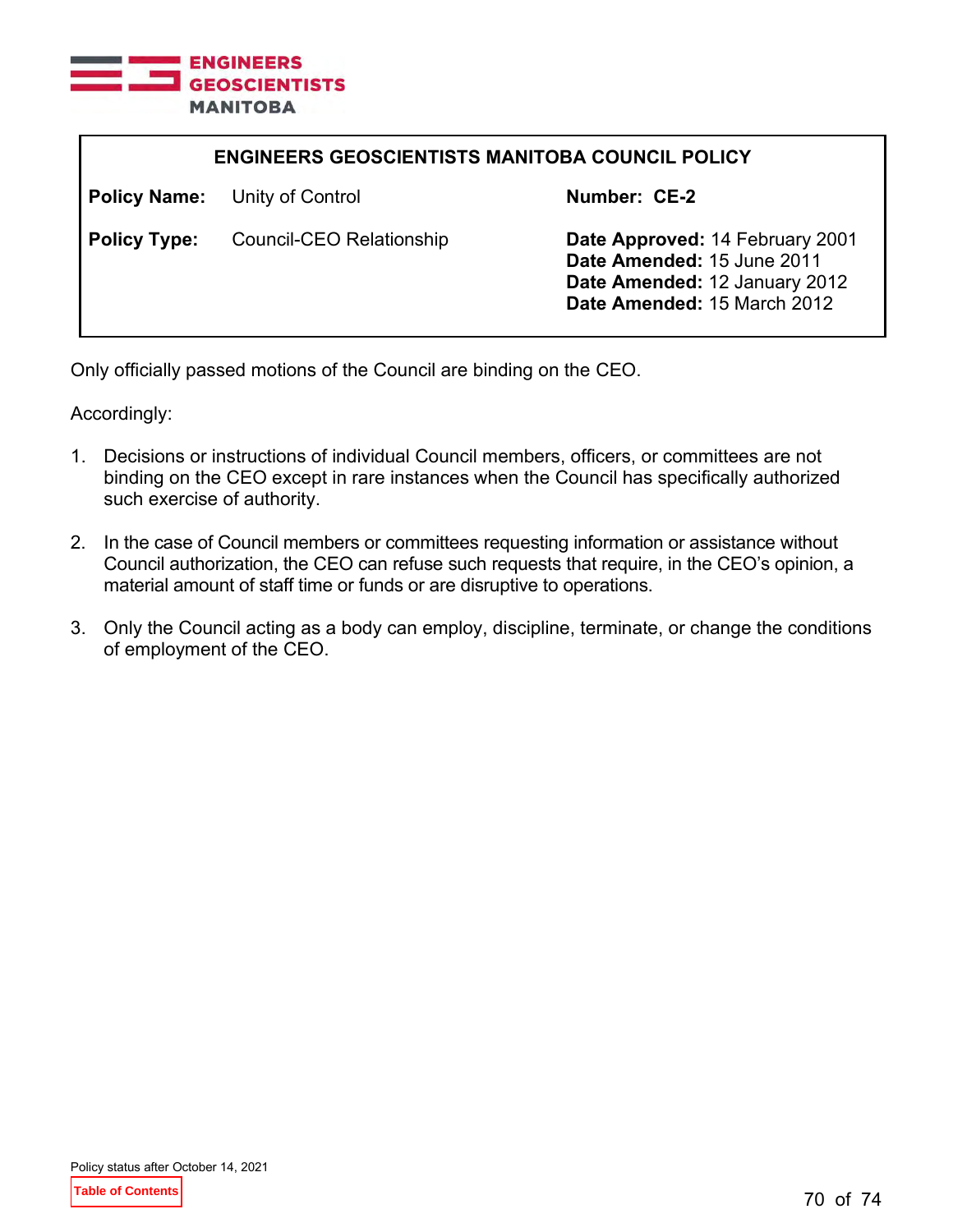

| <b>ENGINEERS GEOSCIENTISTS MANITOBA COUNCIL POLICY</b> |                           |                                                                                                                               |
|--------------------------------------------------------|---------------------------|-------------------------------------------------------------------------------------------------------------------------------|
| <b>Policy Name:</b>                                    | Accountability of the CEO | Number: CE-3                                                                                                                  |
| <b>Policy Type:</b>                                    | Council-CEO Relationship  | Date Approved: 14 February 2001<br>Date Amended: 15 June 2011<br>Date Amended: 12 January 2012<br>Date Amended: 15 March 2012 |

The CEO is the Council's only link to operational achievement and conduct, so that all authority and accountability of staff, as far as the Council is concerned, is considered the authority and accountability of the CEO.

Accordingly:

- 1. The Council will not give instructions to persons who report directly or indirectly to the CEO.
- 2. The Council will not evaluate, either formally or informally, any staff other than the CEO.
- 3. The Council shall view CEO performance as identical to organizational performance, so that organizational accomplishment of Council stated Ends and compliance with Executive Limitations will be viewed as successful CEO performance. Therefore, the CEO's job shall be accomplishment of the Ends while maintaining compliance with the Executive Limitations.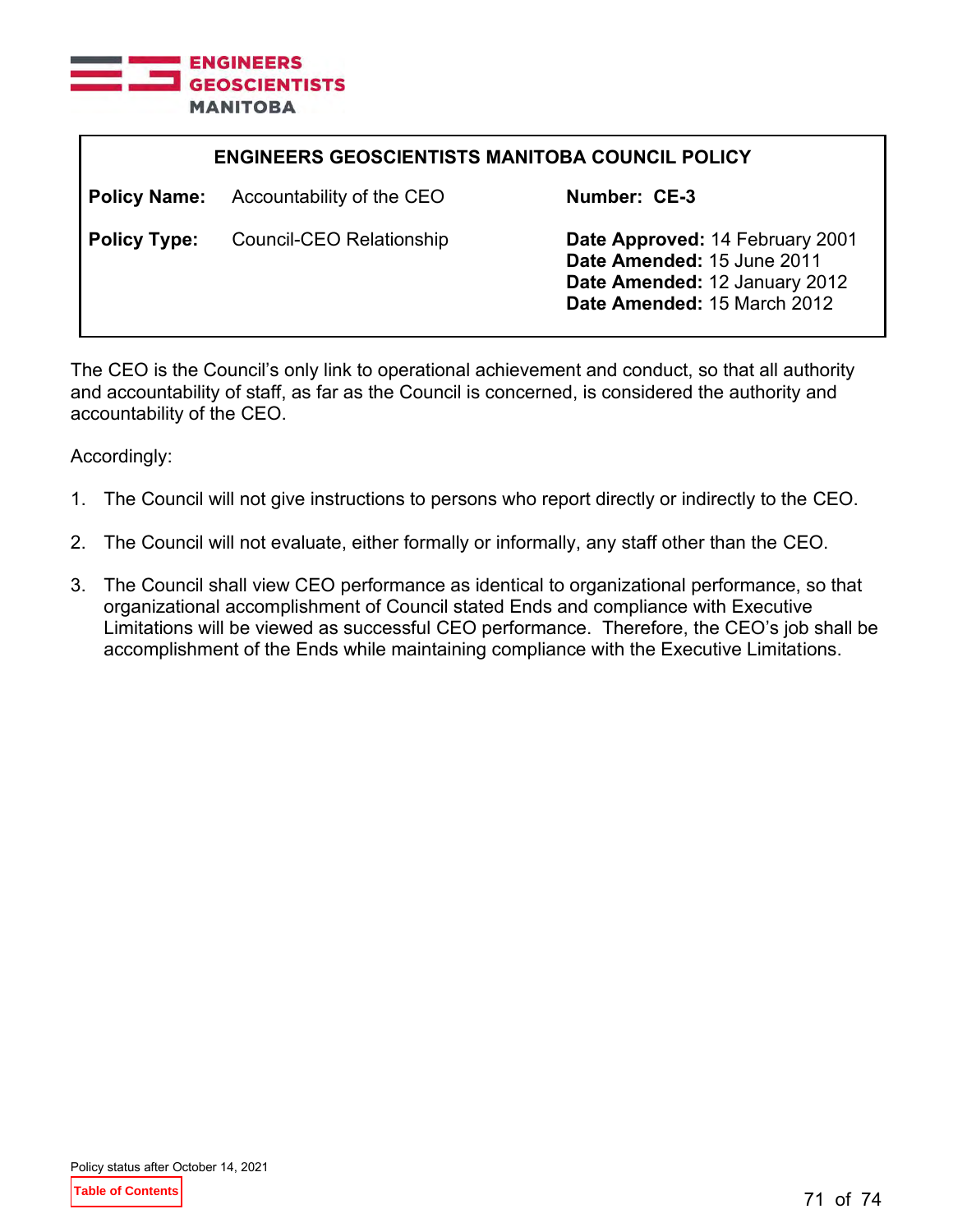

| <b>ENGINEERS GEOSCIENTISTS MANITOBA COUNCIL POLICY</b> |                                 |                                                                                                                                                                  |
|--------------------------------------------------------|---------------------------------|------------------------------------------------------------------------------------------------------------------------------------------------------------------|
| <b>Policy Name:</b>                                    | Delegation to CEO               | Number: CE-4                                                                                                                                                     |
| <b>Policy Type:</b>                                    | <b>Council-CEO Relationship</b> | Date Approved: 14 February 2001<br>Date Amended: 22 September 2005<br>Date Amended: 15 June 2011<br>Date Amended: 12 January 2012<br>Date Amended: 15 March 2012 |

The Council will instruct the CEO through written policies which prescribe the organizational Ends to be achieved, and describe organizational situations and actions to be avoided, allowing the CEO to use any reasonable interpretation of these policies.

Accordingly:

- 1. The Council will develop these policies systematically from the broadest, most general level to more defined levels.
	- 1.1 The Ends policies will instruct the CEO to achieve certain results, for certain recipients for a certain relative worth or priority.
	- 1.2 The Executive Limitations policies will limit the latitude the CEO may exercise in choosing the operational means to accomplish the Strategic Outcomes.
- 2. As long as the CEO uses *any reasonable interpretation* of the Council's Ends and Executive Limitations policies, the CEO is authorized to establish all further policies or procedures, make all decisions, take all actions, establish all practices and develop all activities. Such decisions of the CEO shall have full force and authority as if decided by the Council.
- 3. The Council may change its Ends and Executive Limitations policies, thereby shifting the boundary between Council and CEO domains. By doing so, the Council changes the latitude of choice given to the CEO. But as long as any particular policy designation is in place, the Council will respect and support the CEO's choices if they are consistent with that delegation and compliant with any reasonable interpretation of the Ends and Executive Limitations policies. This does not prevent the Council from obtaining information from the CEO about the delegated areas, except for information restricted by statute.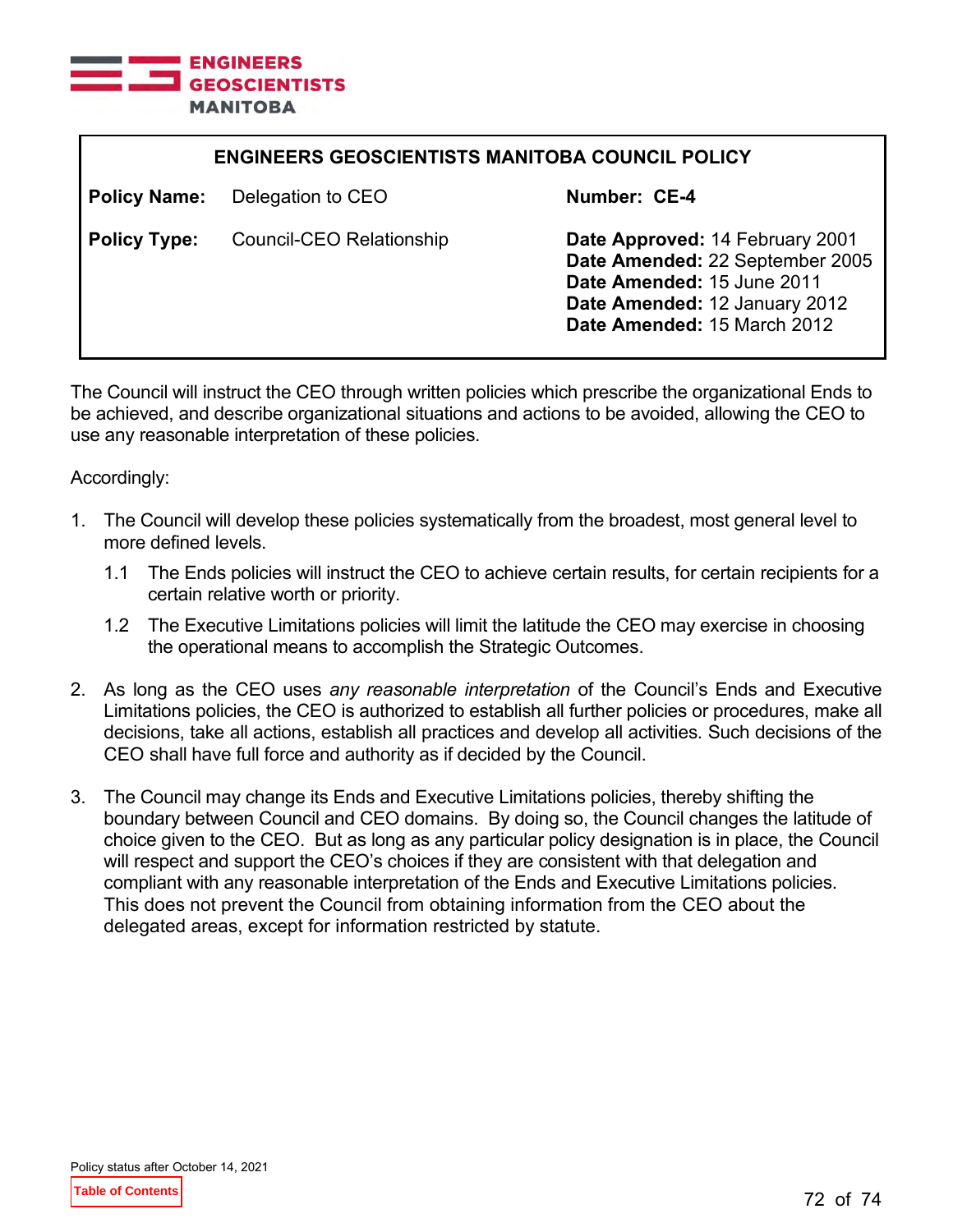

| <b>ENGINEERS GEOSCIENTISTS MANITOBA COUNCIL POLICY</b> |                                         |                                                                                                                                                                                                                                                                                                                              |  |
|--------------------------------------------------------|-----------------------------------------|------------------------------------------------------------------------------------------------------------------------------------------------------------------------------------------------------------------------------------------------------------------------------------------------------------------------------|--|
| <b>Policy Name:</b>                                    | <b>Monitoring Executive Performance</b> | Number: CE-5                                                                                                                                                                                                                                                                                                                 |  |
| <b>Policy Type:</b>                                    | Council-CEO Relationship                | Date Approved: 14 February 2001<br>Date Amended: 9 October 2002<br>Date Amended: 11 December 2002<br>Date Amended: 10 January 2005<br>Date Amended: 15 June 2011<br>Date Amended: 12 January 2012<br>Date Amended: 15 March 2012<br>Date Amended: 14 May 2015<br>Date Amended: 22 June 2017<br>Date Amended: 18 January 2018 |  |

Systematic and rigorous monitoring of CEO job performance will be solely against the expected CEO job outputs: (a) organizational accomplishment of Council policies on Ends; and (b) organizational operation within the boundaries established in Council policies on Executive Limitations.

Accordingly:

- 1. The purpose of monitoring is simply to determine the degree to which Council policies are being fulfilled. Only information which does this will be considered to be monitoring. Monitoring will be as automatic as possible, using a minimum of Council time so that meetings can be used to create the future rather than to review the past.
- 2. Council will acquire monitoring data by any of these three methods:
	- (a) By internal report, in which the CEO discloses compliance information to the Council,
	- (b) By external report, in which an external, impartial third party selected by the Council assesses compliance with Council policies, and
	- (c) By direct Council inspection, in which a designated member or members of the Council assess compliance with the appropriate policy criteria. Such an inspection is only undertaken at the instruction of the Council and with the CEO's knowledge.

Council will accept monitoring data that are sufficiently clear, unbiased, and representative.

- 3. In every case, the standard for compliance shall be *any reasonable CEO interpretation* of the Council policy being monitored. Monitoring data must be sufficiently clear, unbiased, and representative.
- 4. All policies which instruct the CEO will be monitored at a frequency and by a method chosen by the Council. While Council can monitor any policy at any time by any method but will ordinarily depend on a routine schedule*.*
- 5. A formal evaluation of the CEO by the Council will occur annually, based on the achievement of the Council's *Ends* Policies and compliance with its *Executive Limitations* policies. This formal evaluation will be conducted as a summative evaluation of previous regular Ends and EL monitoring data for the year.

Policy status after October 14, 2021

**Table of Contents**